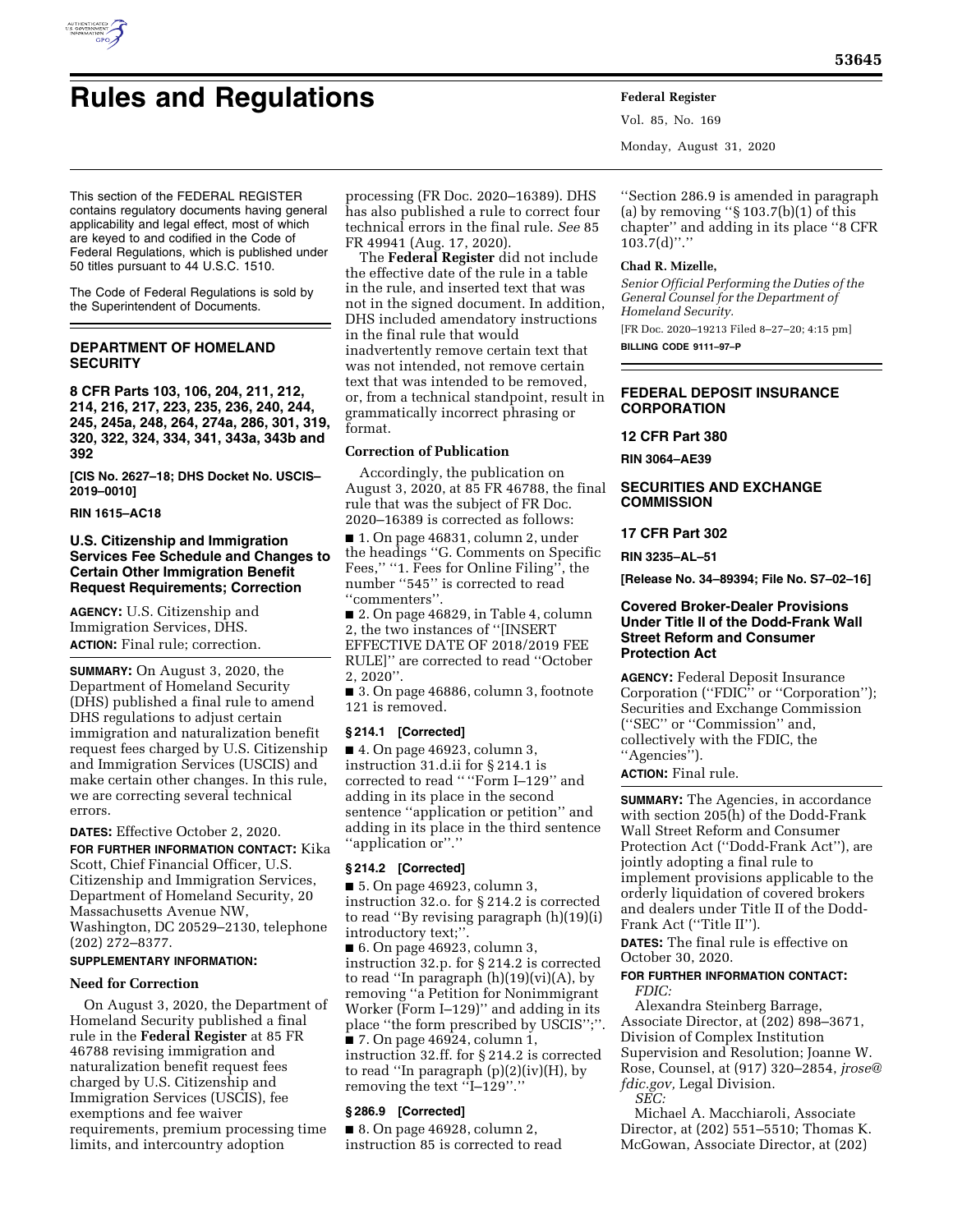551–5521; Randall W. Roy, Deputy Associate Director, at (202) 551–5522; Raymond A. Lombardo, Assistant Director, at (202) 551–5755; Timothy C. Fox, Branch Chief, at (202) 551–5687; or Nina Kostyukovsky, Special Counsel, at (202) 551–8833, Division of Trading and Markets, Securities and Exchange Commission, 100 F Street NE, Washington, DC 20549–7010.

## **SUPPLEMENTARY INFORMATION:**

## I. Background

- 
- II. Comments on the Proposed Rule A. Overview
	- B. The Individual Letters
	- C. The Law Clinic Letter
	- D. The OSEC Letter
	- E. The Joint Letter
- III. Section-by-Section Analysis
- A. Definitions
	- 1. Definitions Relating to Covered Broker-Dealers
	- 2. Additional Definitions
- B. Appointment of Receiver and Trustee for Covered Broker-Dealer
- C. Notice and Application for Protective Decree for Covered Broker-Dealer
- D. Bridge Broker-Dealer 1. Power To Establish Bridge Broker-Dealer; Transfer of Customer Accounts
- and Other Assets and Liabilities 2. Other Provisions With Respect to Bridge Broker-Dealer
- E. Claims of Customers and Other Creditors of a Covered Broker-Dealer
- F. Additional Sections of the Rule
- IV. Paperwork Reduction Act
- V. Economic Analysis
	- A. Introduction and General Economic Considerations
	- B. Economic Baseline
	- 1. SIPC's Role
	- 2. The Corporation's Power To Establish Bridge Broker-Dealers
	- 3. Satisfaction of Customer Claims
	- C. Expected Benefits, Costs and Effects on Efficiency, Competition, and Capital Formation
		- 1. Expected Benefits
		- 2. Expected Costs
		-
		- 3. Expected Effects on Efficiency, Competition, and Capital Formation
	- D. Alternatives Considered
	-
	- E. Comments on the Proposed Rule 1. The Law Clinic Letter
		-
		- 2. The OSEC Letter
		- 3. The Joint Letter
- VI. Regulatory Analysis and Procedures A. Regulatory Flexibility Act Certification
- B. Plain Language
- VII. Other Matters
- VIII. Statutory Authority

#### **I. Background**

Title II of the Dodd-Frank Wall Street Reform and Consumer Protection Act of 2010 1 (the ''Dodd-Frank Act'') provides an alternative insolvency regime for the orderly liquidation of large financial

companies that meet specified criteria.2 Section 205 of Title II sets forth certain provisions specific to the orderly liquidation of certain large brokerdealers, and paragraph (h) of section 205 requires the Agencies, in consultation with the Securities Investor Protection Corporation (''SIPC''), jointly to issue rules to implement section 205.3

In the case of a broker-dealer, or a *financial company* 4 in which the largest U.S. subsidiary is a broker-dealer, the Board of Governors of the Federal Reserve System (''Board'') and the Commission are authorized jointly to issue a written orderly liquidation recommendation to the U.S. Treasury Secretary (''Secretary''). The FDIC must be consulted in such a case.

The recommendation, which may be sua sponte or at the request of the Secretary, must contain a discussion regarding eight criteria enumerated in section  $203(a)(2)^5$  and be approved by a vote of not fewer than a two-thirds majority of the Board then serving and a two-thirds majority of the Commission then serving.6 Based on similar but not identical criteria enumerated in section 203(b), the Secretary would consider the recommendation and (in consultation with the President) determine whether the financial company poses a systemic risk meriting liquidation under Title II.7

Title II also provides that in any case in which the Corporation is appointed receiver for a *covered financial company,*8 the Corporation may appoint itself receiver for any *covered subsidiary* 9 if the Corporation and the Secretary make the requisite joint determination specified in section 210.10

A company that is the subject of an affirmative section 203(b) (or section  $210(a)(1)(E)$ <sup>11</sup> determination would be considered a *covered financial company*  for purposes of Title II.12 As discussed

- 4Section 201(a)(11) of the Dodd-Frank Act (12 U.S.C. 5381(a)(11)) (defining *financial company*) and 12 CFR 380.8 (defining activities that are financial in nature or incidental thereto).
	- 5*See* 12 U.S.C. 5383(a)(2)(A) through (G).

6*See* 12 U.S.C. 5383(a)(1)(B) (pertaining to vote required in cases involving broker-dealers).

- 7*See* 12 U.S.C. 5383(b) (pertaining to a determination by the Secretary).
- 8*See* 12 U.S.C. 5381(a)(8) (definition of *covered financial company*).
- 9*See* 12 U.S.C. 5381(a)(9) (definition of *covered subsidiary*). A covered subsidiary of a covered financial company could include a broker-dealer. 10*See* 12 U.S.C. 5390(a)(1)(e).
	- 11*See id.*

below, a *covered broker or dealer* is a covered financial company that is registered with the Commission as a broker or dealer and is a member of SIPC.13 Under the process specified in section 203 or 210, the broker-dealer will be a "covered broker-dealer," section 205 and the final rule will apply, the covered broker-dealer will be placed into orderly liquidation, and the FDIC will be appointed receiver.<sup>14</sup>

The FDIC and the SEC jointly published for public comment a notice of proposed rulemaking titled ''Covered Broker-Dealer Provisions under Title II of the Dodd-Frank Wall Street Reform and Consumer Protection Act'' in the **Federal Register** on March 2, 2016. The 60-day comment period ended on May 2, 2016.15 In keeping with the statutory mandate, the proposed rule, among other things, (i) clarified how the relevant provisions of the Securities Investor Protection Act of 1970 (''SIPA'') 16 would be incorporated into a Title II proceeding, (ii) specified the purpose and the content of the application for a protective decree required by section 205(a)(2)(A) of the Dodd-Frank Act,17 (iii) clarified the FDIC's power as receiver with respect to the transfer of assets of a covered broker-dealer to a bridge broker-dealer, (iv) specified the roles of the FDIC as receiver and SIPC as trustee with respect to a covered broker-dealer, (v) described the claims process applicable to customers and other creditors of a covered broker-dealer, (vi) provided for SIPC's administrative expenses, and (vii) provided that the treatment of qualified financial contracts (''QFCs'') of the covered broker-dealer would be governed exclusively by section 210 of the Dodd-Frank Act.18

#### **II. Comments on the Proposed Rule**

#### *A. Overview*

Six comment letters were submitted to the FDIC and the SEC on the proposed rule. Three are from individuals (the ''Individual Letters''), one is from students in a law school financial markets and corporate law clinic (the ''Legal Clinic Letter''), one is from a group that states it is a ''group of concerned citizens, activists, and financial professionals that works to

- 14*See* 12 U.S.C. 5384 (pertaining to orderly liquidation of covered financial companies).
	- 15 81 FR 10798 (March 2, 2016).
	- 16 15 U.S.C. 78aaa–*lll.*
- 17 12 U.S.C. 5385(a)(2)(A) (application for a protective decree).
- 18 12 U.S.C. 5390.

<sup>1</sup> Dodd-Frank Wall Street Reform and Consumer Protection Act of 2010, Public Law 111–203, 124 Stat. 1376 (2010) and codified at 12 U.S.C. 5301 *et seq.* Title II of the Dodd-Frank Act is codified at 12 U.S.C. 5381–5394.

<sup>2</sup>*See* 12 U.S.C. 5384 (pertaining to the orderly liquidation of covered financial companies).

<sup>3</sup>*See* 12 U.S.C. 5385 (pertaining to the orderly liquidation of covered broker-dealers).

<sup>12</sup>*See* 12 U.S.C. 5381(a)(8) (definition of *covered financial company*); 12 U.S.C. 5390(a)(1)(E)(ii) (treatment as covered financial company).

<sup>13</sup>*See* 12 U.S.C. 5381(a)(7) (definition of *covered broker or dealer*). For convenience, we hereinafter refer to entities that meet this definition as covered broker-dealers.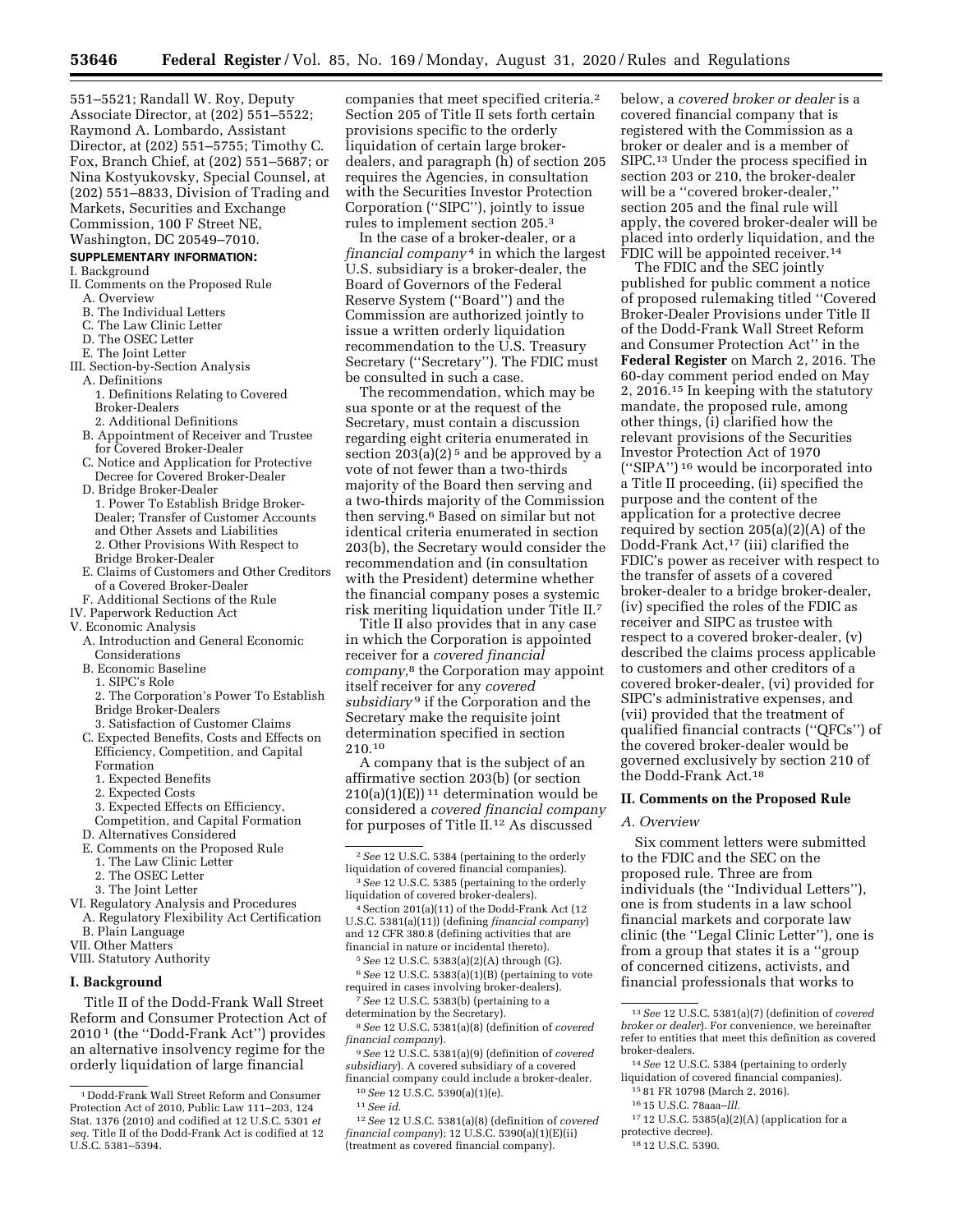ensure that financial regulators protect the interests of the public'' (the ''OSEC Letter''), and one is a joint letter from three trade groups representing various segments of the financial services industry (the ''Joint Letter'').19 The contents of the comments and the Agencies' responses thereto are addressed below.

## *B. The Individual Letters*

Two individual commenters are generally supportive of the proposed rule.20 The first individual commenter requests that the notification requirements of the proposed rule be extended to apply to holding companies as well as the broker-dealer.21 Section 205 of the Dodd-Frank Act and the proposed rule apply only in situations where the broker-dealer itself is subject to a Title II liquidation.22 Other provisions of Title II address the orderly liquidation of other financial companies, including holding companies. Therefore, the Agencies have made no changes in the final rule based on this comment. The second individual commenter states that the proposed rule might limit an individual consumer's right to sue a broker-dealer, particularly if the claim would be heard in an arbitration with the Financial Industry Regulatory Authority (''FINRA'').23 Any such limitations regarding an individual consumer's right to sue a broker-dealer that would arise because of the commencement of orderly liquidation exist by virtue of Title II of the Dodd-Frank Act, and are not a result of any matters addressed in the proposed rule.24 Accordingly, the Agencies have made no changes in the final rule as a result of this comment. The third individual commenter is concerned that the proposed rule may disadvantage the customers of a covered broker-dealer.25 As discussed below, in implementing section 205 of the Dodd-Frank Act, consistent with the statutory directive contained therein,26 the Corporation and the Commission are seeking to ensure that all customer

25*See* letter from Pamela D. Marler at 1.

claims relating to, or net equity claims based upon, customer property or customer name securities are satisfied in a manner and in an amount at least as beneficial to the customers as would have been the case if the broker-dealer were liquidated under SIPA.27 Accordingly, the final rule preserves customer status as would be the case in a SIPA proceeding. Therefore, the Agencies have made no changes in the final rule based on this comment.

#### *C. The Law Clinic Letter*

The Law Clinic Letter addresses two specific situations in which the commenter believes the application of the proposed rule might in some manner or on some facts have the possibility of delaying or obstructing consumer access to property in a Title II liquidation of a covered broker-dealer. First, in this commenter's view, the discretion provided to SIPC under the proposed rule to use estimates for the initial allocation of assets to customer accounts at the bridge broker-dealer is too broad and may result in overallocations to these accounts to the detriment of other customers when the overpayments are recalled.28 In particular, the commenter opines that a conservative initial allocation intended to minimize the possibility of an overallocation to any customer and mitigate potential costs and uncertainty associated with allocation refinements is ''too vague and is not codified in the rule itself.'' 29 Further, the commenter asserts as ''irresponsible'' the Agencies' decision to base customer allocations on the books and records of the covered broker-dealer without fully understanding the potential costs to customers.30 The commenter also pointed out that the Agencies lack the data demonstrating that delays experienced by customers in accessing their accounts actually constitute an actionable problem.31 The commenter requests that the Agencies modify the final rule to make it clear that estimates may be used only when the liquidated entity acts in bad faith to impede the reconciliation process.32

As stated in the preamble to the proposed rule, the purpose of using estimates in the customer property allocation process is to ensure that customers receive the assets held for their customer accounts, together with SIPC payments, if any, as quickly as is

practicable. Historically, the trustees in SIPA liquidations have utilized estimates to allow customers partial access to their customer accounts before a final reconciliation is possible. Returning customer assets to customers as quickly as possible is important for a number of reasons. For example, customers may depend financially on these assets. By way of additional example, it is possible that customers may need access to their assets in order to be able to de-risk positions or rehedge positions. In the case of an orderly liquidation of a covered brokerdealer, SIPC, as trustee, is charged with making a prompt and accurate determination of customer net equity and allocation of customer property.

Although the circumstances of a particular orderly liquidation may make this process difficult, consistent with historical practice in SIPA liquidations, the Agencies would endeavor to provide customers prompt access to their accounts to the extent possible based upon estimates while that reconciliation is being completed. Accordingly, the Agencies have made no changes in the final rule as a result of this comment.

In response to the commenter's concern that the notion of a conservative initial allocation is vague and not codified in the proposed rule, the Agencies note that the manner in which an orderly liquidation of a covered broker-dealer would proceed would depend on the relevant facts and circumstances. A prescriptive definition of conservative initial allocation that is codified may not be appropriate for the orderly liquidations of covered brokerdealers under all circumstances. Therefore, the Agencies have chosen not to define or to codify the notion of a conservative initial allocation in the final rule.33

Second, the Law Clinic Letter suggests two scenarios where a customer of a covered broker-dealer potentially could be worse off under the proposed rule than such customer would have been in a SIPA liquidation.34 The first scenario the commenter describes is whenever a customer's net equity claim is not fully satisfied by the allocation of customer

<sup>19</sup>*See* comments to File No. S7–02–16 (available at: *[https://www.sec.gov/comments/s7-02-16/](https://www.sec.gov/comments/s7-02-16/s70216.htm)  [s70216.htm](https://www.sec.gov/comments/s7-02-16/s70216.htm)*).

<sup>20</sup>*See generally* letter from Keith E. Condemi and letter from Matt Bender.

<sup>21</sup>*See* letter from Keith E. Condemi at 1.

<sup>22</sup> 12 U.S.C. 5385; *see also* 12 U.S.C. 5383 (setting forth that the Commission would also be able to make a recommendation in a case where the largest U.S. subsidiary of a financial company is a broker or dealer).

<sup>23</sup>*See* letter from Matt Bender at 1.

<sup>24</sup>*See* 12 U.S.C. 5385(c).

<sup>26</sup>*See* 12 U.S.C. 5385(f)(1) (pertaining to the statutory requirements with respect to the satisfaction of claims).

<sup>27</sup> *Id.* 

<sup>28</sup>*See Law Clinic Letter* at 2.

<sup>29</sup>*See id.* 

<sup>30</sup>*See id.* at 5.

<sup>31</sup>*See id.* 

<sup>32</sup>*See id.* 

<sup>33</sup>For reasons explained in the Economic Analysis, the Agencies disagree with the commenter's assertion that the Agencies decided to allow estimates of customer allocations to be based on the books and records of the covered brokerdealer without fully understanding the potential costs to customers. Further, and for reasons explained in the Economic Analysis, the Agencies disagree with the commenter's point that the Agencies lack the data demonstrating that delays experienced by customers in accessing their accounts constitute an actionable problem. *See infra* Section V.E.1.

<sup>34</sup>*See Law Clinic Letter* at 5.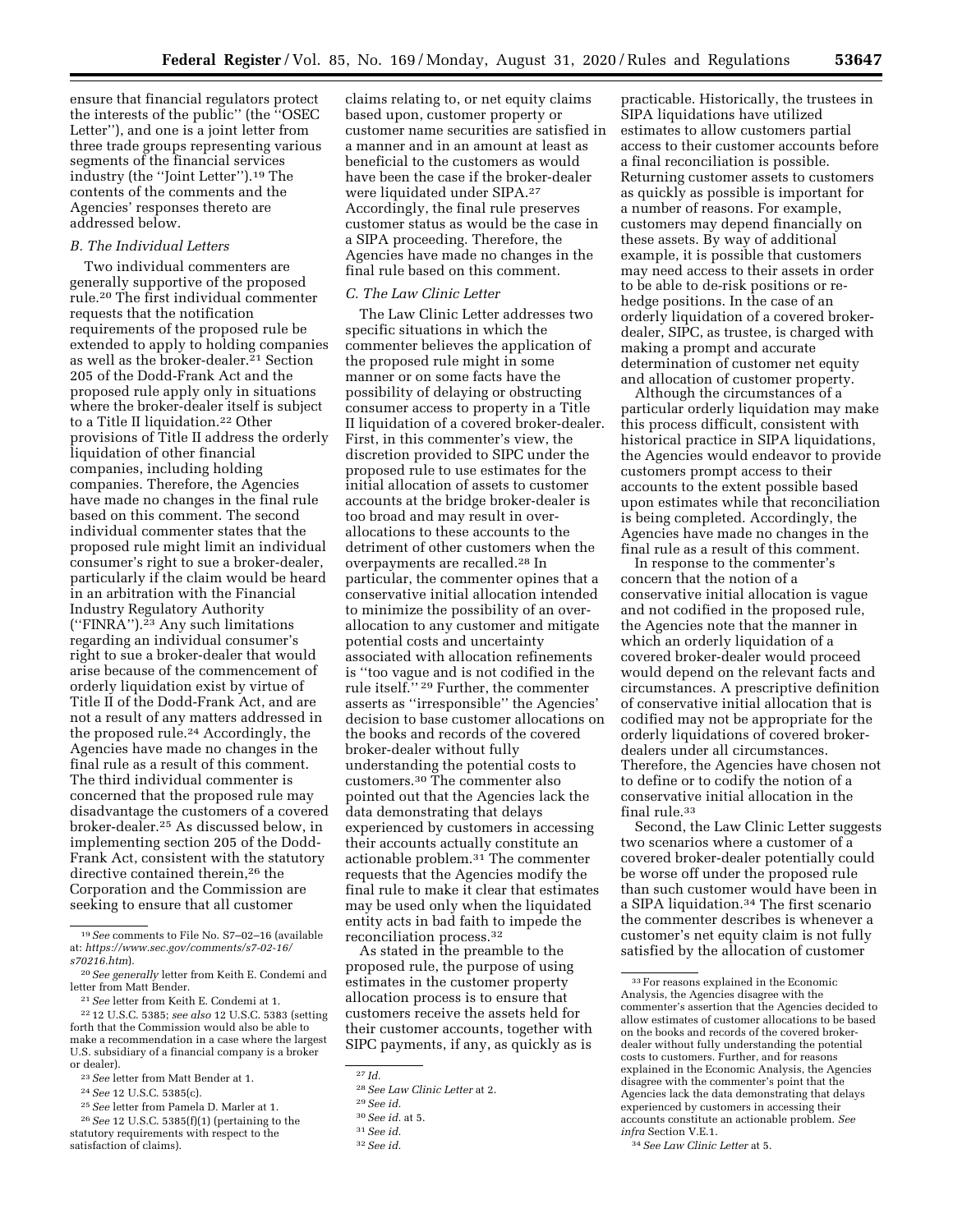property and the SIPC advance.35 The commenter states that under the proposed rule, this residual claim, which becomes a general unsecured claim against the broker-dealer's general estate, is satisfied only after SIPC is repaid for its advances to customers.36 The commenter further points out that, by contrast, under SIPA, SIPC would receive limited subrogation rights against customers in exchange for the advance,37 and that SIPA does not allow SIPC to recover its advance before a customer with a residual net equity claim is made whole.38

Title II requires that all obligations of a covered broker-dealer relating to, or net equity claims based upon, customer property or customer name securities shall be promptly discharged by SIPC, the Corporation, or the bridge financial company, as applicable, by the delivery of securities or the making of payments to or for the account of such customer, in a manner and in an amount at least as beneficial as would have been the case had the covered broker-dealer been liquidated in a proceeding under SIPA.39 The Agencies note that under the proposed rule, ''SIPC shall make advances in accordance with, and subject to the limitations imposed by, 15 U.S.C. 78fff–3.'' 40 This language incorporates the limits on SIPC's subrogation rights applicable in a SIPA liquidation.<sup>41</sup>

The commenter states that customers with residual unpaid net equity claims could be worse off than they would be in a SIPA liquidation if the combined trustee and receiver's expenses in the Title II liquidation exceed the expenses of a hypothetical trustee in a SIPA liquidation because sections 205(g)(2) and 210(b) of the Dodd-Frank Act subordinate these residual unpaid net equity claims to the expenses of the trustee and the receiver.42 The Agencies understand the commenter's concern about the potential for increased costs. However, one of the goals of this rulemaking is to describe the respective roles of the FDIC and SIPC for the purpose of promoting coordination between the FDIC and SIPC and reducing potential overlap of functions (and associated expenses) to be performed by the trustee and receiver. The Agencies believe that the rule will

40*See* 12 CFR 380.64(a)(2); 17 CFR 302.104(a)(2), as proposed.

accomplish this goal. Even if the combined expenses of the trustee and the receiver in a Title II orderly liquidation were to exceed the expenses of a trustee in a SIPA liquidation, the operation of Commission Rules 15c3–  $1<sup>43</sup>$  and  $15c3-3<sup>44</sup>$  and the resulting history of customer recoveries in SIPA liquidations, should mitigate the commenter's concern that such costs will materially impact customer recoveries in an orderly liquidation. These rules help ensure that, in the event of a broker-dealer failure, there is an estate of customer property available, plus additional liquid assets of the broker-dealer in an amount in excess of all the broker-dealer's unsubordinated liabilities, available to pay customer claims. During SIPC's 49-year history, cash and securities distributed for the accounts of customers totaled approximately \$141.5 billion. Of that amount, approximately \$140.5 billion came from debtors' estates and \$1.0 billion from the SIPC Fund.45 Further, of the approximately 770,400 claims satisfied in completed or substantially completed cases as of December 31, 2019, a total of 355 were for cash and securities whose value was greater than the limits of protection afforded by SIPA.46 These customer recovery figures generally support the Agencies' view that incorporating the existing SIPA customer claims process into the orderly liquidation should help ensure that customers in an orderly liquidation of a covered broker-dealer would fare as well as they would have in a SIPA liquidation. Additionally, the vast majority of such recoveries came from the pool of customer property established pursuant to the requirements of Commission Rule 15c3–

44*See* 17 CFR 240.15c3–3. Rule 15c3–3 is designed to ''give more specific protection to customer funds and securities, in effect forbidding brokers and dealers from using customer assets to finance any part of their businesses unrelated to servicing securities customers . . . .'' *Financial Responsibility Rules for Broker-Dealers,* Exchange Act Release No. 70072 (July 30, 2013), 78 FR 51824, 51826 (August 21, 2013). *See also Net Capital Requirements for Brokers and Dealers,* Exchange Act Release No. 21651 (January 11, 1985), 50 FR 2690, 2690 (January 18, 1985); *Broker-Dealers; Maintenance of Certain Basic Reserves,* Exchange Act Release No. 9856 (November 10, 1972), 37 FR 25224, 25224 (November 29, 1972).

45*See* SIPC 2019 Annual Report, at 8, *available at [https://www.sipc.org/media/annual-reports/](https://www.sipc.org/media/annual-reports/2019-annual-report.pdf)  [2019-annual-report.pdf.](https://www.sipc.org/media/annual-reports/2019-annual-report.pdf)* 

46*See id.* at 9.

3.47 Such pool of customer property will be available to satisfy customer claims in Title II. Accordingly, the Agencies have made no changes in the final rule as a result of this comment.

#### *D. The OSEC Letter*

The OSEC Letter generally supports the proposed rule and outlines several benefits to the proposed rule, recognizing that the proposed rule relied upon the established framework for liquidations under SIPA in describing the orderly liquidation claims process.48 The commenter highlights one perceived difference between the SIPA process and the process described in the proposed rule, however, and suggests that the rule would be improved by increasing the amount of time that customers have to file claims.49 The OSEC Letter states that the proposed rule tracks section 8(a)(3) of SIPA by mandating that customer claims for net equity must be filed within 60 days after the date the notice to creditors to file claims is first published, while general creditors of the covered broker-dealer have up to six months to file their claims and have a good faith exception for late filings.50 The OSEC Letter also suggests that the proposed rule be used as an opportunity to reduce moral hazard by imposing restrictions on executive compensation at broker-dealers.51 The OSEC letter states that the proposed rule ''fails to adequately penalize senior management, employees, and advisors who are complicit in producing the covered broker dealer's financial instability.'' 52 The OSEC Letter supports the establishment of a bridge broker-dealer and suggests that the FDIC consider and encourage the establishment of multiple bridge entities to limit overconcentration and interconnectedness risk.53

While the Agencies appreciate the comments raised in the OSEC Letter, the Agencies have not made changes in the final rule as a result of these comments. First, the OSEC Letter has misconstrued the proposed rule with respect to the time allowed for claims. The proposed rule provides that all creditors customers as well as general unsecured creditors—have the opportunity to file claims within time frames consistent with the requirements of SIPA and of the Dodd-Frank Act. Under the

- 48*See generally OSEC Letter.*
- 49*See id.* at 3.
- 50*See id.*
- 51*See id.*
- 52*See id.*
- 53*See id.* at 5.

<sup>35</sup>*See id.* at 6.

<sup>36</sup>*See* 12 CFR 380.65(c); 17 CFR 302.105(c), as proposed.

<sup>37</sup>*See* 15 U.S.C. 78fff–3(a).

<sup>38</sup>*See Law Clinic Letter* at 6.

<sup>39</sup>*See* 12 U.S.C. 5385(f)(1).

<sup>41</sup>*See* 15 U.S.C. 78fff–3(a).

<sup>42</sup>*See Law Clinic Letter* at 6.

<sup>43</sup>*See* 17 CFR 240.15c3–1; *see also, e.g.,* Financial Responsibility Rules for Broker-Dealer, Exchange Act Rel. No. 70072 (July 30, 2013), 78 FR 51824, 51849 (August 21, 2013) (explaining that the purpose of Rule 15c3–1 is to help ensure that a broker-dealer holds, at all times, more than one dollar in highly liquid asset for each dollar of unsubordinated liabilities (*i.e.,* current liabilities)).

<sup>47</sup> 17 CFR 240.15c3–3.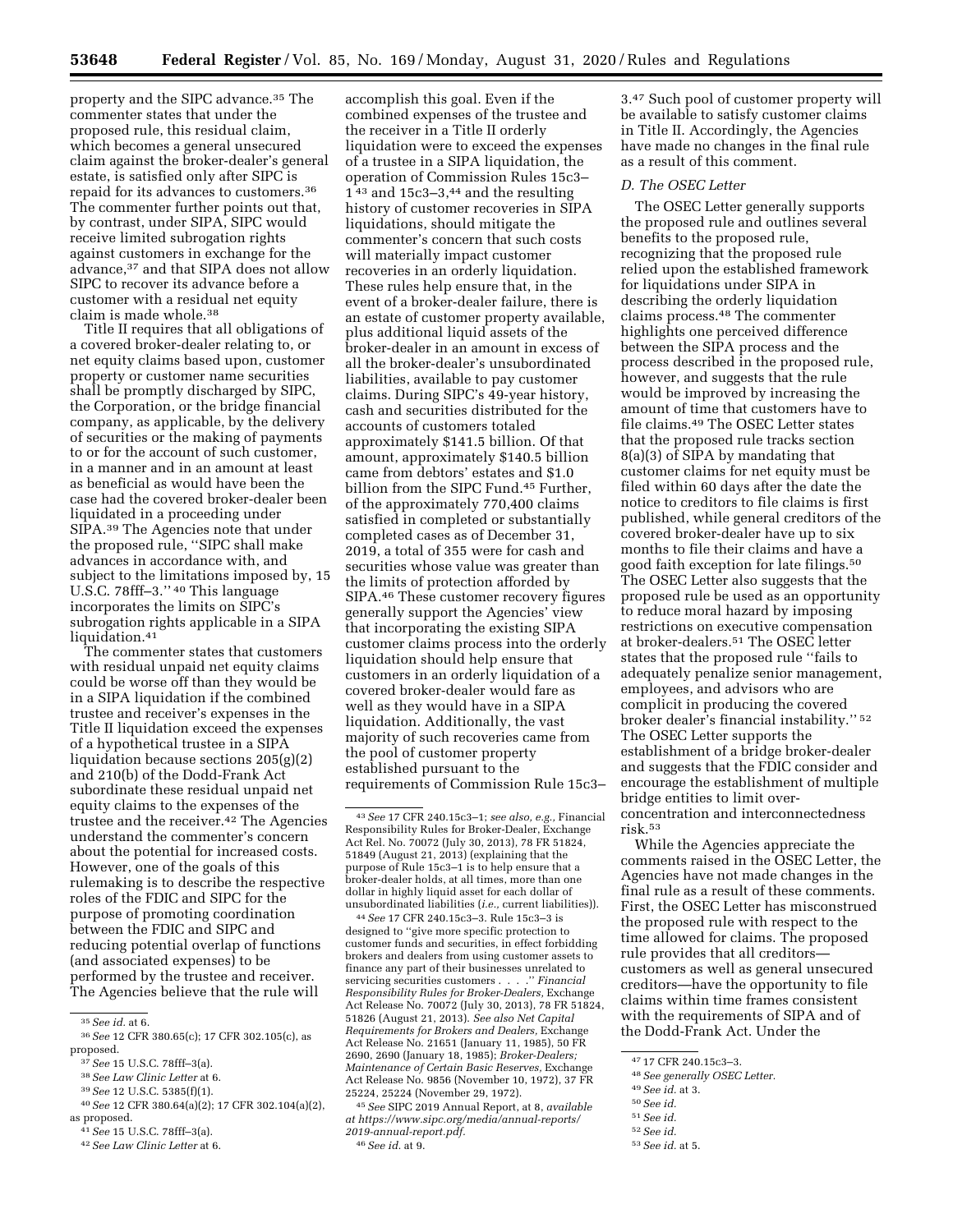proposed rule, customers would have the same six-month period to file claims as all other creditors and have an exception for late filings comparable to the SIPA good faith exception. However, under both SIPA and the proposed rule, if a customer files its claim within 60 days after the date the notice to creditors to file claims is first published, the customer is assured that its net equity claim will be paid, in kind, from customer property or, to the extent such property is insufficient, from SIPC funds. If the customer files a claim after the 60 days, the claim need not be paid with customer property and, to the extent such claim is paid by funds advanced by SIPC, it would be satisfied in cash, securities, or both, as SIPC determines is most economical to the estate. Therefore, the Agencies have made no changes in the final rule as a result of the comment.

The OSEC Letter also suggests that the proposed rule be used as an opportunity to reduce moral hazard by imposing restrictions on executive compensation at broker-dealers.54 The OSEC letter states that the proposed rule ''fails to adequately penalize senior management, employees, and advisors who are complicit in producing the covered broker dealer's financial instability.'' 55 Restrictions on executive compensation are outside the scope of the rulemaking requirement of section 205(h) of the Dodd-Frank Act.56 The Agencies have made no changes in the final rule as a result of this comment. Regarding the commenter's suggestion that the FDIC consider and encourage the establishment of multiple bridge entities to limit over-concentration and interconnectedness risk, the Agencies note that both the Dodd-Frank Act and the proposed rule permit the FDIC to establish multiple bridge broker-dealers in a Title II orderly liquidation and therefore the Agencies have made no changes in the final rule as a result of this comment.

#### *E. The Joint Letter*

The Joint Letter is generally supportive of the proposed rule but states that certain portions of the proposed rule would benefit from additional clarification, either through additional rulemaking or interpretive statements.57

#### 1. Necessity for Rule

The Joint Letter states that the proposed rule is likely to have an extremely narrow scope of application and calls into question the necessity of the proposed rule.58 In the preamble to the proposed rule, the Agencies specifically acknowledged the limited circumstances in which the rule would be applied. However, the Dodd-Frank Act requires the Agencies jointly to issue rules to implement section 205 of the Dodd-Frank Act.59 The Agencies believe that the clarifications provided by the final rule will prove valuable should a broker-dealer ever be subject to a Title II orderly liquidation and, therefore, the Agencies are promulgating this final rule.

#### 2. Liquidation Under SIPA

The Joint Letter notes the concern that the proposed rule could create, rather than reduce, uncertainty because the proposed rule does not repeat the full statutory text of section 205(a) that SIPC will act as trustee for the liquidation under the Securities Investor Protection Act of the covered broker-dealer.<sup>60</sup>

The proposed rule clarifies that although the trustee will make certain determinations, such as the allocation of customer property, in accordance with the relevant definitions under SIPA, the orderly liquidation of the covered broker-dealer is in fact pursuant to a proceeding under the Dodd-Frank Act, rather than a process under SIPA. The Agencies acknowledge that the reference to a liquidation ''under SIPA'' in section 205 of the statute may create ambiguity. The purpose of the rulemaking required by section 205(h) of the Dodd-Frank Act is to clarify these provisions and provide a framework for implementing a Title II orderly liquidation of a broker-dealer. Thus, in the preamble to the proposed rule, the Agencies explained that the omission of the reference to the appointment of SIPC as a trustee for a liquidation ''under [SIPA]'' is intended to make clear that the rule applies to an orderly liquidation of a covered broker-dealer under the Dodd-Frank Act, not a SIPA proceeding.61 The proposed rule seeks to eliminate any potential confusion caused by referring to a ''liquidation under [SIPA]'' in the Dodd-Frank Act when there is, in fact, no proceeding under SIPA and the broker-dealer is being liquidated under Title II, while implementing the statutory objective that the protections afforded to

customers under SIPA are recognized in the Title II process. Therefore, the Agencies have made no changes in the final rule as a result of this comment.

3. Coordination With the Commodity Futures Trading Commission

The Joint Letter requests that the Agencies clarify how the orderly liquidation process would operate if the broker-dealer were a joint broker-dealer/ futures commission merchant (''FCM'').62 The Joint Letter points out that many broker-dealers in the United States are both broker-dealers registered with the SEC and FCMs registered with the U.S. Commodity Futures Trading Commission (the ''CFTC'').63 FCMs fall under the definition of ''commodity broker'' under the Bankruptcy Code.64 The Joint Letter states that, based on recent precedent, in the event a joint broker-dealer/FCM were to become subject to liquidation proceedings under SIPA, the trustee appointed by SIPC would be subject to the same duties as a trustee in a commodity broker liquidation under subchapter IV of chapter 7 of the Bankruptcy Code, to the extent consistent with SIPA.65 The Joint Letter also states that, based on recent precedent, while the proceeding itself would be conducted under SIPA, there would likely be a parallel claims process in which the rules for determining what constitutes ''customer property'' with respect to commodity customers and the satisfaction of commodity customer claims through account transfers or distributions of customer property would be determined under the commodity broker liquidation provisions of subchapter IV of chapter 7 of the Bankruptcy Code and the CFTC Part 190 Rules.<sup>66</sup>

The Agencies believe that Title II addresses the commenter's question. More specifically, section 210(m) of the Dodd-Frank Act addresses the resolution of a commodity broker in Title II.67 The section provides that the FDIC as receiver shall apply the provisions of subchapter IV of chapter 7 of the Bankruptcy Code, in respect of the distribution to any customer of all customer property and member property, as if such commodity broker were a debtor for purposes of such subchapter.

<sup>54</sup>*See OSEC Letter* at 3.

<sup>55</sup>*See id.* 

 $^{56}\rm{Section}$ 956 of the Dodd-Frank Act addresses incentive-based payment arrangements. 12 U.S.C. 5641.

<sup>57</sup>*See generally Joint Letter.* 

<sup>58</sup>*See id.* at 2.

<sup>59</sup>*See* 12 U.S.C. 5385(h).

<sup>60</sup>*See Joint Letter* at 4.

<sup>61</sup>*See* Section III.B. *See also* 12 U.S.C. 5383(b)(2).

<sup>62</sup>*See Joint Letter* at 6.

<sup>63</sup>*See id.* 

<sup>64</sup>*See* 11 U.S.C. 101(6) (''Commodity broker means futures commission merchant . . . as defined in [11 U.S.C. 761] with respect to which there is a customer, as defined in  $[11$  U.S.C. 761].").

<sup>65</sup> 15 U.S.C. 78*fff*–1(b).

<sup>66</sup> 17 CFR part 190.

<sup>67</sup> 12 U.S.C. 5390(m).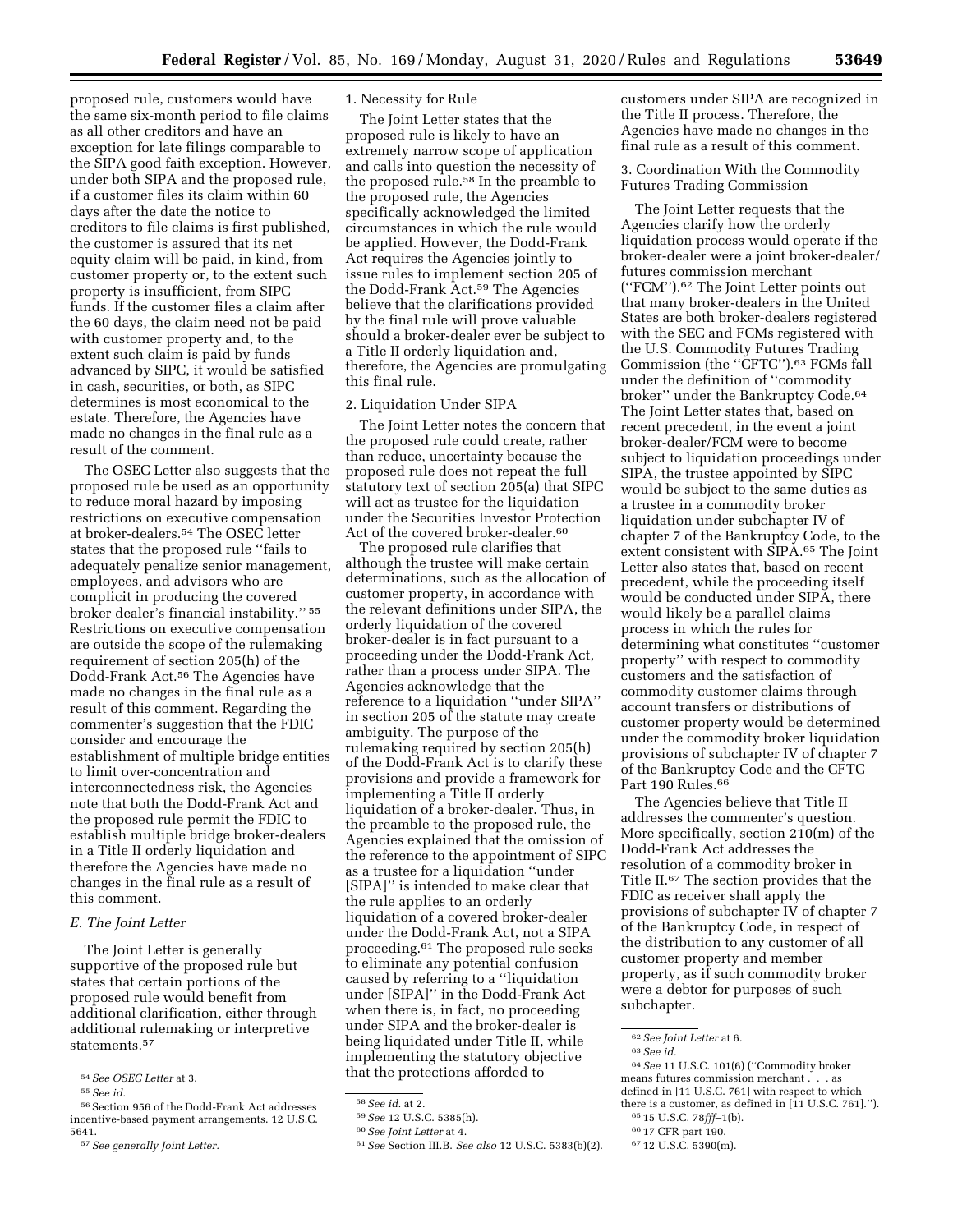4. The Incorporation of the Rules of SIPC Contained in 17 CFR Part 300

The Joint Letter recommends that the final rule clarify that any reference to SIPA also includes the rules of SIPC in 17 CFR part 300.68 These rules are extensive and cover many topics including topics specifically covered by the proposed rule and in some cases may conflict with the claims process established by the Dodd-Frank Act and the rule. Furthermore, the purpose of the final rule is to address the orderly liquidation of brokers and dealers under Title II, which is distinct and separate from a proceeding under SIPA.69 The Agencies therefore have made no changes in the final rule as a result of this comment.

5. Other Comments Contained in the Joint Letter

The Joint Letter also requests three clarifications of the proposed rule. First, the Joint Letter requests that the final rule clarify that certain past SIPC practices with respect to the treatment of customers whose accounts have been transferred to another institution will govern the treatment of customers in similar circumstances under Title II.70 More specifically, the Joint Letter states that it is important for the stability of the financial markets that the Agencies affirmatively clarify that they intend to follow these past SIPC practices with respect to the treatment of customers whose accounts have been transferred to another institution.71 The purpose of the rule is largely to clarify certain procedural matters and the particular requirements of the Dodd-Frank Act with respect to the orderly liquidation of broker-dealers. The rule is not intended to interpret SIPA or codify SIPC's past practices. However, the Agencies note that the involvement of SIPC in the orderly liquidation, as well as the Agencies' stated desire to model the orderly liquidation customer claims process on the SIPA customer claims process, make it clear that the Agencies and SIPC will endeavor to coordinate in a manner to promote financial market stability, consistent with the statutory imperatives in Title II.72

Second, the Joint Letter requests that the final rule clarify that if customer accounts are transferred to a bridge broker-dealer, the FDIC, in consultation with SIPC, will endeavor to transfer to the bridge broker-dealer any liabilities that are secured by customer property

72*See id.* 

that has been rehypothecated by the covered broker-dealer.73 While it is possible that a transfer to the bridge broker-dealer of any liabilities secured by customer property would be more expeditious and less burdensome than closing financing transactions in the covered broker-dealer and re-opening equivalent financing transactions with the bridge broker-dealer, the Agencies cannot commit to such an approach in the final rule because it is not known whether such an approach would prove appropriate in all cases. Moreover, the Agencies note that this practice is not required in a SIPA liquidation. Nevertheless, the Agencies restate their intention that the use of the bridge broker-dealer would be designed to give customers access to their accounts as quickly as practicable in the form and amount that they would receive in a SIPA liquidation.74

Third, the Joint Letter requests that the final rule clarify that the FDIC will cooperate with SIPC in allocating property from the broker-dealer's general estate to the pool of customer property if shortfalls in customer property resulted from regulatory compliance failures.75 The Agencies, in consultation with SIPC, have cooperated to develop the final rule that, among other things, addresses this issue. The rule provides that SIPC, as trustee for a covered broker-dealer, shall determine, among other things, whether the property of the covered broker-dealer qualifies as customer property.76 The rule incorporates the definition of "customer property" from SIPA,<sup>77</sup> with only a change from the term ''debtor'' to the term ''covered broker-dealer'' to reflect the use of the ''customer property'' definition in the context of orderly liquidation.78 These provisions reflect the statutory requirement that all customer claims relating to, or net equity claims based upon, customer property or customer name securities be satisfied in a manner and in an amount at least as beneficial to customers as would have been the case if the brokerdealer were liquidated under SIPA.79 The Agencies are of the view that these provisions of the rule directly address the commenter's concern.

- 76*See* 12 CFR 380.64(a)(1); 17 CFR 302.104(a)(1). 77*See* 15 U.S.C. 78lll(4).
- 78*See* 12 CFR 380.60(g); 17 CFR 302.100(g).

79*See* 12 U.S.C. 5385(f)(1); *see also* 12 CFR 380.60(f)–(h); 17 CFR 302.100(f)–(h).

#### **III. Section-by-Section Analysis**

## *A. Definitions* 80

The definitions section of the final rule defines certain key terms. Consistent with the remainder of the final rule, the definitions are designed to help ensure that, as the statute requires, all customer claims relating to, or net equity claims based upon, customer property or customer name securities are satisfied in a manner and in an amount at least as beneficial to them as would have been the case if the broker-dealer were liquidated under SIPA, without the appointment of the FDIC as receiver and without any transfer of assets or liabilities to a bridge financial company, and with a filing date as of the date on which the FDIC was appointed as receiver.<sup>81</sup> To effectuate the statutory requirement, the definitions in the final rule are very similar or identical to the corresponding definitions in SIPA and Title II, and where they differ, it is for purposes of clarity only and not to change or modify the meaning of the definitions under either act.

1. Definitions Relating to Covered Broker-Dealers

The final rule defines the term *covered broker or dealer* as ''a covered financial company that is a qualified broker or dealer."<sup>82</sup> Pursuant to section 201(a)(10) of the Dodd-Frank Act, the terms *customer, customer name securities, customer property,* and *net equity* in the context of a covered broker-dealer are defined as having the same meanings as the corresponding terms in section 16 of SIPA.83

Section 16(2)(A) of SIPA defines *customer* of a debtor, in pertinent part, as ''any person (including any person with whom the debtor deals as principal or agent) who has a claim on account of securities received, acquired, or held by the debtor in the ordinary course of its business as a broker or dealer from or for the securities accounts of such person for safekeeping, with a view to sale, to cover consummated sales,

<sup>68</sup>*See Joint Letter* at 8.

<sup>69</sup>*See, e.g.,* Section III.B.

<sup>70</sup>*See Joint Letter* at 7.

<sup>71</sup>*See id.* 

<sup>73</sup>*See Joint Letter* at 8.

<sup>74</sup>*See* 12 U.S.C. 5385(f)(1); *see also,* 81 FR at 10804.

<sup>75</sup>*See Joint Letter* at 8.

<sup>80</sup>The definitions section appears in 12 CFR 380.60 for purposes of the Corporation and 17 CFR 302.100 for purposes of the Commission.

<sup>81</sup>*See* 12 U.S.C. 5385(f)(1) (pertaining to obligations to customers) and 12 U.S.C. 5385(d)(1)(A)–(C) (limiting certain actions of the Corporation that would adversely affect, diminish or otherwise impair certain customer rights).

<sup>82</sup>*See* 12 CFR 380.60(d) and 17 CFR 302.100(d). *See also* 12 U.S.C. 5381(a)(7).

<sup>83</sup> 12 U.S.C. 5381(a)(10) (''The terms 'customer', 'customer name securities', 'customer property', and 'net equity' in the context of a covered broker or dealer, have the same meanings as in section 16 of the Securities Investor Protection Act of 1970 (15 U.S.C. 78*lll*).''). *See also* 15 U.S.C. 78*lll* and sections 380.60 and 302.100.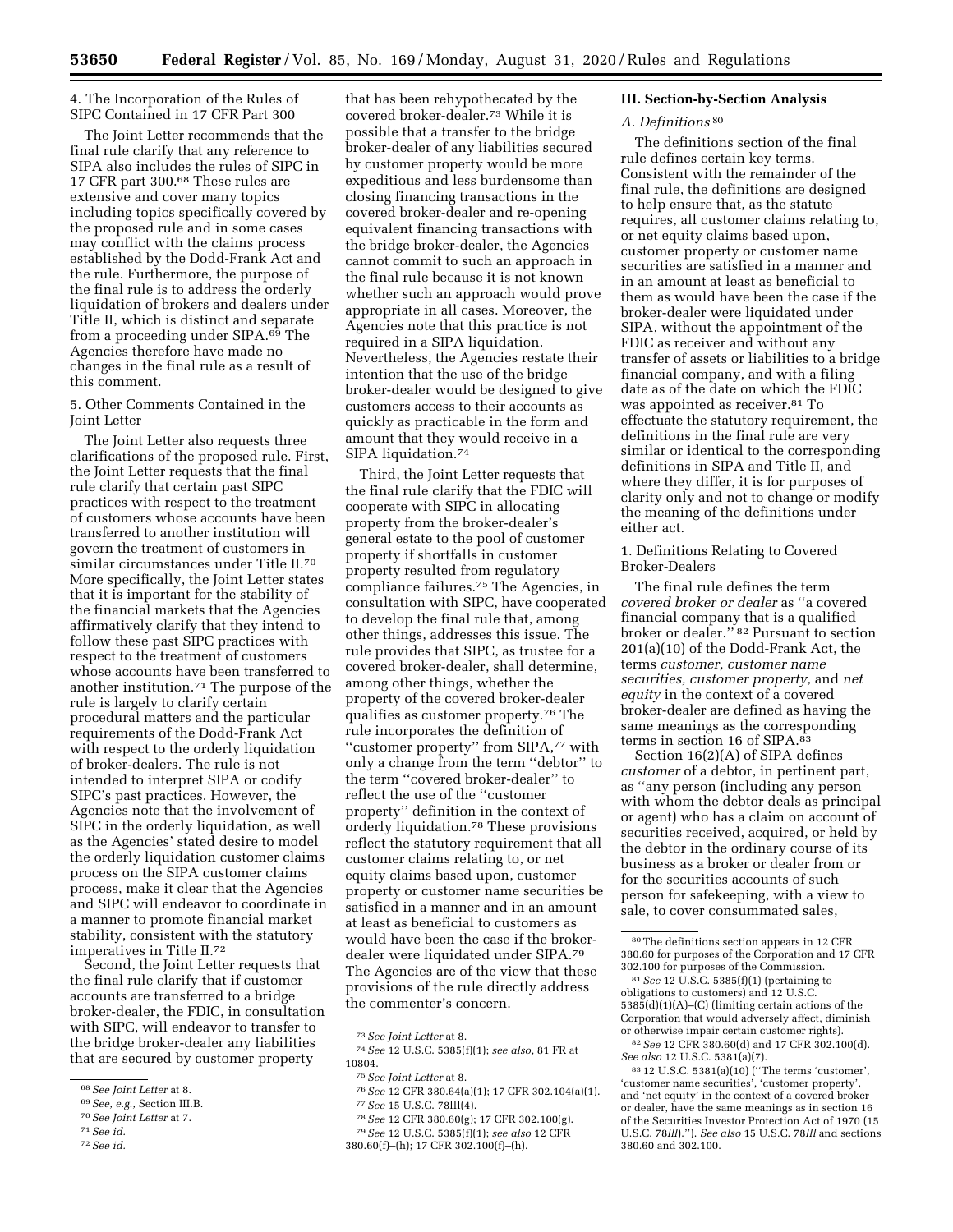pursuant to purchases, as collateral, security, or for purposes of effecting transfer.'' 84 Section 16(3) of SIPA defines *customer name securities* as ''securities which were held for the account of a customer on the filing date by or on behalf of the debtor and which on the filing date were registered in the name of the customer, or were in the process of being so registered pursuant to instructions from the debtor, but does not include securities registered in the name of the customer which, by endorsement or otherwise, were in negotiable form.'' 85 Section 16(4) of SIPA defines *customer property,* in pertinent part, as ''cash and securities (except customer name securities delivered to the customer) at any time received, acquired, or held by or for the account of a debtor from or for the securities accounts of a customer, and the proceeds of any such property transferred by the debtor, including property unlawfully converted.'' 86 Section (16)(11) of SIPA defines *net equity* as ''the dollar amount of the account or accounts of a customer, to be determined by—(A) calculating the sum which would have been owed by the debtor to such customer if the debtor

broker or dealer.'').<br><sup>85</sup> 15 U.S.C. 78*lll*(3). *See also* 12 CFR 380.60(f)<br>and 17 CFR 302.100(f) (''The term *customer name securities* shall have the same meaning as in 15 U.S.C. 78*lll*(3) provided that the references therein to *debtor* shall mean the covered broker or dealer and the references therein to *filing date* shall mean

 $6645$  U.S.C. 78*lll*(4). The definition of *customer property* goes on to include: (1) ''securities held as property of the debtor to the extent that the inability of the debtor to meet his obligations to customers for their net equity claims based on securities of the same class and series of an issuer is attributable to the debtor's noncompliance with the requirements of section  $15(c)(3)$  of the 1934 Act and the rules prescribed under such section''; (2) ''resources provided through the use or realization of customers' debit cash balances and other customerrelated debit items as defined by the Commission by rule''; (3) ''any cash or securities apportioned to customer property pursuant to section 3(d) [of SIPA]''; (4) ''in the case of a portfolio margining account of a customer that is carried as a securities account pursuant to a portfolio margining program approved by the Commission, a futures contract or an option on a futures contract received, acquired, or held by or for the account of a debtor from or for such portfolio margining account, and the proceeds thereof''; and (5) ''any other property of the debtor which, upon compliance with applicable laws, rules, and regulations, would have been set aside or held for the benefit of customers, unless the trustee determines that including such property within the meaning of such term would not significantly increase customer property.'' *See also*  12 CFR 380.60(g) and 17 CFR 302.100(g) (''The term *customer property* shall have the same meaning as in 15 U.S.C. 78*lll*(4) provided that the references therein to *debtor* shall mean the covered broker or dealer.'').

had liquidated, by sale or purchase on the filing date—(i) all securities positions of such customer (other than customer name securities reclaimed by such customer); and (ii) all positions in futures contracts and options on futures contracts held in a portfolio margining account carried as a securities account pursuant to a portfolio margining program approved by the Commission, including all property collateralizing such positions, to the extent that such property is not otherwise included herein; *minus* (B) any indebtedness of such customer to the debtor on the filing date; *plus* (C) any payment by such customer of such indebtedness to the debtor which is made with the approval of the trustee and within such period as the trustee may determine (but in no event more than sixty days after the publication of notice under section  $(8)(a)$  [of SIPA])." 87

The final rule defines the term *appointment date* as ''the date of the appointment of the Corporation as receiver for a covered financial company that is a covered broker or dealer.'' 88 The appointment date constitutes the *filing date* as that term is used under SIPA<sup>89</sup> and, like the filing date under SIPA, is the reference date for the computation of net equity.90

#### 2. Additional Definitions

In addition to the definitions relating to covered broker-dealers under section  $201(a)(10)$  of the Dodd-Frank Act,  $91$  the

88*See* 12 CFR 380.60(a) and 17 CFR 302.100(a). 89*See* 12 CFR 380.60(a) and 17 CFR 302.100(a).

90*See* 12 CFR 380.60(a) and 17 CFR 302.100(a). *See also* 12 U.S.C. 5385(a)(2)(C) (''For purposes of the liquidation proceeding, the term 'filing date' means the date on which the Corporation is appointed as receiver of the covered broker or dealer.''); 15 U.S.C. 78*lll*(7) (''The term 'filing date' means the date on which an application for a protective decree is filed under section 5(a)(3), except that—(A) if a petition under title 11 of the United States Code concerning the debtor was filed before such date, the term 'filing date' means the date on which such petition was filed; (B) if the debtor is the subject of a proceeding pending in any court or before any agency of the United States or any State in which a receiver, trustee, or liquidator for such debtor has been appointed and such proceeding was commenced before the date on which such application was filed, the term 'filing date' means the date on which such proceeding was commenced; or (C) if the debtor is the subject of a direct payment procedure or was the subject of a direct payment procedure discontinued by SIPC pursuant to section 10(f), the term 'filing date' means the date on which notice of such direct payment procedure was published under section  $10(b)$ .").

91*See* 12 U.S.C. 5381(a)(10) (''The terms 'customer', 'customer name securities', 'customer final rule defines the following terms: (1) *Bridge broker or dealer;* 92 (2) *Commission;* 93 (3) *qualified broker or dealer;* 94 (4) *SIPA* 95 and (5) *SIPC.*96

The term *bridge broker or dealer* is defined as ''a new financial company organized by the Corporation in accordance with section 210(h) of the Dodd-Frank Act for the purpose of resolving a covered broker or dealer.'' 97 The term *Commission* is defined as the ''Securities and Exchange Commission.'' 98 The term *qualified broker or dealer* refers to ''a broker or dealer that (A) is registered with the Commission under section 15(b) of the Securities Exchange Act of 1934 (15 U.S.C. 78o(b)); and (B) is a member of SIPC,'' but is not itself subject to a Title II receivership.99 This definition is consistent with the statutory definition but is abbreviated for clarity. It is not intended to change or modify the statutory definition. The term *SIPA*  refers to the ''Securities Investor Protection Act of 1970, 15 U.S.C. 78aaa– *lll.*'' 100 The term *SIPC* refers to the ''Securities Investor Protection Corporation.'' 101

## *B. Appointment of Receiver and Trustee for Covered Broker-Dealer* 102

Upon the FDIC's appointment as receiver for a covered broker-dealer, section 205 of the Dodd-Frank Act specifies that the Corporation ''shall appoint . . . [SIPC] to act as trustee for the liquidation under [SIPA] of the covered [broker-dealer].'' 103 The final rule deviates from the statutory language in some cases to clarify the orderly liquidation process. For example, the final rule makes it clear that SIPC is to be appointed as trustee for the covered broker-dealer but does not repeat the phrase ''for the liquidation under SIPA'' since there is

- 92*See* 12 CFR 380.60(b) and 17 CFR 302.100(b). 93*See* 12 CFR380.60(c) and 17 CFR 302.100(c). 94*See* 12 CFR 380.60(i) and 17 CFR 302.100(i).
- 95*See* 12 CFR 380.60(j) and 17 CFR 302.100(j).

97*See* 12 CFR 380.60(b) and 17 CFR 302.100(b). *See also* 15 U.S.C. 5390(h)(2)(H) (setting forth that the FDIC, as receiver for a covered broker or dealer, may approve articles of association for one or more bridge financial companies with respect to such covered broker or dealer).

98*See* 12 CFR 380.60(c) and 17 CFR 302.100(c). 99*See* 12 CFR 380.60(i) and 17 CFR 302.100(i). 100*See* 12 CFR 380.60(j) and 17 CFR 302.100(j).

101*See* 12 CFR 380.60(k) and 17 CFR 302.100(k).

102The section about the appointment of receiver and trustee for covered broker-dealers appears in 12 CFR 380.61 for purposes of the Corporation and 17 CFR 302.101 for purposes of the Commission. The rule text for both agencies is identical.

103*See* 12 U.S.C. 5385(a)(1).

<sup>84</sup> 15 U.S.C. 78*lll*(2)(A). *See also* 12 CFR 380.60(e) and 17 CFR 302.100(e) (''The term *customer* of a covered broker or dealer shall have the same meaning as in 15 U.S.C. 78*lll*(2) provided that the references therein to *debtor* shall mean the covered

<sup>87</sup> 15 U.S.C. 78*lll*(11) (emphasis added). *See also*  12 CFR 380.60(h) and 17 CFR 302.100(h) (''The term *net equity* shall have the same meaning as in 15 U.S.C. 78*lll*(11) provided that the references therein to *debtor* shall mean the covered broker or dealer and the references therein to *filing date* shall mean the appointment date.'').

property', and 'net equity' in the context of a covered broker or dealer, have the same meanings as in section 78*lll* of title 15.'').

<sup>96</sup>*See* 12 CFR 380.60(k) and 17 CFR 302.100(k).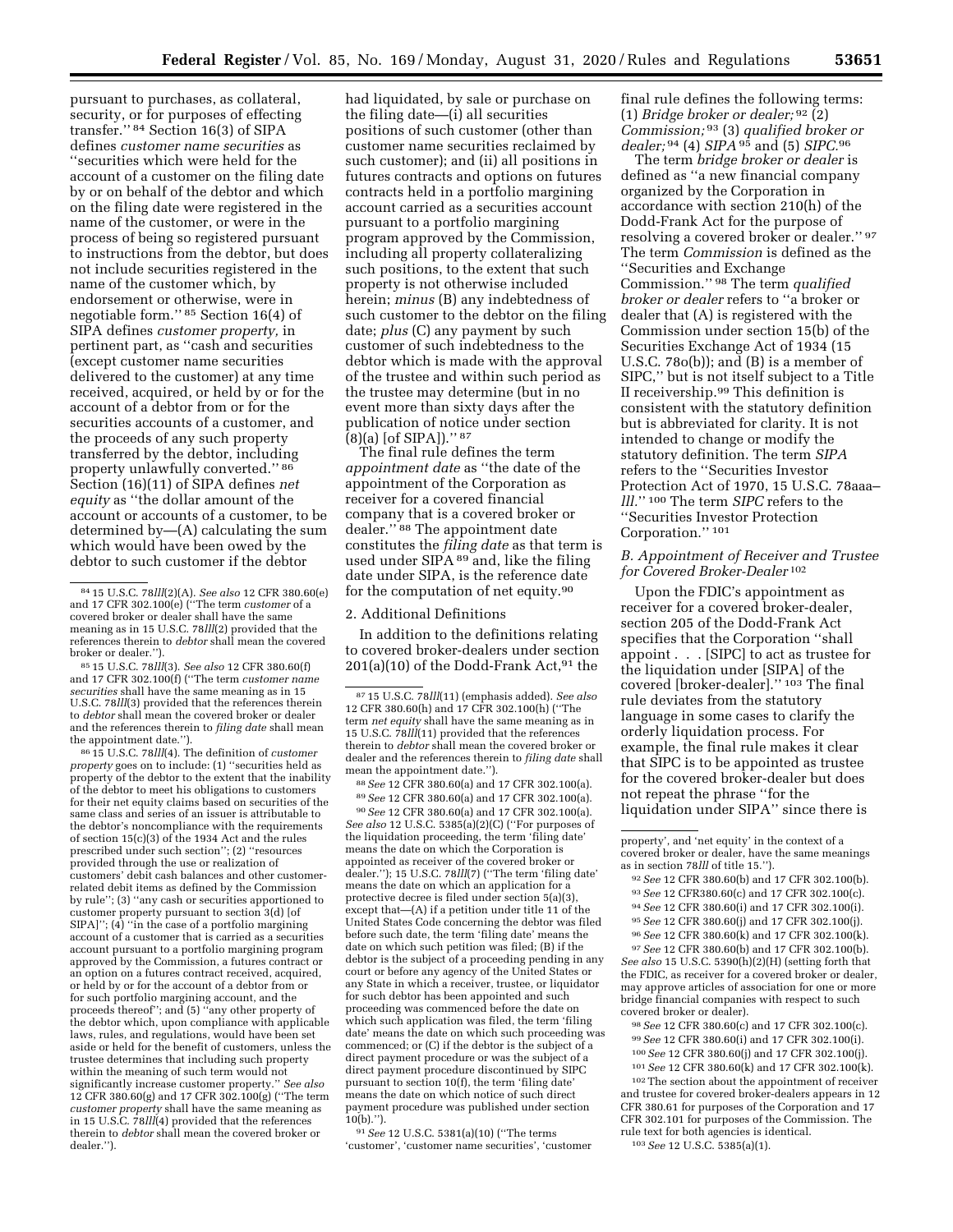no proceeding under SIPA and the covered broker-dealer is being liquidated under Title II. As noted above, the orderly liquidation process under Title II is an alternative to a liquidation under SIPA.104 Section 205 of the Dodd-Frank Act also states that court approval is not required for such appointment.105 For ease and clarity, the final rule specifies the statutory roles of SIPC as trustee and the FDIC as receiver, which are further explained in other sections of the final rule.106

#### *C. Notice and Application for Protective Decree for Covered Broker-Dealer* 107

Upon the appointment of SIPC as trustee for the covered broker-dealer, Title II requires SIPC, as trustee, promptly to file an application for a protective decree with a federal district court, and SIPC and the Corporation, in consultation with the Commission, jointly to determine the terms of the protective decree to be filed.108 Although a SIPA proceeding is conducted under bankruptcy court supervision,<sup>109</sup> a Title II proceeding is conducted entirely outside of the bankruptcy courts, through an administrative process, with the FDIC acting as receiver.110 As a result, a primary purpose of filing a notice and application for a protective decree is to give notice to interested parties that an orderly liquidation proceeding has been initiated. The final rule provides additional clarification of the statutory requirement of notice and application for a protective decree by setting forth the venue in which the notice and application for a protective decree is to be filed. It states that a notice and application for a protective decree is to be filed with the federal district court in which a liquidation of the covered broker-dealer under SIPA is pending, or if no such SIPA liquidation is pending, the federal district court for the district within which the covered brokerdealer's principal place of business is located.<sup>111</sup> This court is a federal district court of competent jurisdiction specified in section 21 or 27 of the

108*See* 12 U.S.C. 5385(b)(3) (pertaining to the filing of a protective decree by SIPC).

109*See* 15 U.S.C. 78eee(b).

110*See* 15 U.S.C. 5388 (requiring the dismissal of all other bankruptcy or insolvency proceedings upon the appointment of the Corporation as receiver for a covered financial company).

111*See* 12 CFR 380.62(a) and 17 CFR 302.102(a).

Exchange Act, 15 U.S.C. 78u, 78aa.112 It also is the court with jurisdiction over suits seeking de novo judicial claims determinations under section  $210(a)(4)(A)$  of the Dodd-Frank Act.<sup>113</sup> While the statute grants authority to file the notice and application for a protective decree in any federal court of competent jurisdiction specified in section 21 or 27 or the Securities Exchange Act of 1934, the final rule restricts the filing to the courts specified above in order to make it easier for interested parties to know where the protective decree might be filed. The final rule also clarifies that if the notice and application for a protective decree is filed on a date other than the appointment date (*i.e.,* the date the FDIC is appointed as receiver), the filing shall be deemed to have occurred on the appointment date for purposes of the rule.114

This section of the final rule governing the notice and application for a protective decree also includes a nonexclusive list of notices drawn from other parts of Title II.115 The goal of the application for protective decree is to inform interested parties that the covered broker-dealer is in orderly liquidation and to highlight the application of certain provisions of the orderly liquidation authority, particularly with respect to applicable stays and other matters that might be addressed in a protective decree issued under SIPA. The final rule specifies that a notice and application for a protective decree under Title II may, among other things, provide for notice: (1) That any existing case or proceeding under the Bankruptcy Code or SIPA would be dismissed, effective as of the appointment date, and no such case or proceeding may be commenced with respect to a covered broker-dealer at any time while the Corporation is the receiver for such covered brokerdealer; 116 (2) of the revesting of assets, with certain exceptions, in a covered broker-dealer to the extent that they have vested in any entity other than the covered broker-dealer as a result of any

located). 114*See* 12 CFR 380.62(a) and 17 CFR 302.102(a). 115*See* 12 CFR 380.62(b) and 17 CFR 302.102(b). 116*See* 12 CFR 380.62(b)(2)(i) and 17 CFR

302.102(b)(2)(i). *See also* 12 U.S.C. 5388(a) (regarding dismissal of any case or proceeding relating to a covered broker-dealer under the Bankruptcy Code or SIPA on the appointment of the Corporation as receiver and notice to the court and SIPA).

case or proceeding commenced with respect to the covered broker-dealer under the Bankruptcy Code, SIPA, or any similar provision of state liquidation or insolvency law applicable to the covered broker-dealer; 117 (3) of the request of the Corporation as receiver for a stay in any judicial action or proceeding in which the covered broker-dealer is or becomes a party for a period of up to 90 days from the appointment date;  $118$  (4) that except with respect to  $QFCs$ ,<sup>119</sup> no person may exercise any right or power to terminate, accelerate, or declare a default under any contract to which the covered broker-dealer is a party or to obtain possession of or exercise control over any property of the covered brokerdealer or affect any contractual rights of the covered broker-dealer without the consent of the FDIC as receiver of the covered broker-dealer upon consultation with SIPC during the 90-day period beginning from the appointment date; 120 and (5) that the exercise of rights and the performance of obligations by parties to QFCs with the covered broker-dealer may be affected, stayed, or delayed pursuant to the provisions of Title II (including but not limited to 12 U.S.C. 5390(c)) and the regulations promulgated thereunder.121

117*See* 12 CFR 380.62(b)(2)(ii) and 17 CFR 302.102(b)(2)(ii). *See also* 12 U.S.C. 5388(b) (providing that the notice and application for a protective decree may also specify that any revesting of assets in a covered broker or dealer to the extent that they have vested in any other entity as a result of any case or proceeding commenced with respect to the covered broker or dealer under the Bankruptcy Code, SIPA, or any similar provision of State liquidation or insolvency law applicable to the covered broker or dealer shall not apply to assets of the covered broker or dealer, including customer property, transferred pursuant to an order entered by a bankruptcy court).

118*See* 12 CFR 380.62(b)(2)(iii) and 17 CFR 302.102(b)(2)(iii). *See also* 12 U.S.C. 5390(a)(8) (providing for the temporary suspension of legal actions upon request of the Corporation).

119*See* 12 U.S.C. 5390(c)(8)(D) (defining *qualified financial contract* as ''any securities contract, commodity contract, forward contract, repurchase agreement, swap agreement, and any similar agreement that the Corporation determines by regulation, resolution, or order to be a qualified financial contract for purposes of this paragraph'').  $12012$  U.S.C.  $5390(c)(13)(C)(i)$ .

121*See* 12 CFR 380.62(b)(2)(iv) and 17 CFR 302.102(b)(2)(iv). *See also* 12 U.S.C. 5390(c)(8)(F) (rendering unenforceable all QFC *walkaway clauses*  (as defined in 12 U.S.C.  $5390(c)(8)(F)(iii)$ ) including those provisions that suspend, condition, or extinguish a payment obligation of a party because of the insolvency of a covered financial company or the appointment of the FDIC as receiver) and 12 U.S.C. 5390(c)(10)(B)(i) (providing that a person who is a party to a QFC with a covered financial company may not exercise any right that such person has to terminate, liquidate, or net such contract solely by reason of or incidental to the appointment of the FDIC as receiver (or the insolvency or financial condition of the covered financial company for which the FDIC has been appointed as receiver)—until 5:00 p.m. (eastern

<sup>104</sup>*See* 12 U.S.C. 5383(b)(2).

<sup>105</sup> *Id.* 

<sup>106</sup>*See* 12 CFR 380.61 and 17 CFR 302.101. 107The notice and application for protective decree for the covered broker-dealer section appears in 12 CFR 380.62 for purposes of the FDIC and 17 CFR 302.102 for purposes of the Commission.

<sup>112</sup>*See* 12 U.S.C. 5385(a)(2)(A) (specifying the federal district courts in which the application for

<sup>&</sup>lt;sup>113</sup> See 12 U.S.C. 5390(a)(4)(A) (a claimant may file suit in the district or territorial court for the district within which the principal place of business of the covered financial company is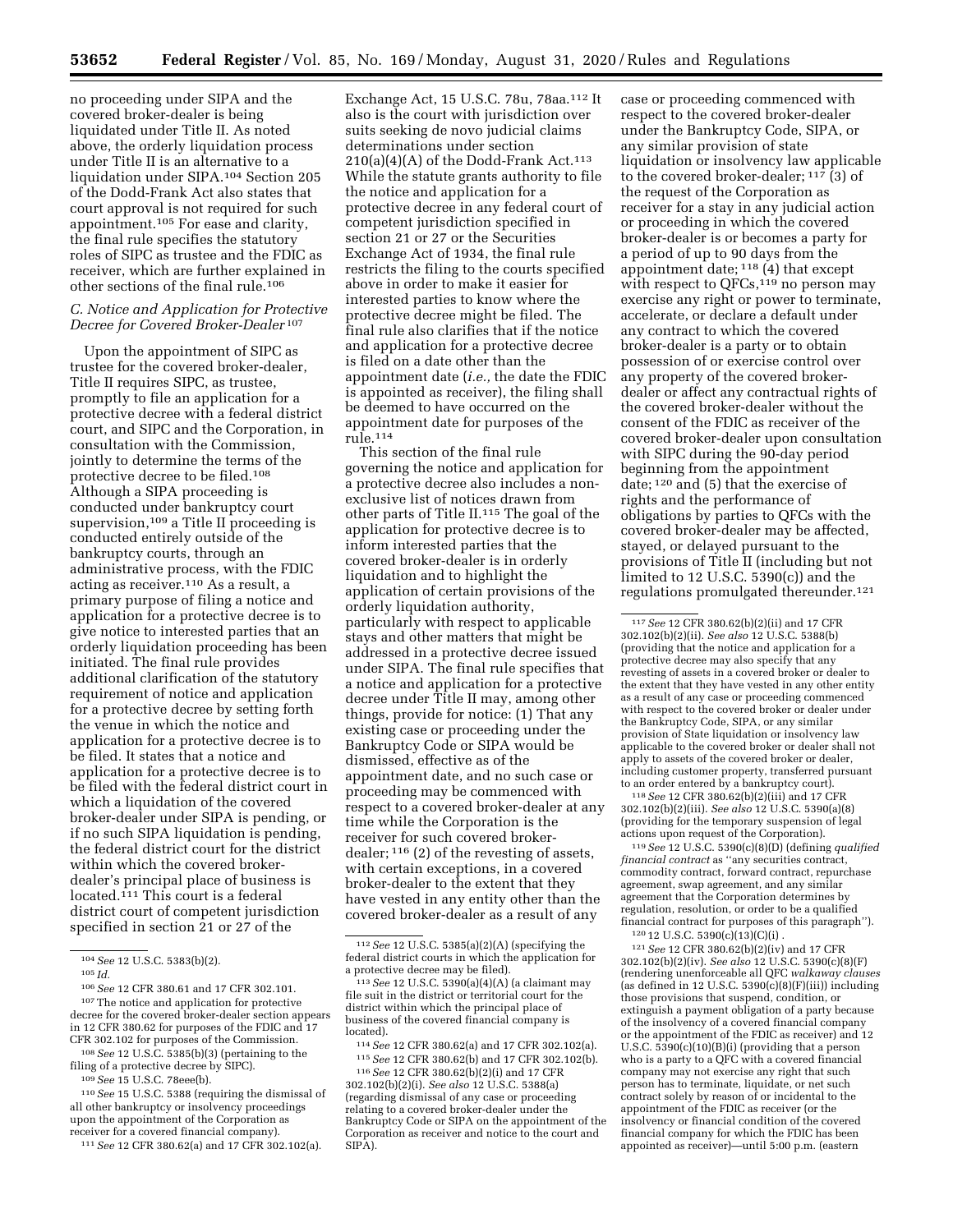The final rule makes clear that the matters listed for inclusion in the notice and application for a protective decree are neither mandatory nor all-inclusive. The items listed are those that the Agencies believe might provide useful guidance to customers and other parties who may be less familiar with the Title II process than with a SIPA proceeding. It is worth noting that the language relating to QFCs is rather general. In certain circumstances it may be worthwhile specifically to highlight the one-day stay provisions in section 210(c)(10) of the Dodd-Frank Act, the provisions relating to the enforcement of affiliate contracts under section 210(c)(16) of the Dodd-Frank Act, and other specific provisions relating to QFCs or other contracts.

## *D. Bridge Broker-Dealer* 122

1. Power To Establish Bridge Broker-Dealer; Transfer of Customer Accounts and Other Assets and Liabilities

Section 210 of the Dodd-Frank Act sets forth the Corporation's powers as receiver of a covered financial company.123 One such power the Corporation has, as receiver, is the power to form bridge financial companies.124 Paragraph (a) of this section of the final rule states that the Corporation as receiver for a covered broker-dealer, or in anticipation of being appointed receiver for a covered brokerdealer, may organize one or more bridge broker-dealers with respect to a covered broker-dealer.125 Paragraph (b) of this section of the final rule states that if the Corporation were to establish one or more bridge broker-dealers with respect to a covered broker-dealer, then the Corporation as receiver for such covered broker-dealer shall transfer all customer accounts and all associated customer name securities and customer property to such bridge broker[s]-dealer[s] unless the Corporation, after consultation with the Commission and SIPC, determines that: (1) The transfer of such customer accounts, customer name securities, and

124*See* 12 U.S.C. 5390(h)(1)(A) (granting general power to form bridge financial companies). *See also*   $12$  U.S.C. 5390(h)(2)(H)(i) (granting authority to organize one or more bridge financial companies with respect to a covered broker-dealer).

customer property to one or more qualified broker-dealers will occur promptly such that the use of the bridge broker[s]-dealer[s] would not facilitate such transfer to one or more qualified broker-dealers; or (2) the transfer of such customer accounts to the bridge broker[s]-dealer[s] would materially interfere with the ability of the FDIC to avoid or mitigate serious adverse effects on financial stability or economic conditions in the United States.126 The use of the word ''promptly'' in the final rule, in this context, is intended to emphasize the urgency of transferring customer accounts, customer name securities, and customer property either to a qualified broker-dealer or to a bridge broker-dealer as soon as practicable to allow customers the earliest possible access to their accounts.

Paragraph (c) of this section of the final rule states that the Corporation as receiver for the covered broker-dealer also may transfer to such bridge broker[s]-dealer[s] any other assets and liabilities of the covered broker-dealer (including non-customer accounts and any associated property) as the Corporation may, in its discretion, determine to be appropriate. Paragraph (c) is based upon the broad authority of the Corporation as receiver to transfer any assets or liabilities of the covered broker-dealer to a bridge financial company in accordance with, and subject to the requirements of, section 210(h)(5) of the Dodd-Frank Act 127 and is designed to facilitate the receiver's ability to continue the covered brokerdealer's operations, minimize systemic risk, and maximize the value of the assets of the receivership.128 The

127*See* 12 U.S.C. 5390(h)(5)(A) (providing that the receiver ''may transfer any assets and liabilities of a covered financial company''). The statute sets forth certain restrictions and limitations that are not affected by this final rule. *See, e.g.,* 12 U.S.C.  $5390(h)(1)(B)(ii)$  (restricting the assumption of liabilities that count as regulatory capital by the bridge financial company) and 12 U.S.C. 5390(h)(5)(F) (requiring that the aggregate liabilities transferred to the bridge financial company may not exceed the aggregate amount of assets transferred).

128*See* 12 CFR 380.63(f) and 17 CFR 302.103(f). *See also* 12 U.S.C. 5390(h)(5) (granting authority to the Corporation as receiver to transfer assets and liabilities of a covered financial company to a bridge financial company). Similarly, under Title II, the Corporation, as receiver for a covered brokerdealer, may approve articles of association for such bridge broker-dealer. *See* 12 U.S.C. 5390(h)(2)(H)(i). The bridge broker-dealer would also be subject to the federal securities laws and all requirements with respect to being a member of a self-regulatory organization, unless exempted from any such requirements by the Commission as is necessary or

transfer of assets and liabilities to a bridge broker-dealer under the final rule will enable the receiver to continue the day-to-day operations of the brokerdealer and facilitate the maximization of the value of the assets of the receivership by making it possible to avoid a forced or other distressed sale of the assets of the covered broker-dealer. In addition, the ability to continue the operations of the covered broker-dealer may help mitigate the impact of the failure of the covered broker-dealer on other market participants and financial market utilities and thereby minimize systemic risk.

Finally, paragraph (c) of this section of the final rule clarifies that the transfer to a bridge broker-dealer of any account or property pursuant to this section does not create any implication that the holder of such an account qualifies as a ''customer'' or that the property so transferred qualifies as ''customer property'' or ''customer name securities'' within the meaning of SIPA or within the meaning of the final rule. Under Title II, the Corporation may transfer all the assets of a covered broker-dealer to a bridge brokerdealer.129 Such a transfer of assets may include, for example, securities that were sold to the covered broker-dealer under reverse repurchase agreements. Under the terms of a typical reverse repurchase agreement, it is common for the broker-dealer to be able to use the purchased securities for its own purposes. In contrast, Commission rules specifically protect customer funds and securities and essentially forbid brokerdealers from using customer assets to finance any part of their businesses unrelated to servicing securities customers.130 An integral component of the broker-dealer customer protection regime is that, under SIPA, customers have preferred status relative to general creditors with respect to customer property and customer name securities.<sup>131</sup> Given the preferred status of customers, litigation has arisen regarding whether, consistent with the above example, claims of repurchase agreement (''repo'') counterparties are

130*See Net Capital Requirements for Brokers and Dealers,* Exchange Act Release No. 21651 (January 11, 1985), 50 FR 2690, 2690 (January 18, 1985). *See also Broker-Dealers; Maintenance of Certain Basic Reserves,* Exchange Act Release No. 9856 (November 10, 1972), 37 FR 25224, 25224 (November 29, 1972).

131*See* 15 U.S.C. 78fff(a).

time) on the business day following the appointment, or after the person has received notice that the contract has been transferred pursuant to

<sup>12</sup> U.S.C. 5390(c)(9)(A)).

<sup>122</sup> The bridge broker or dealer section appears in 12 CFR 380.63 for purposes of the Corporation and 17 CFR 302.103 for purposes of the Commission.

<sup>123</sup> 12 U.S.C. 5390.

<sup>125</sup>*See* 12 CFR 380.63 and 17 CFR 302.103. *See also* 12 U.S.C. 5390(h)(2)(H) (granting the Corporation as receiver authority to organize one or more bridge financial companies with respect to a covered broker-dealer).

<sup>126</sup>*See* 12 CFR 380.63(b) and 17 CFR 302.103(b). *See also* 12 U.S.C 5390(a)(1)(O)(i)(I)–(II) (listing the specific conditions under which customer accounts would not be transferred to a bridge financial company if it was organized).

appropriate in the public interest or for the protection of investors. *See* 12 U.S.C. 5390(h)(2)(H)(ii).

<sup>129</sup>*See* 12 U.S.C 5390(h)(2)(H) and 12 U.S.C. 5390(h)(5) (granting authority to the Corporation as receiver to transfer assets and liabilities of a covered broker-dealer).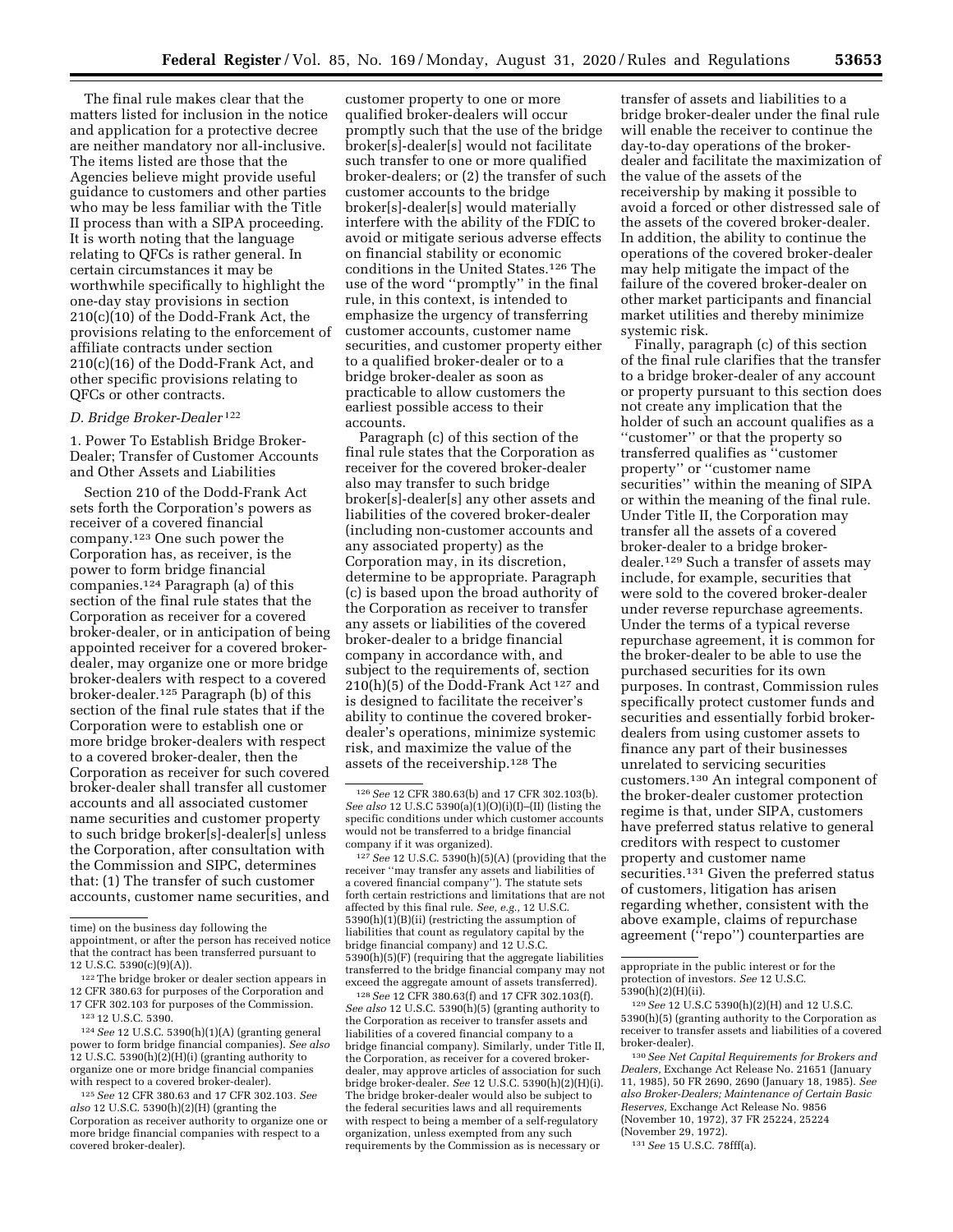''customer'' claims under SIPA.132 In implementing section 205 of the Dodd-Frank Act, consistent with the statutory directive contained therein,<sup>133</sup> the Corporation and the Commission are seeking to ensure that all customer claims relating to, or net equity claims based upon, customer property or customer name securities are satisfied in a manner and in an amount at least as beneficial to the customers as would have been the case if the broker-dealer were liquidated under SIPA.134 Accordingly, the final rule preserves customer status as would be the case in a SIPA proceeding. Thus, the final rule clarifies that moving assets to a bridge financial company as part of a Title II orderly liquidation is not determinative as to whether the holder of such an account qualifies as a ''customer'' or if the property so transferred qualifies as ''customer property'' or ''customer name securities.'' Rather, the status of the account holder and the assets in the orderly liquidation of a covered brokerdealer will depend upon whether the claimant would be a customer under SIPA.135

2. Other Provisions With Respect to Bridge Broker-Dealer

The final rule addresses certain matters relating to account transfers to the bridge broker-dealer.136 The process set forth in this part of the final rule is designed to ensure that all customer claims relating to, or net equity claims based upon, customer property or customer name securities are satisfied in a manner and in an amount at least as beneficial to customers as would have been the case if the broker-dealer were liquidated under SIPA.137 In a SIPA proceeding, the trustee would generally handle customer accounts in two ways. First, a trustee may sell or otherwise transfer to another SIPC member, without the consent of any customer, all

135*See* 15 U.S.C. 78*lll*(2)(B) (SIPA definition of *customer*). *See also* 12 U.S.C. 5381(a)(10) (defining *customer, customer name securities, customer property,* and *net equity* in the context of a covered broker-dealer as the same meanings such terms have in section 16 of SIPA (15 U.S.C. 78*lll*)); *In re Bernard L. Madoff Inv. Sec. LLC,* 654 F.3d 229, 236 (2d Cir. 2011).

136*See* 12 CFR 380.63(d) and 17 CFR 302.103(d). 137*See* 12 U.S.C. 5385(f) (obligations of a covered broker-dealer to customers shall be ''satisfied in the manner and in an amount at least as beneficial to the customer'' as would have been the case had the actual proceeds realized from the liquidation of the covered broker-dealer been distributed in a proceeding under SIPA).

or any part of a customer's account, as a way to return customer property to the control of the customer.138 Such account transfers are separate from the customer claim process. Customer account transfers are useful insofar as they serve to allow customers to resume trading more quickly and minimize disruption in the securities markets. If it is not practicable to transfer customer accounts, then the second way of returning customer property to the control of customers is through the customer claims process. Under bankruptcy court supervision, the SIPA trustee will determine each customer's net equity and the amount of customer property available for customers.139 Once the SIPA trustee determines that a claim is a customer claim (an ''allowed customer claim''), the customer will be entitled to a ratable share of the fund of customer property. As discussed above, SIPA defines ''customer property'' to generally include all the customerrelated property held by the brokerdealer.140 Allowed customer claims are determined on the basis of a customer's net equity,141 which, as described above, generally is the dollar value of a customer's account on the filing date of the SIPA proceeding less indebtedness of the customer to the broker-dealer on the filing date.142 Once the trustee determines the fund of customer property and customer net equity claims, the trustee can establish each customer's pro rata share of the fund of customer property. Customer net equity claims generally are satisfied to the extent possible by providing the customer with the identical securities owned by that customer as of the day the SIPA proceeding was commenced.143

Although a Title II orderly liquidation is under a different statutory authority than a SIPA proceeding, under the final rule, the process for determining and satisfying customer claims will follow a substantially similar process to a SIPA proceeding. Upon the commencement of a SIPA liquidation, customers' cash and securities held by the broker-dealer are returned to customers on a pro rata basis.144 If sufficient funds are not available at the broker-dealer to satisfy customer net equity claims, SIPC advances will be used to supplement the distribution, up to a ceiling of \$500,000 per customer, including a

- 141*See* 15 U.S.C. 78*lll*(11).
- 142 *Id. See also* Section II.A.1.

maximum of \$250,000 for cash claims.145 When applicable, SIPC will return securities that are registered in the customer's name or are in the process of being registered directly to each customer.146 As in a SIPA proceeding, in a Title II orderly liquidation of a covered broker-dealer, the process of determining net equity thus begins with a calculation of customers' net equity. A customer's net equity claim against a covered brokerdealer is deemed to be satisfied and discharged to the extent that customer property of the covered broker-dealer, along with property made available through advances from SIPC, is transferred and allocated to the customer's account at the bridge brokerdealer. The bridge broker-dealer undertakes the obligations of the covered broker-dealer only with respect to such property. The Corporation, as receiver, in consultation with SIPC, as trustee, will allocate customer property and property made available through advances from SIPC in a manner consistent with SIPA and with SIPC's normal practices thereunder. The calculation of net equity will not be affected by the assumption of liability by the bridge broker-dealer to each customer in connection with the property transferred to the bridge broker-dealer. The use of the bridge broker-dealer is designed to give customers access to their accounts as quickly as practicable, while ensuring that customers receive assets in the form and amount that they would receive in a SIPA liquidation.147

The final rule also provides that allocations to customer accounts at the bridge broker-dealer may initially be derived from estimates based upon the books and records of the covered brokerdealer or other information deemed relevant by the Corporation as receiver,

147This outcome will satisfy the requirements of section 205(f)(1) of the Dodd-Frank Act. *See* 12 U.S.C. 5385(f)(1) (''Notwithstanding any other provision of this title, all obligations of a covered broker or dealer or of any bridge financial company established with respect to such covered broker or dealer to a customer relating to, or net equity claims based upon, customer property or customer name securities shall be promptly discharged by SIPC, the Corporation, or the bridge financial company, as applicable, by the delivery of securities or the making of payments to or for the account of such customer, in a manner and in an amount at least as beneficial to the customer as would have been the case had the actual proceeds realized from the liquidation of the covered broker or dealer under this title been distributed in a proceeding under [SIPA] without the appointment of the Corporation as receiver and without any transfer of assets or liabilities to a bridge financial company, and with a filing date as of the date on which the Corporation is appointed as receiver.'').

<sup>132</sup>*See, e.g., In re Lehman Brothers Inc.,* 492 B.R. 379 (Bankr. S.D.N.Y. 2013), *aff'd,* 506 B.R. 346 (S.D.N.Y. 2014).

<sup>133</sup>*See* 12 U.S.C. 5385(f)(1) (pertaining to the statutory requirements with respect to the satisfaction of claims).

<sup>134</sup> *Id.* 

<sup>138</sup>*See* 15 U.S.C. 78fff–2(f).

<sup>139</sup>*See generally* 15 U.S.C. 78fff. 140*See* 15 U.S.C. 78*lll*(4). *See also* Section II.A.1.

<sup>143</sup>*See* 15 U.S.C. 78fff–2(d).

<sup>144</sup> 15 U.S.C. 8fff–2(b).

<sup>145</sup> 15 U.S.C. 8fff–3(a).

<sup>146</sup> 15 U.S.C. 8fff–2(b)(2)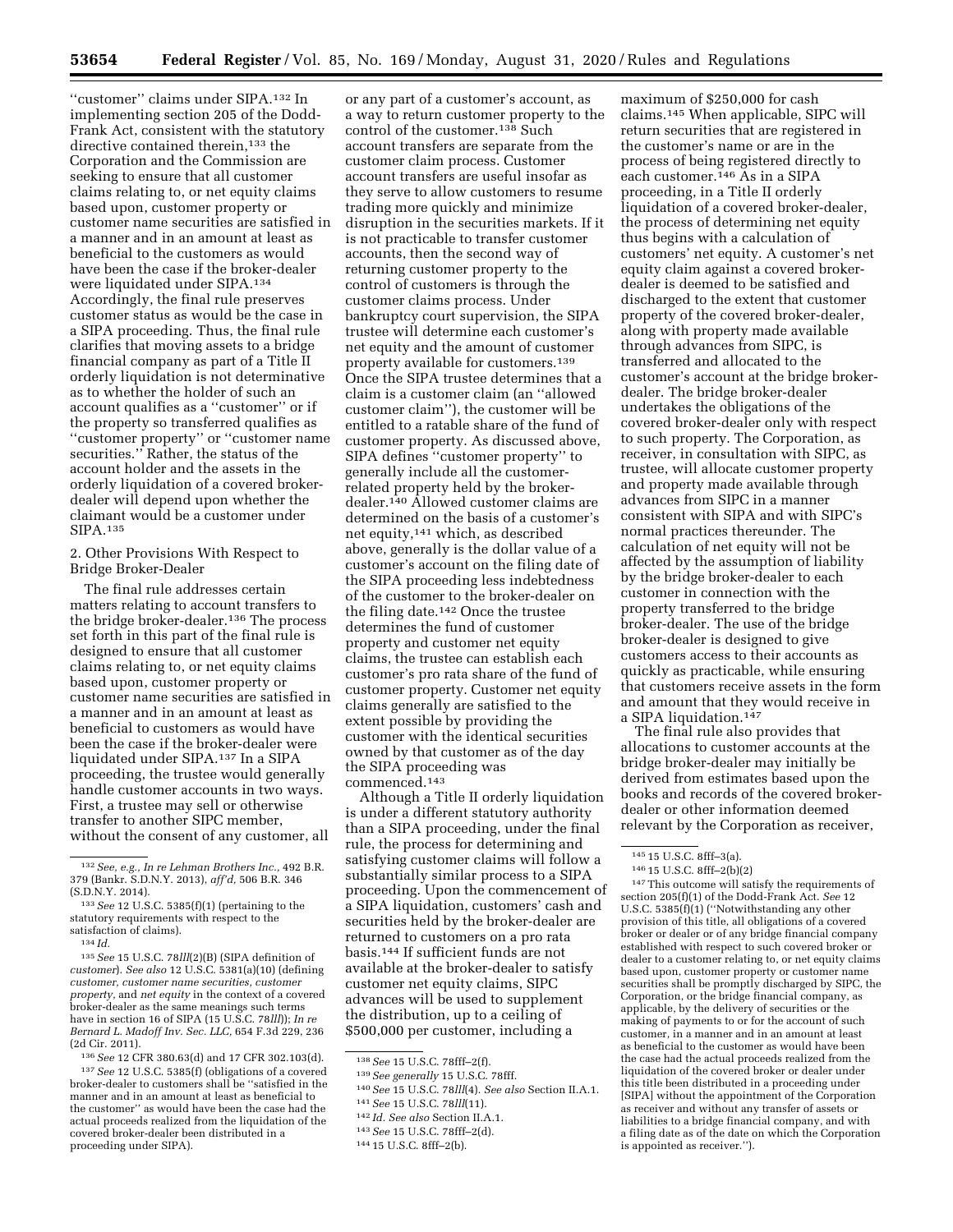in consultation with SIPC as trustee.<sup>148</sup> This approach is based upon experience with SIPA liquidations where, for example, there were difficulties reconciling the broker-dealer's records with the records of central counterparties or other counterparties or other factors that caused delay in verifying customer accounts.149 This provision of the final rule is designed to facilitate access to accounts for the customers at the bridge broker-dealer as soon as is practicable under the circumstances while facilitating the refinement of the calculation of allocations of customer property to customer accounts as additional information becomes available. This process will help ensure both that customers have access to their customer accounts as quickly as practicable and that customer property ultimately will be fairly and accurately allocated.

The final rule also states that the bridge broker-dealer undertakes the obligations of a covered broker-dealer with respect to each person holding an account transferred to the bridge brokerdealer, but only to the extent of the property (and SIPC funds) so transferred and held by the bridge broker-dealer with respect to that person's account.150 This portion of the final rule provides customers of the bridge broker-dealer with the assurance that the securities laws relating to the protection of customer property will apply to customers of a bridge broker-dealer in the same manner as they apply to customers of a broker-dealer which is being liquidated outside of Title II.151 In the view of the Agencies, such assurances will help to reduce uncertainty regarding the protections that will be offered to customers.

This portion of the final rule also provides that the bridge broker-dealer will not have any obligations with respect to any customer property or other property that is not transferred from the covered broker-dealer to the bridge broker-dealer.152 A customer's net equity claim remains with the

152*See* 12 CFR 380.63(d) and 17 CFR 302.103(d).

covered broker-dealer and, in most cases, will be satisfied, in whole or in part, by transferring the customer's account together with customer property, to the bridge broker-dealer.153 In the event that a customer's account and the associated account property is not so transferred, the customer's net equity claim will be subject to satisfaction by SIPC as the trustee for the covered broker-dealer in the same manner and to the same extent as in a SIPA proceeding.154

The bridge broker-dealer section of the final rule 155 also provides that the transfer of assets or liabilities of a covered broker-dealer, including customer accounts and all associated customer name securities and customer property, assets and liabilities held by a covered broker-dealer for non-customer creditors, and assets and liabilities associated with any trust or custody business, to a bridge broker-dealer, will be effective without any consent, authorization, or approval of any person or entity, including but not limited to, any customer, contract party, governmental authority, or court.156 This section is based on the Corporation's authority, under three separate statutory provisions of Title II.157 The broad language of this paragraph of the final rule is intended to give full effect to the statutory provisions of the Dodd-Frank Act regarding transfers of assets and liabilities of a covered financial company,158 which represent a determination by Congress that, in order to mitigate risk to the financial stability of the United States and minimize moral hazard following the failure of a covered financial company, the Corporation as receiver must be free to determine which contracts, assets, and liabilities of the covered financial company are to be transferred to a bridge financial company, and to transfer such contracts, assets, and liabilities expeditiously and

158The final rule text omits the reference to ''further'' approvals found in 12 U.S.C.  $5390(h)(5)(D)$ . The reference in the statute is to the government approvals needed in connection with organizing the bridge financial company, such as the approval of the articles of association and bylaws, as established under 12 U.S.C. 5390(h). These approvals will already have been obtained prior to any transfer under the proposed rule, making the reference to ''further'' approvals unnecessary and superfluous.

irrespective of whether any other person or entity consents to or approves of the transfer. The impracticality of requiring the Corporation as receiver to obtain the consent or approval of others in order to effectuate a transfer of the failed company's contracts, assets, and liabilities arises whether the consent or approval otherwise would be required as a consequence of laws, regulations, or contractual provisions, including as a result of options, rights of first refusal, or similar contractual rights, or any other restraints on alienation or transfer. Paragraph (e) of the final rule will apply regardless of the identity of the holder of the restraint on alienation or transfer, whether such holder is a local, state, federal or foreign government, a governmental department or other governmental body of any sort, a court or other tribunal, a corporation, partnership, trust, or other type of company or entity, or an individual, and regardless of the source of the restraint on alienation or transfer, whether a statute, regulation, common law, or contract. It is the Corporation's view that the transfer of any contract to a bridge financial company would not result in a breach of the contract and would not give rise to a claim or liability for damages. In addition, under section 210(h)(2)(E) of the Dodd-Frank Act, no additional assignment or further assurance is required of any person or entity to effectuate such a transfer of assets or liabilities by the Corporation as receiver for the covered broker-dealer. Paragraph (e) of the final rule will facilitate the prompt transfer of assets and liabilities of a covered broker-dealer to a bridge broker-dealer and enhance the Corporation's ability to maintain critical operations of the covered brokerdealer. Rapid action to set-up a bridge broker-dealer and transfer assets, including customer accounts and customer property, may be critical to preserving financial stability and to giving customers the promptest possible access to their accounts.

Paragraph (f) of the bridge brokerdealer provision of the final rule provides for the succession of the bridge broker-dealer to the rights, powers, authorities, or privileges of the covered broker-dealer.159 This provision of the final rule draws directly from authority provided in Title II and is designed to facilitate the ability of the Corporation as receiver to operate the bridge brokerdealer.160 Pursuant to paragraph (g) of the bridge broker-dealer provision,<sup>161</sup>

<sup>148</sup>*See* 12 CFR 380.63(d) and 17 CFR 302.103(d). *See also* 12 U.S.C. 5385(h) (granting the Corporation and the Commission authority to adopt rules to implement section 205 of the Dodd-Frank Act).

<sup>149</sup>*See, e.g., In re Lehman Brothers Inc.,* (Bankr. S.D.N.Y 2008), Trustee's Preliminary Investigation Report and Recommendations, *available at [http://](http://dm.epiq11.com/LBI/Project#)  [dm.epiq11.com/LBI/Project#](http://dm.epiq11.com/LBI/Project#)*).

<sup>150</sup>*See* 12 CFR 380.63(d) and 17 CFR 302.103(d).

<sup>151</sup>*See also* 12 U.S.C. 5390(h)(2)(H)(ii) (stating that the bridge financial company shall be subject to the federal securities laws and all requirements with respect to being a member of a self-regulatory organization, unless exempted from any such requirements by the Commission, as is necessary or appropriate in the public interest or for the protection of investors).

<sup>153</sup>*See* 12 CFR 380.63(d) and 17 CFR 302.103(d). 154*See* 12 U.S.C. 5385(f)(2).

<sup>155</sup>*See* 12 CFR 380.63(e) and 17 CFR 302.103(e). 156*See* 12 CFR 380.63(e) and 17 CFR 302.103(e); *see also* 12 U.S.C. 5390(h)(5)(D).

<sup>157</sup>*See* 12 U.S.C. 5390(h)(5)(D). *See also* 12 U.S.C. 5390(a)(1)(G); 12 U.S.C. 5390(a)(1)(O). Notably, the power to transfer customer accounts and customer property without customer consent is also found in SIPA. *See* 15 U.S.C. 78fff–2(f).

<sup>159</sup>*See* 12 CFR 380.63(f) and 17 CFR 302.103(f). 160*See* 12 U.S.C. 5390(h)(2)(H)(i).

<sup>161</sup>*See* 12 CFR 380.63(g) and 17 CFR 302.103(g).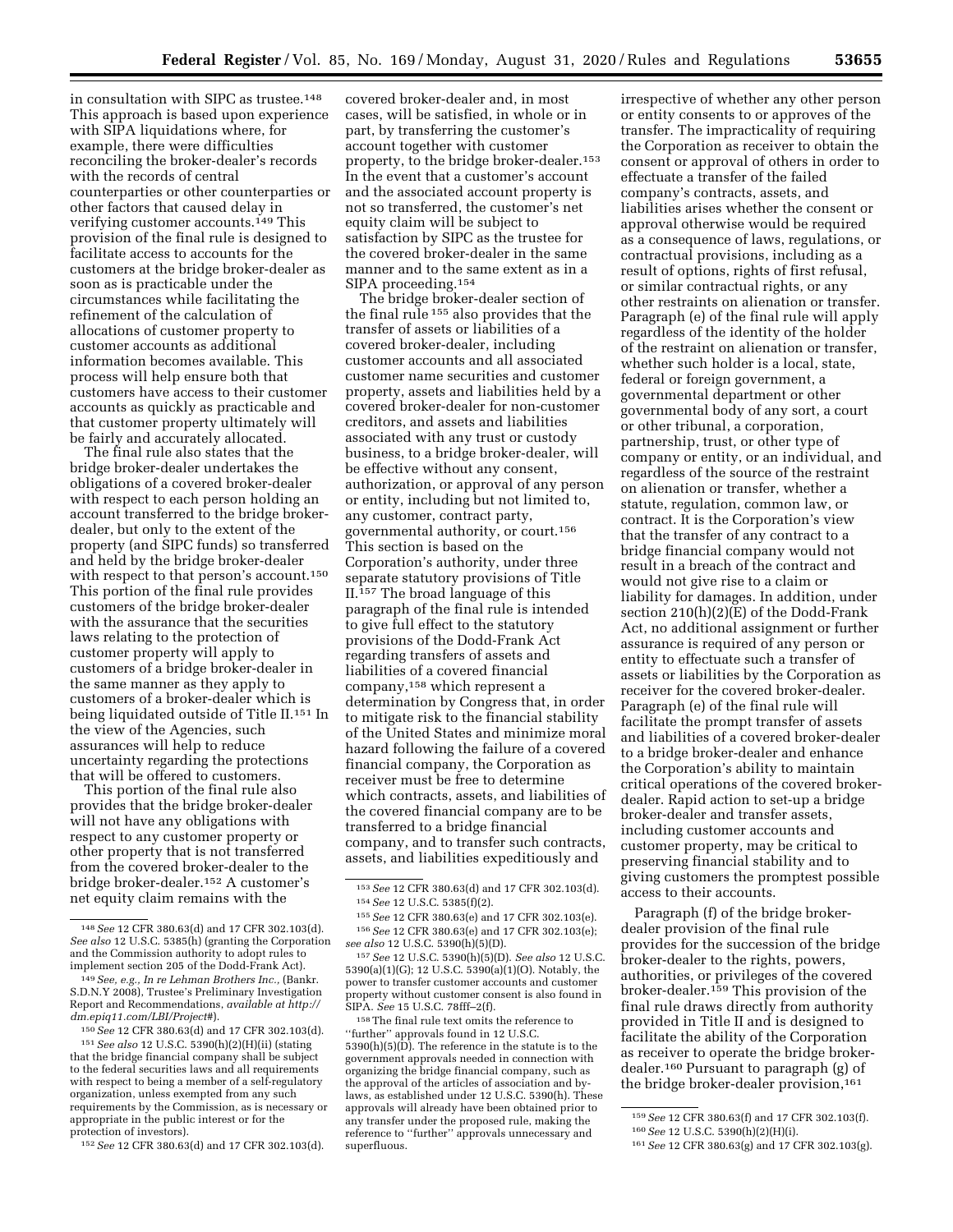the bridge broker-dealer will also be subject to the federal securities laws and all requirements with respect to being a member of a self-regulatory organization, unless exempted from any such requirements by the Commission as is necessary or appropriate in the public interest or for the protection of investors.162 This provision of the final rule also draws closely upon Title II.163

Paragraph (h) of the bridge brokerdealer provision of the final rule states that at the end of the term of existence of the bridge broker-dealer, any proceeds or other assets that remain after payment of all administrative expenses of the bridge broker-dealer and all other claims against the bridge broker-dealer will be distributed to the Corporation as receiver for the related covered broker-dealer.164 Stated differently, the residual value in the bridge broker-dealer after payment of its obligations will benefit the creditors of the covered broker-dealer in satisfaction of their claims.

#### *E. Claims of Customers and Other Creditors of a Covered Broker-Dealer 165*

The final rule's section on the claims of the covered broker-dealer's customers and other creditors addresses the claims process for those customers and other creditors as well as the respective roles of the trustee and the receiver with respect to those claims.166 This section provides SIPC with the authority as trustee for the covered broker-dealer to make determinations, allocations, and advances in a manner consistent with its customary practices in a liquidation under SIPA.<sup>167</sup> Specifically, the section provides: ''The allocation of customer property, advances from SIPC, and delivery of customer name securities to each customer or to its customer account at a bridge broker or dealer, in partial or complete satisfaction of such customer's net equity claims as of the close of business on the appointment date, shall be in a manner, including form and timing, and in an amount at least as beneficial to such customer as would have been the case had the covered broker or dealer been liquidated

166*See* 12 CFR 380.64 and 17 CFR 302.104.

167*See* 12 CFR 380.64(a)(4) and 17 CFR 302.104(a)(4). *See also* 15 U.S.C. 78aaa *et seq.* 

under SIPA.'' 168 Each customer of a covered broker-dealer will receive cash and securities at least equal in amount and value, as of the appointment date, to what that customer would have received in a SIPA proceeding.169

This section further addresses certain procedural aspects of the claims determination process in accordance with the requirements set forth in section 210(a)(2)-(5) of the Dodd-Frank Act.170 The section describes the role of the receiver of a covered broker-dealer with respect to claims and provides for the publication and mailing of notices to creditors of the covered broker-dealer by the receiver in a manner consistent with both SIPA and the notice procedures applicable to covered financial companies generally under section 210(a)(2) of the Dodd-Frank Act.171 The section provides that the notice of the Corporation's appointment as receiver must be accompanied by notice of SIPC's appointment as trustee.172 In addition, the Corporation, as receiver, will consult with SIPC, as trustee, regarding procedures for filing a claim including the form of claim and the filing instructions, to facilitate a process that is consistent with SIPC's general practices.173 The claim form will include a provision permitting a claimant to claim customer status, if applicable, but the inclusion of any such claim to customer status on the claim form will not be determinative of customer status under SIPA.

The final rule sets the claims bar date as the date following the expiration of the six-month period beginning on the date that the notice to creditors is first published.174 The claims bar date in the final rule is consistent with section 8(a) of SIPA, which provides for the barring of claims after the expiration of the sixmonth period beginning upon publication.175 The six-month period is also consistent with section 210(a)(2)(B)(i) of the Dodd-Frank Act, which requires that the claims bar date be no less than ninety days after first publication.176 As required by section  $210(a)(3)(C)(i)$  of the Dodd-Frank Act,

168*See* 12 CFR 380.64(a)(4) and 17 CFR 302.104(a)(4).

171*See* 12 CFR 380.64(b) and 17 CFR 302.104(b). *See also* 12 U.S.C. 5390(a)(2).

173*See* 12 CFR 380.64(b)(2) and 17 CFR 302.104(b)(2).

174*See* 12 CFR 380.64(b)(3) and 17 CFR 302.104(b)(3) (discussing claims bar date).

175*See* 15 U.S.C. 78fff–2(a).

the final rule provides that any claim filed after the claims bar date shall be disallowed, and such disallowance shall be final, except that a claim filed after the claims bar date will be considered by the receiver if (i) the claimant did not receive notice of the appointment of the receiver in time to file a claim before the claim date, and (ii) the claim is filed in time to permit payment of the claim, as provided by section 210(a)(3)(C)(ii) of the Dodd-Frank Act.177 This exception for late-filed claims due to lack of notice to the claimant serves a similar purpose (*i.e.,* to ensure a meaningful opportunity for claimants to participate in the claims process) as the ''reasonable, fixed extension of time'' that may be granted to the otherwise applicable six-month deadline under SIPA to certain specified classes of claimants.178

Section 8(a)(3) of SIPA provides that a customer who wants to assure that its net equity claim is paid out of customer property must file its claim with the SIPA trustee within a period of time set by the court (not exceeding 60 days after the date of publication of the notice provided in section 8(a)(1) of SIPA) notwithstanding that the claims bar date is later.179 The final rule conforms to this section of SIPA by providing that any claim for net equity filed more than 60 days after the notice to creditors is first published need not be paid or satisfied in whole or in part out of customer property and, to the extent such claim is paid by funds advanced by SIPC, it will be satisfied in cash or securities, or both, as SIPC, the trustee, determines is most economical to the receivership estate.180

Under the final rule, the Corporation as receiver is required to notify a claimant whether it allows a claim within the 180-day period <sup>181</sup> as such time period may be extended by written agreement,182 or the expedited 90-day period,183 whichever would be applicable. The process established for the determination of claims by customers of a covered broker-dealer for customer property or customer name securities constitutes the exclusive process for the determination of such claims.184 This process corresponds to

<sup>178</sup> See 15 U.S.C. 78fff-2(a)(3).

- 180*See* 12 CFR 380.64(b)(3) and 17 CFR
- 302.104(b)(3). *See also* 15 U.S.C. 78fff–2(a)(3).
- 181*See* 12 CFR 380.64(c) and 17 CFR 302.104(c). *See also* 12 U.S.C. 5390(a)(3)(A)(i).

182*See* 15 U.S.C. 5390(a)(3)(A).

- 183*See* 12 CFR 380.64(c) and 17 CFR 302.104(c). *See also* 12 U.S.C. 5390(a)(5)(B).
- 184*See* 12 CFR 380.64(c) and 17 CFR 302.104(c).

<sup>162</sup>*See* 12 U.S.C. 5390(h)(2)(H)(ii).

<sup>163</sup> *Id.* 

<sup>164</sup>*See* 12 CFR 380.63(h) and 17 CFR 302.103(h). *See also* 12 U.S.C. 5385(d)(2); 12 U.S.C. 5390(h)(15)(B).

<sup>165</sup>The section of the final rule on claims of customers and other creditors of a covered brokerdealer appears in 12 CFR 380.64 for purposes of the Corporation and 17 CFR 302.104 for purposes of the Commission. The rule text for both agencies is identical.

<sup>169</sup>*See* 15 U.S.C. 78aaa *et seq.* 

<sup>170</sup> 12 U.S.C. 5390(a)(2)–(5).

<sup>172</sup>*See* 12 CFR 380.64(b)(1) and 17 CFR 302.104(b)(1) (''The Corporation as receiver shall coordinate with SIPC as trustee to post the notice on SIPC's website at *[www.sipc.org.](http://www.sipc.org)* . . .'').

<sup>176</sup>*See* 12 U.S.C. 5390(a)(2)(B)(i).

<sup>177</sup>*See* 12 CFR 380.64(b)(3) and 17 CFR 302.104(b)(3). *See also* 12 U.S.C. 5390(a)(3)(C)(i)–

<sup>179</sup>*See* 15 U.S.C. 78fff–2(a)(3) and 15 U.S.C. 78fff–  $2(a)(1)$ .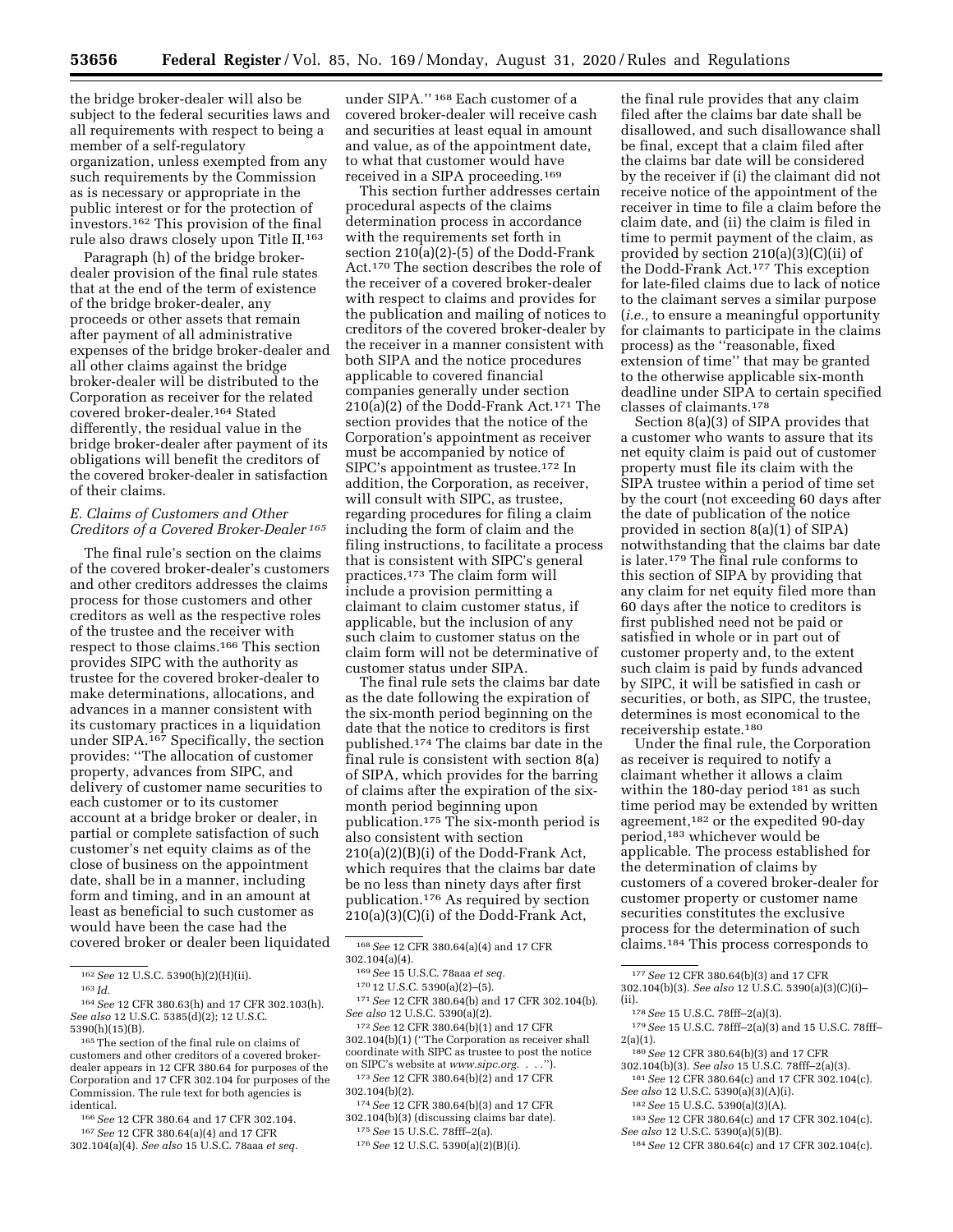the SIPA provision that requires that customer claims to customer property be determined *pro rata* based on each customer's net equity applied to all customer property as a whole.185 While the Dodd-Frank Act provides for expedited treatment of certain claims within 90 days, given that all customers may have preferred status with respect to customer property and customer name securities, no one customer's claim, or group of customer claims, will be treated in an expedited manner ahead of other customers' claims. Consequently, the concept of expedited relief will not apply to customer claims.186 The receiver's determination to allow or disallow a claim in whole or in part will utilize the determinations made by SIPC, as trustee, with respect to customer status, claims for net equity, claims for customer name securities, and whether property held by the covered broker-dealer qualifies as customer property.187 A claimant may seek a *de novo* judicial review of any claim that is disallowed in whole or in part by the receiver, including but not limited to any claim disallowed in whole or part based upon any determination made by SIPC.188

#### *F. Additional Sections of the Rule*

In addition to the previously discussed sections, the Agencies have included sections in the final rule addressing: (1) The priorities for unsecured claims against a covered broker-dealer; 189 (2) the administrative expenses of SIPC; <sup>190</sup> and (3) QFCs.<sup>191</sup> The Dodd-Frank Act sets forth special priorities for the payment of claims of general unsecured creditors of a covered broker-dealer, which are addressed in the final rule's section on priorities for unsecured claims against a covered

189The priorities for unsecured claims against a covered broker-dealer section appears in 12 CFR 380.65 for purposes of the Corporation and 17 CFR 302.105 for purposes of the Commission. The rule text for both agencies is identical.

190The SIPC administrative expenses section appears in 12 CFR 380.66 for purposes of the Corporation and 17 CFR 302.106 for purposes of the Commission. The rule text for both agencies is identical.

191The QFC section appears in 12 CFR 380.67 for purposes of the Corporation and 17 CFR 302.107 for purposes of the Commission. The rule text for both agencies is identical.

broker-dealer.192 The priorities for unsecured claims against a covered broker-dealer include claims for unsatisfied net equity of a customer and certain administrative expenses of the receiver and SIPC.193 The priorities set forth in the final rule express the cumulative statutory requirements set forth in Title II.194 First, the priorities provide that the administrative expenses of SIPC as trustee for a covered broker-dealer will be reimbursed *pro rata* with administrative expenses of the receiver for the covered brokerdealer.195 Second, the amounts paid by the Corporation as receiver to customers or SIPC will be reimbursed on a *pro rata*  basis with amounts owed to the United States, including amounts borrowed from the U.S. Treasury for the orderly liquidation fund.196 Third, the amounts advanced by SIPC for the satisfaction of customer net equity claims will be reimbursed subsequent to amounts owed to the United States, but before all other claims.197

Title II provides that SIPC is entitled to recover administrative expenses incurred in performing its responsibilities under section 205 on an equal basis with the Corporation.198 Title II also sets forth a description of the administrative expenses of the receiver.199 In order to provide additional clarity as to the types of administrative expenses that SIPC will be entitled to recover in connection with its role as trustee for the covered broker-dealer, the final rule provides that SIPC, in connection with its role as trustee for the covered broker-dealer, has the authority to ''utilize the services of private persons, including private attorneys, accountants, consultants, advisors, outside experts and other third party professionals.'' The section further provides SIPC with an allowed administrative expense claim with respect to any amounts paid by SIPC for

193*See* 12 CFR 380.65 and 17 CFR 302.105. 194*See* 12 U.S.C. 5390(b)(6) (providing the priority of expenses and unsecured claims in the orderly liquidation of SIPC members). *See also* 12 CFR 380.65 and 17 CFR 302.105.

196*See* 12 CFR 380.65(b) and 17 CFR 302.105(b). *See also* 12 U.S.C. 5390(b)(6)(B); 12 U.S.C. 5390(n) (establishing the ''orderly liquidation fund'' available to the Corporation to carry out the authorities granted to it under Title II).

197*See* 12 CFR 380.65(c) and 17 CFR 302.105(c). *See also* 12 U.S.C. 5390(b)(6)(C).

198*See* 12 U.S.C. 5390(b)(6)(A). The regulation governing the Corporation's administrative expenses in its role as receiver under Title II is located at 12 CFR 380.22. 199*See* 12 U.S.C. 5381(a)(1).

services provided by these persons if those services are ''practicable, efficient and cost-effective.'' 200 The definition of *administrative expenses of SIPC* in the final rule conforms to both the definition of administrative expenses of the Corporation as receiver and the costs and expenses of administration reimbursable to SIPC as trustee in the liquidation of a broker-dealer under SIPA.201 Specifically, the definition includes ''the costs and expenses of such attorneys, accountants, consultants, advisors, outside experts and other third parties, and other proper expenses that would be allowable to a third party trustee under 15 U.S.C. 78eee(b)(5)(A), including the costs and expenses of SIPC employees that would be allowable pursuant to 15 U.S.C. 78fff(e).'' 202 The definition excludes advances from SIPC to satisfy customer claims for net equity because the Dodd-Frank Act specifies that those advances are treated differently than administrative expenses with respect to the priority of payment.203

Lastly, the final rule's section on QFCs states that QFCs are governed in accordance with Title II.204 Paragraph (b)(4) of section 205 of the Dodd-Frank Act states: ''Notwithstanding any provision of [SIPA] . . . the rights and obligations of any party to a qualified financial contract (as the term is defined in section 210(c)(8)) to which a covered broker or dealer for which the Corporation has been appointed receiver is a party shall be governed exclusively by section 210, including the limitations and restrictions contained in section 210(c)(10)(B).'' 205 Paragraph (c)(8)(A) of section 210 states that, ''no person shall be stayed or prohibited from exercising—(i) any right that such person has to cause the termination, liquidation, or acceleration of any qualified financial contract with a covered financial company which arises upon the date of appointment of the

202*See* 12 CFR 380.66(a) and 17 CFR 302.106(a). *See also* 15 U.S.C. 78eee(b)(5)(A); 15 U.S.C. 78fff(e).

203*See* 12 CFR 380.66(b) and 17 CFR 302.106(b) (defining the term *administrative expenses of SIPC*). *See also* 12 U.S.C. 5390(b)(6)(C) (stating SIPC's entitlement to recover any amounts paid out to meet its obligations under section 205 and under SIPA).

204*See* 12 CFR 380.67 and 17 CFR 302.107. 205*See* 12 U.S.C. 5385(b)(4) (''Notwithstanding any provision of [SIPA] . . . the rights and obligations of any party to a qualified financial contract . . . to which a covered broker or dealer . . . is a party shall be governed exclusively by section 210 [of the Dodd-Frank Act]'').

<sup>185</sup>*See* 15 U.S.C. 78fff–2.

<sup>186</sup>*See* 12 CFR 380.64(c) and 17 CFR 302.104(c). 187 *Id.* 

<sup>188</sup>*See* 12 CFR 380.64(d) and 17 CFR 302.104(d) (''The claimant may seek a judicial determination of any claim disallowed, in whole or in part, by the Corporation as receiver, including any claim disallowed based upon any determination(s) made by SIPC as trustee . . . by the appropriate district or territorial court of the United States . . . .''). *See also* 12 U.S.C. 5390(a)(4)–(5).

<sup>192</sup>*See* 12 U.S.C. 5390(b)(6) (providing the priority of expenses and unsecured claims in the orderly liquidation of SIPC members).

<sup>195</sup>*See* 12 CFR 380.65(a) and 17 CFR 302.105(a). *See also* 12 U.S.C. 5390(b)(6)(A).

<sup>200</sup>*See* 12 CFR 380.66(a) and 17 CFR 302.106(a). 201*See* 12 CFR 380.66(a) and 17 CFR 302.106(a). *See also* 12 U.S.C. 5381(a)(1) (defining

*administrative expenses of the receiver*); 15 U.S.C. 78eee(5) (providing for compensation for services and reimbursement of expenses).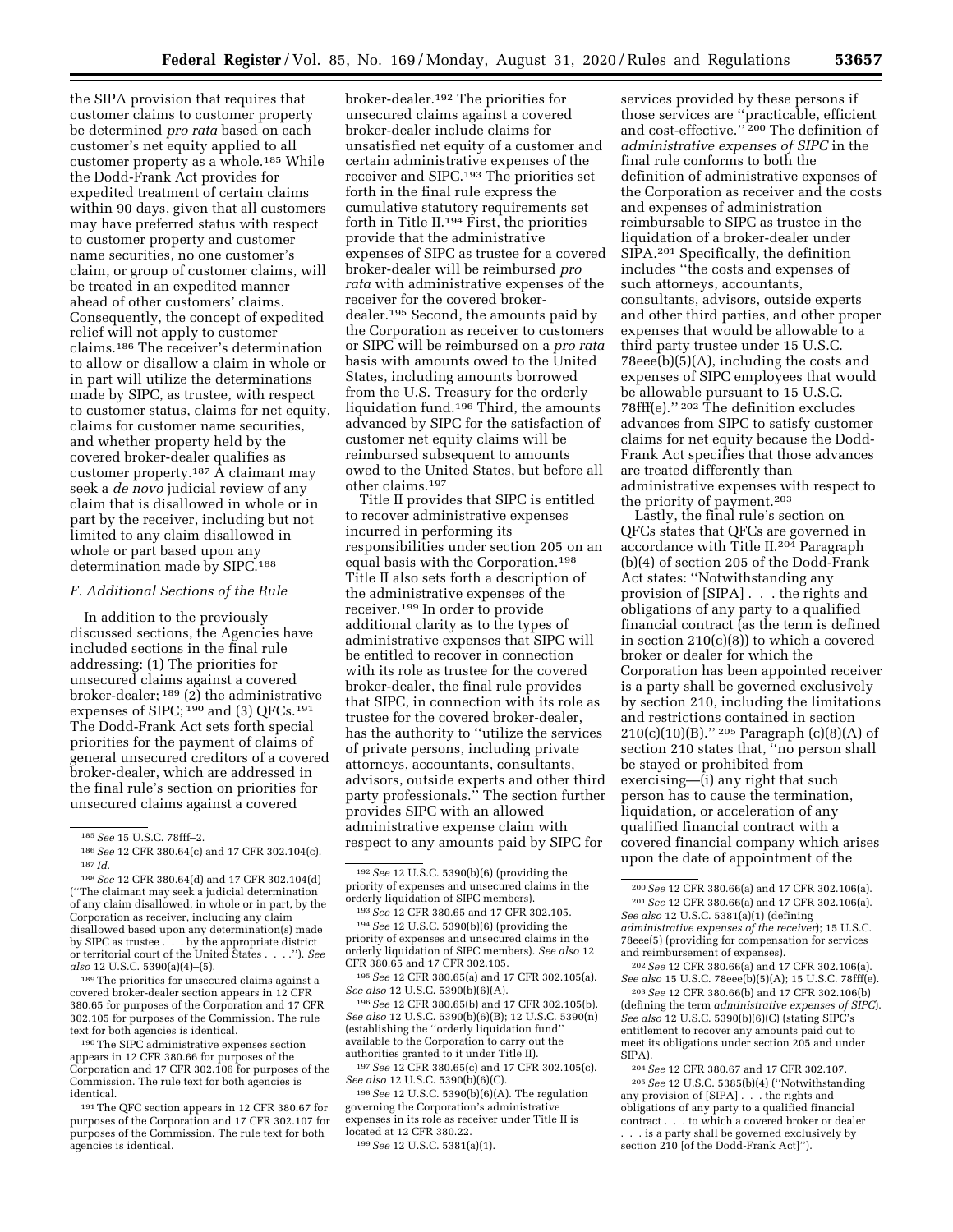Corporation as receiver for such covered financial company or at any time after such appointment; (ii) any right under any security agreement or arrangement or other credit enhancement related to one or more qualified financial contracts described in clause (i); or (iii) any right to offset or net out any termination value, payment amount, or other transfer obligation arising under or in connection with one or more contracts or agreements described in clause (i), including any master agreement for such contracts or agreements.'' 206 Paragraph  $(c)(10)(B)(i)(I)-(II)$  of section 210 provides in pertinent part that a person who is a party to a QFC with a covered financial company may not exercise any right that such person has to terminate, liquidate, or net such contract under paragraph (c)(8)(A) of section 210 solely by reason of or incidental to the appointment under Title II of the Corporation as receiver for the covered financial company: (1) Until 5:00 p.m. eastern time on the business day following the date of the appointment; or (2) after the person has received notice that the contract has been transferred pursuant to paragraph  $(c)(9)(A)$  of section 210.<sup>207</sup> The final rule reflects these statutory directives and states: ''The rights and obligations of any party to a qualified financial contract to which a covered broker or dealer is a party shall be governed exclusively by 12 U.S.C. 5390, including the limitations and restrictions contained in 12 U.S.C. 5390(c)(10)(B), and any regulations promulgated thereunder.'' 208

#### **IV. Paperwork Reduction Act**

The Paperwork Reduction Act of 1995 209 (''PRA'') states that no agency may conduct or sponsor, nor is the respondent required to respond to, an information collection unless it displays a currently valid Office of Management and Budget (''OMB'') control number. The final rule clarifies the process for the orderly liquidation of a covered broker-dealer under Title II of the Dodd-Frank Act. The final rule addresses only the process to be used in the liquidation of the covered broker-dealer and does not create any new, or revise any existing, collection of information pursuant to the PRA. Consequently, no information has been submitted to the OMB for review.

#### **V. Economic Analysis**

## *A. Introduction and General Economic Considerations*

The Agencies are jointly adopting this rule to implement provisions applicable to the orderly liquidation of covered broker-dealers pursuant to section 205(h) of the Dodd-Frank Act in a manner that protects market participants by clearly establishing expectations and equitable treatment for customers and creditors of failed brokerdealers, as well as other market participants. The Agencies are mindful of the expected costs and benefits of their respective rules. The following economic analysis seeks to identify and consider the expected benefits and costs as well as the expected effects on efficiency, competition, and capital formation that would result from the final rule. Overall, the Agencies believe that the primary benefit of the final rule is to codify additional details regarding the process for the orderly liquidation of failed broker-dealers pursuant to Title II, which will provide additional structure and enable consistent application of the process. Importantly, the final rule does not affect the set of resolution options available to the Agencies in the event of the failure of a broker-dealer, nor does it affect the range of possible outcomes. The detailed analysis of the expected costs and benefits associated with the final rule is discussed below.

The Dodd-Frank Act specifically provides that the FDIC may be appointed receiver for a systemically important broker-dealer for purposes of the orderly liquidation of the company using the powers and authorities granted to the FDIC under Title II.210 Section 205 of the Dodd-Frank Act sets forth a process for the orderly liquidation of covered broker-dealers that is an alternative to the process under SIPA, but incorporates many of the customer protection features of SIPA into a Title II orderly liquidation. Congress recognized that broker-dealers are different from other kinds of systemically important financial companies in several ways, not the least of which is how customers of a brokerdealer are treated in an insolvency proceeding relating to the brokerdealer.211 Section 205 of the Dodd-Frank Act is intended to address situations where the failure of a large broker-dealer could have broader impacts on the stability of the United States financial system. The financial

crisis of 2007–2009 and the ensuing economic recession resulted in the failure of many financial entities. Liquidity problems that initially began at a small set of firms quickly spread as uncertainty about which institutions were solvent increased, triggering broader market disruptions, including a general loss of liquidity, distressed asset sales, and system-wide redemption runs by some participants.212 The final rule seeks to implement the orderly liquidation provisions of the Dodd-Frank Act in a manner that is designed to help reduce both the likelihood and the severity of financial market disruptions that could result from the failure of a covered broker-dealer.

In the case of a failing broker-dealer, the broker-dealer customer protection regime is primarily composed of SIPA and the Exchange Act, as administered by SIPC and the Commission. Among other Commission financial responsibility rules, Rule 15c3–3 specifically protects customer funds and securities held by a broker-dealer and essentially forbids broker-dealers from using customer assets to finance any part of their businesses unrelated to servicing securities customers.213 With respect to SIPA, and as a general matter, in the event that a broker-dealer enters into a SIPA liquidation, customers' cash and securities held by the broker-dealer are returned to customers on a pro-rata basis.214 If the broker-dealer does not have sufficient funds to satisfy customer net equity claims, SIPC advances may be used to supplement the distribution, up to a ceiling of \$500,000 per customer, including a maximum of \$250,000 for cash claims.<sup>215</sup> When applicable, SIPC or a SIPA trustee will return securities that are registered in the customer's name or are in the process of being registered directly to each customer.<sup>216</sup> An integral component of the broker-dealer customer protection regime is that, under SIPA, customers have preferred status relative to general creditors with respect to customer property and customer name securities.217 SIPC or a SIPA trustee may sell or transfer customer accounts to another SIPC

- 214*See* 15 U.S.C. 78fff–2(b).
- 215*See* 15 U.S.C. 78fff–3(a).
- 216*See* 15 U.S.C. 78fff–2(c).

<sup>206</sup>*See* 12 U.S.C. 5390(c)(8)(A).

<sup>207</sup>*See* 12 U.S.C. 5390(c)(10)(B).

<sup>208</sup>*See* 12 CFR 380.67 and 17 CFR 302.107.

<sup>209</sup> 44 U.S.C. 3501 *et seq.* 

<sup>210</sup>*See* 12 U.S.C. 5382, 12 U.S.C. 5383, and 12 U.S.C. 5384.

<sup>211</sup>*See* 12 U.S.C. 5385 (orderly liquidation of covered brokers and dealers).

<sup>212</sup>*See* Brunnermeier, M. (2009), *Deciphering the Liquidity and Credit Crunch 2007–2008,* Journal of Economic Perspectives 23, 77–100.

<sup>213</sup>*See Net Capital Requirements for Brokers and Dealers,* Exchange Act Release No. 21651 (January 11, 1985), 50 FR 2690, 2690 (January 18, 1985). *See also Broker-Dealers; Maintenance of Certain Basic Reserves,* Exchange Act Release No. 9856 (November 10, 1972), 37 FR 25224, 25224 (November 29, 1972).

<sup>217</sup>*See* 15 U.S.C. 78fff(a).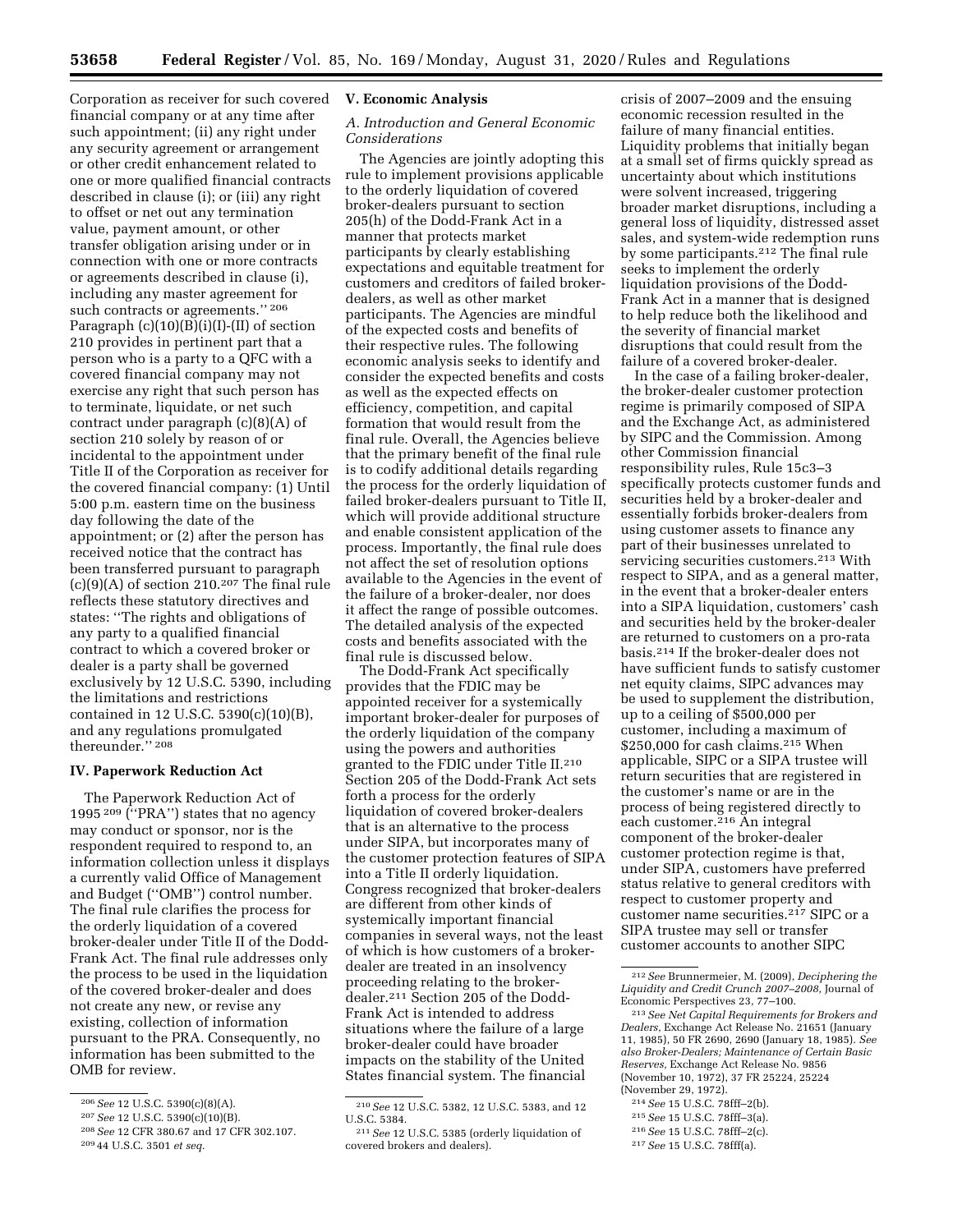member in order for the customers to regain access to their accounts in an expedited fashion.218

Title II of the Dodd-Frank Act supplemented the customer protection regime for broker-dealers. As described above in more detail, in the event a covered broker-dealer fails, Title II provides the FDIC with a broad set of tools to help ensure orderly liquidation, including the ability to transfer all assets and liabilities held by a brokerdealer—not just customer assets—to a bridge broker-dealer, as well as the ability to borrow from the U.S. Treasury to facilitate the orderly liquidation should the need arise.<sup>219</sup> Upon the commencement of an orderly liquidation under Title II, the FDIC is appointed the receiver of the brokerdealer and SIPC is appointed as the trustee for the liquidation process. The FDIC is given the authority to form and fund a bridge broker-dealer,<sup>220</sup> which would facilitate a quick transfer of customer accounts to a solvent brokerdealer and therefore would accelerate reinstated access to customer accounts.221 To further reduce the risk of such a run on a failed broker-dealer, Title II imposes an automatic onebusiness day stay on certain activities by the counterparties to QFCs, so as to provide the FDIC an opportunity to inform counterparties that the covered broker-dealer's liabilities were transferred to and assumed by the bridge broker-dealer.222

The final rule is designed to implement the provisions of section 205 so that an orderly liquidation can be carried out for certain broker-dealers with efficiency and predictability and the intended benefits of orderly liquidation, as established by the Dodd-Frank Act, on the overall economy can be realized. Specifically, the final rule implements the framework for the liquidation of covered broker-dealers and includes definitions for key terms such as customer, customer property, customer name securities, net equity, and bridge broker-dealer. It sets forth three major processes regarding the

orderly liquidation—the process of initiating the orderly liquidation (including the appointment of receiver and trustee and the notice and application for protective decree), the process of account transfers to the bridge broker-dealer, and the claims process for customers and other creditors. While establishing orderly liquidation generally, section 205 does not specifically provide the details of such processes.

The final rule provides several clarifications to the provisions in the statute. For example, under Title II, the FDIC has authority to transfer any assets without obtaining any approval, assignment, or consents.223 The final rule further provides that the transfer to a bridge broker-dealer of any account, property, or asset is not determinative of customer status, nor that the property so transferred qualifies as customer property or customer name securities.224 The final rule also clarifies terms such as the venue for filing the application for a protective decree and the filing  $date.<sup>225</sup>$ 

In addition, the final rule clarifies the process for transferring assets to the bridge broker-dealer, which should help expedite customer access to their respective accounts. For example, the final rule provides that allocations to customer accounts at the bridge brokerdealer may initially be derived from estimates based upon the books and records of the covered broker-dealer or other information deemed relevant by the Corporation in consultation with SIPC.226 This means that customers may potentially access their accounts more expeditiously, before the timeconsuming record reconciliation process concludes.

Therefore, overall, the Agencies believe that the primary benefit of the final rule is to codify additional details regarding the process for the orderly liquidation of covered broker-dealers, which will provide additional structure and enable consistent application of the process. Importantly, the final rule does not affect the set of resolution options available to the Agencies upon failure of a covered broker-dealer, nor does it affect the range of possible outcomes. In the absence of the final rule, the Commission, the Board and the Secretary could still determine that an orderly liquidation under Title II is

appropriate, and the FDIC would still have broad authority to establish a bridge broker-dealer and transfer all assets and liabilities held by the failed entity.227 However, in the absence of the final rule, uncertainty could arise regarding the definitions (*e.g.,* the applicable filing date or the nature of the application for a protective decree) and the claims process, which could cause delays and undermine the goals of the statute. By establishing a uniform process for the orderly resolution of a broker-dealer, the final rule should improve the orderly liquidation process while implementing the statutory requirements so that orderly liquidations can be carried out with efficiency and predictability. Such efficiency and predictability in the orderly liquidation process should generally minimize confusion over the status of customer accounts and property and conserve resources that otherwise would have to be expended in resolving delays in the claims process or in connection with any potential litigation that could arise from delays. There has not been a liquidation of a broker-dealer under Title II in the interim that would clarify and bring certainty to the process.

The discussion below elaborates on the likely expected costs and benefits of the final rule and its expected potential impact on efficiency, competition, and capital formation, as well as potential alternatives.

#### *B. Economic Baseline*

To assess the economic impact of the final rule, the Agencies are using section 205 of the Dodd-Frank Act as the economic baseline which specifies provisions for the orderly liquidation of certain large broker-dealers. Section 205(h) directs the Agencies, in consultation with SIPC, jointly to issue rules to fully implement the section.228 Although no implementing rules are currently in place, the statutory requirements of section 205 of the Dodd-Frank Act are self-effectuating and currently in effect. Therefore, the appropriate baseline is the orderly liquidation authority in place pursuant to section 205 without any implementation rules issued by the Agencies.

#### 1. SIPC's Role

Section 205 provides that upon the appointment of the FDIC as receiver for a covered broker-dealer, the FDIC shall appoint SIPC as trustee for the liquidation of the covered broker-dealer

<sup>218</sup>*See* 15 U.S.C. 78fff–2(f).

<sup>219</sup>Under a SIPA liquidation, the Commission is authorized to make loans to SIPC should SIPC lack sufficient funds. In addition, to fund these loans the Commission is authorized to borrow up to \$2.5 billion from the U.S. Treasury. *See* 15 U.S.C. 78ddd(g)–(h).

<sup>220</sup>*See* 12 CFR 380.63 and 17 CFR 302.103 (regarding the FDIC's power to ''organize one or more bridge brokers or dealers with respect to a covered broker or dealer'').

<sup>221</sup>*See* Section III.D.2 on the FDIC's power to transfer accounts to a bridge broker-dealer.

<sup>222</sup>*See* Section III.F on the additional sections of the adopted rule that relate to qualified financial contracts.

<sup>223</sup>*See* 12 CFR 380.63 and 17 CFR 302.103.

<sup>224</sup>These determinations will be made by SIPC in accordance with SIPA. *See* 12 CFR 380.64(a)(1) and 17 CFR 302.104 (explaining ''SIPC, as trustee for a covered broker or dealer, shall determine customer status . . .'').

<sup>225</sup>*See* 12 CFR 380.62 and 17 CFR 302.102.

<sup>226</sup>*See* 12 CFR 380.63(d) and 17 CFR 302.103(d).

<sup>227</sup>*See* 12 U.S.C. 5383(a)(1)(B).

<sup>228</sup> 12 U.S.C. 5385(h).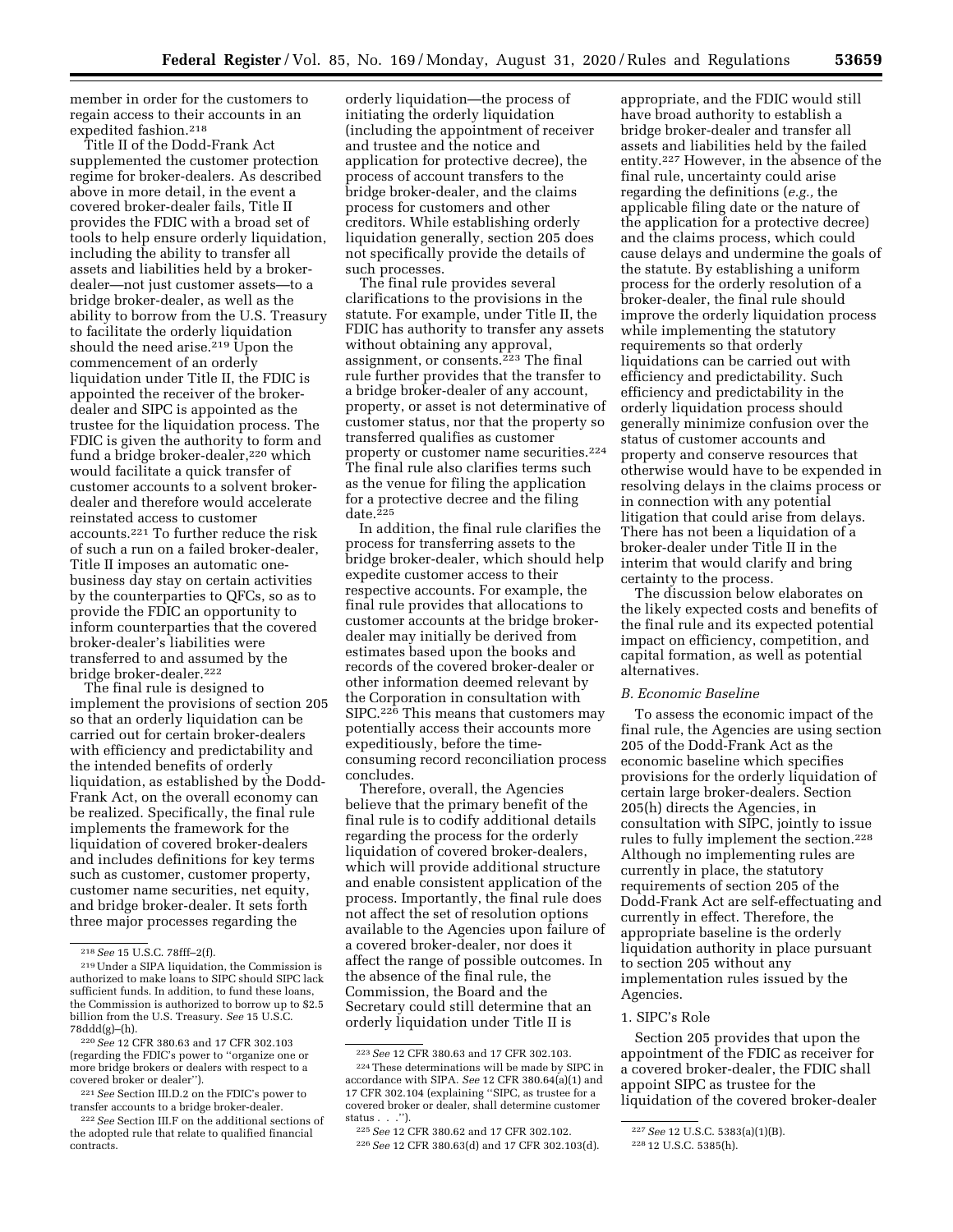under SIPA without need for any approval.229 Upon its appointment as trustee, SIPC shall promptly file with a federal district court an application for protective decree, the terms of which will jointly be determined by SIPC and the Corporation, in consultation with the Commission.230 Section 205 also provides that SIPC shall have all of the powers and duties provided by SIPA except with respect to assets and liabilities transferred to the bridge broker-dealer.231 The determination of claims and the liquidation of assets retained in the receivership of the covered broker-dealer and not transferred to the bridge financial company shall be administered under SIPA.232

2. The Corporation's Power To Establish Bridge Broker-Dealers

Section 205 of the Dodd-Frank Act does not contain specific provisions regarding bridge broker-dealers. However, section 210 of the Dodd-Frank Act provides that, in connection with an orderly liquidation, the FDIC has the power to form one or more bridge financial companies, including bridge broker-dealers with respect to a covered broker-dealer.233 Under Title II, the FDIC has the authority to transfer any asset or liability held by the covered financial company without obtaining any approval, assignment, or consent with respect to such transfer.<sup>234</sup> Title II further provides that any customer of a covered broker-dealer whose account is transferred to a bridge financial company shall have all rights and privileges under section 205(f) of the Dodd-Frank Act and SIPA that such customer would have had if the account were not transferred.235

#### 3. Satisfaction of Customer Claims

Section 205(f) of the Dodd-Frank Act requires that all obligations of a covered broker-dealer or bridge broker-dealer to a customer relating to, or net equity claims based on, customer property or customer name securities must be promptly discharged in a manner and in an amount at least as beneficial to the customer as would have been the case had the broker-dealer been liquidated in a SIPA proceeding.236

- 234 12 U.S.C. 5390(a)(1)(G).
- 235*See* 12 U.S.C. 5390(h)(2)(H)(iii).
- 236*See* 12 U.S.C. 5385(f)(1).

#### 4. Treasury Report

On February 21, 2018, the Treasury Department published a report on the orderly liquidation authority and bankruptcy reform 237 (''Treasury Report'') pursuant to the Presidential Memorandum issued on April 21, 2017.238 Among other things, the Treasury Report recommended retaining the orderly liquidation authority as an emergency tool for use only under extraordinary circumstances.<sup>239</sup> The Treasury Report also recommended specific reforms to the orderly liquidation authority to eliminate opportunities for ad hoc disparate treatment of similarly situated creditors, reinforce existing taxpayer protections, and strengthen judicial review.240 While some of these reforms relate to Title II of the Dodd-Frank Act, the Treasury Report did not recommend against implementing Section 205.241

## *C. Expected Benefits, Costs and Effects on Efficiency, Competition, and Capital Formation*

## 1. Expected Benefits

a. Overall Expected Benefits

The key expected benefit of the final rule is that it creates a more structured framework to implement section 205 of the Dodd-Frank Act, so that the orderly liquidation of a covered broker-dealer can be carried out with efficiency and predictability if the need arises. As discussed in the economic baseline, section 205 provides parameters for the orderly liquidation of covered brokerdealers, while the final rule implements these statutory parameters. The final rule first provides definitions for certain key terms including customer, customer property, customer name securities, net equity, and bridge broker-dealer, among others.242 It then sets forth three major processes regarding the orderly liquidation: The process of initiating the orderly liquidation,243 the process of account transfers to the bridge broker-

238*See* Presidential Memorandum for the Secretary of the Treasury, Orderly Liquidation Authority (Apr. 21, 2017) (available at *[https://](https://www.govinfo.gov/content/pkg/DCPD-201700266/pdf/DCPD-201700266.pdf) [www.govinfo.gov/content/pkg/DCPD-201700266/](https://www.govinfo.gov/content/pkg/DCPD-201700266/pdf/DCPD-201700266.pdf)  [pdf/DCPD-201700266.pdf](https://www.govinfo.gov/content/pkg/DCPD-201700266/pdf/DCPD-201700266.pdf)*).

239*See* Treasury Report at 2.

- 240*See ibid.* at 1–2.
- 241 *Ibid.* Appendix A at 44–45.
- 242*See* 12 CFR 380.60 and 17 CFR 302.100.

243*See* 12 CFR 380.61–380.62, 17 CFR 302.101– 302.102.

dealer,244 and the claims process for customers and other creditors.245

First, besides incorporating the statutory requirement of appointing SIPC as the trustee for covered brokerdealers, the final rule provides a more detailed process for notice and application for protective decree. It provides clarification for the venue in which the notice and application for a decree is to be filed.246 It clarifies the definition of the filing date if the notice and application is filed on a date other than the appointment date.<sup>247</sup> And finally, it includes a non-exclusive list of notices drawn from other parts of Title II to inform the relevant parties of the initiation of the orderly liquidation process and what they should expect.248

Second, the final rule sets forth the process to establish one or more bridge broker-dealers and to transfer accounts, property, and other assets held by a covered broker-dealer to such bridge broker-dealers, pursuant to Title II.249 Section 205 of the Dodd-Frank Act does not specifically provide for such a process. The final rule specifies that the Corporation may transfer any account, property, or asset held by a covered broker-dealer (including customer and non-customer accounts, property and assets) to a bridge broker-dealer as the Corporation deems necessary, based on the FDIC's authority under Title II to transfer any assets without obtaining any approval, assignment, or consents.250 The transfer to a bridge broker-dealer of any account, property or asset is not determinative of customer status.251 The determinations of customer status are to be made by SIPC as trustee in accordance with SIPA.252 As discussed above, given the preferred status of customers, litigation has been brought on customer status under SIPA (*e.g.,* repo counterparties' claims of customer status under SIPA). 253 Since the Corporation may transfer both customer and non-customer accounts, property, and assets held by a covered broker-dealer to a bridge broker-dealer according to the statute, some noncustomer creditors may mistakenly interpret such a transfer as conferring customer status on them in the absence of a final rule (especially since in a SIPA

248*See* 12 CFR 380.62(b) and 17 CFR 302.102(b).

- 250*See* 12 CFR 380.63(e) and 17 CFR 302.103(e).
- 251*See* 12 CFR 380.64(a) and 17 CFR 302.104(a).
- 252*See* 12 CFR 380.64(a) and 17 CFR 302.104(a)
- as proposed.
	- 253*See, e.g., In re Lehman Brothers Inc.,* 492 B.R. 379 (Bankr. S.D.N.Y. 2013), aff'd, 506 B.R. 346.

<sup>229</sup> 12 U.S.C. 5385(a).

<sup>230</sup>*See* 12 U.S.C. 5385(a)(2).

<sup>231</sup> 12 U.S.C. 5385. *See also* 12 CFR 380.64(a) and 17 CFR 302.104(a) (regarding SIPC's role as trustee). 232 *Id.* 

<sup>233</sup>*See* 12 U.S.C. 5390(h)(1)(A). *See also* 12 U.S.C. 5390(h)(2)(H).

<sup>237</sup>*See* Report to the President of the United States Pursuant to the Presidential Memorandum Issued April 21, 2017: Orderly Liquidation Authority and Bankruptcy Reform (Feb. 21, 2018). (''Treasury Report'') (available at *[https://](https://home.treasury.gov/sites/default/files/2018-02/OLA_REPORT.pdf) [home.treasury.gov/sites/default/files/2018-02/OLA](https://home.treasury.gov/sites/default/files/2018-02/OLA_REPORT.pdf)*\_ *[REPORT.pdf](https://home.treasury.gov/sites/default/files/2018-02/OLA_REPORT.pdf)*).

<sup>244</sup>*See* 12 CFR 380.63 and 17 CFR 302.103. 245*See* 12 CFR 380.64 and 17 CFR 302.104. 246*See* 12 CFR 380.62(a) and 17 CFR 302.102.

<sup>247</sup> *Id.* 

<sup>249</sup>*See* 12 CFR 380.63 and 17 CFR 302.103.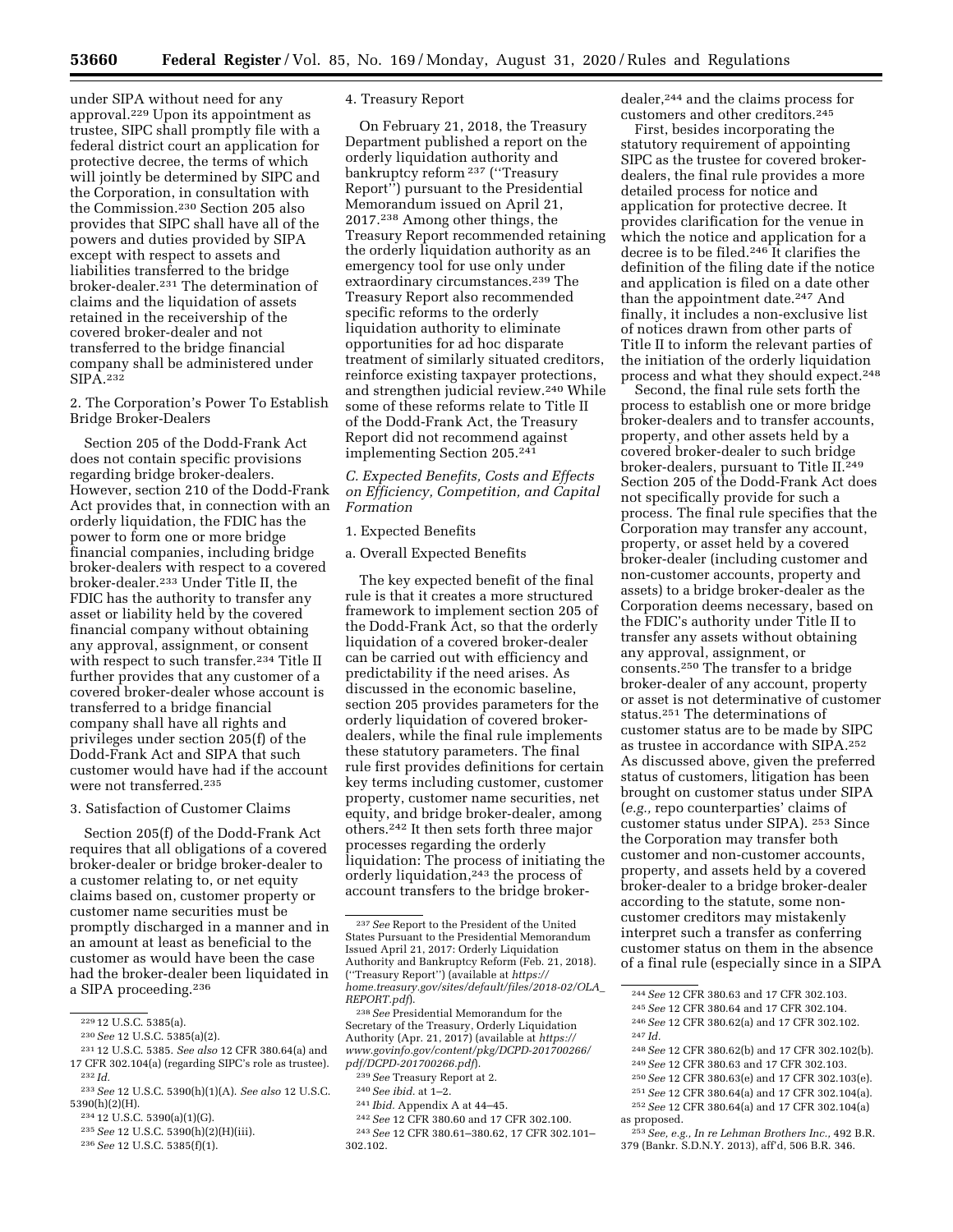proceeding only customer assets are transferred). Such mistaken beliefs could give rise to litigation over customer status. The clarification in the final rule stresses that customer status is determined by SIPC separately from the decision to transfer an asset to a bridge broker-dealer, and could thus help prevent confusion concerning whether other creditors whose assets have also been transferred should be treated as customers. This clarification may mitigate a potential increase in litigation costs, although the economic benefit of such mitigation is likely to be *de minimis.* 

Regarding the account transfers to bridge broker-dealers, in addition to the provisions on the specifics of a transfer (*e.g.,* the calculation of customer net equity, the assumption of the net equity claim by the bridge broker-dealer and the allocation of customer property), the final rule further provides that allocations to customer accounts at the bridge broker-dealer may initially be derived from estimates based upon the books and records of the covered brokerdealer or other information deemed relevant by the Corporation in consultation with SIPC.254 Given that it could be time-consuming to reconcile the broker-dealer's records with the records of other parties, this provision may speed up the allocation of customer property to the customer accounts at the bridge broker-dealer, thus providing customers quicker access to their accounts.

Third, the final rule also addresses the claims process for customers and other creditors.255 The final rule implements the statute's requirement that the trustee's allocation to a customer shall be in an amount and manner, including form and timing, which is at least as beneficial as such customer would have received under a SIPA proceeding, as required by section 205(f).256 In addition, the final rule further addresses certain procedural aspects of the claims determination process, such as the publication and mailing of notices to creditors, the notice of the appointment of the FDIC and SIPC, the claims bar date, and expedited relief.

In summary, the final rule will provide interested parties with details on the implementation of the orderly liquidation process. By providing for a uniform process, the final rule could improve the efficiency and predictability of the orderly liquidation process. Under the baseline scenario, in

absence of the final rule, uncertainty may arise because various parties may interpret the statutory requirements differently. For example, under the baseline, the repo counterparties of the broker-dealer may not understand that the transfer of the rights and obligations under their contracts to the bridge broker-dealer is not determinative of customer status, because such a transfer to another broker-dealer is only available for customers under a SIPA proceeding. That is, repo counterparties of the broker-dealer may mistakenly believe that the transfer of rights and obligations implies customer status and may thus inappropriately manage their exposures to the broker dealer once orderly liquidation is initiated. Moreover, repo counterparties might choose to take advantage of ambiguity under the baseline scenario because under SIPA, customers have preferred status relative to general creditors with respect to customer property and customer name securities. The final rule provides that the transfer of accounts to a bridge broker-dealer is not determinative of customer status, and that such status is determined by SIPC in accordance with SIPA. Uncertainty regarding matters such as customer status could result in litigation and delays in the claims process if orderly liquidation were to be commenced with respect to a covered broker-dealer. Therefore, the structure provided by the final rule could conserve resources that otherwise would have to be expended in settling such litigation and resolving delays that may arise, creating a more efficient process for enabling orderly liquidation. Moreover, under the baseline scenario, uncertainties about how customer claims would be handled might lead some customer claimants to reduce exposure if doubts about a broker-dealer's viability arise, by withdrawing free credit balances. Similarly, uncertainties about initiation of orderly liquidations and the process of transferring assets to the bridge broker-dealer might lead creditors to reduce repo and derivatives exposure before such actions are warranted. Such uncertainties, if they were to persist, could undermine the broader benefits that orderly liquidation could provide to financial stability. In this sense, the processes set forth by the final rule could help realize the economic benefits of section 205.

b. Benefits to Affected Parties

The Agencies believe that the final rule provides benefits comparable to those under the baseline scenario to relevant parties such as customers, creditors, and counterparties. To the

extent that it provides additional guidance on procedural matters, the final rule may reduce potential uncertainty, thereby providing for a more efficient and predictable orderly liquidation process. Therefore, the Agencies believe the final rule will improve the orderly liquidation process and provide benefits beyond the statute, although such benefits are likely to be incremental.

The Agencies believe that the final rule will be beneficial to customers.257 The final rule states that the bridge broker-dealer will undertake the obligations of a covered broker-dealer with respect to each person holding an account transferred to the bridge brokerdealer. This will provide customers with transferred accounts assurance that they will receive the same legal protection and status as a customer of a broker-dealer that is subject to liquidation outside of Title II.258 Further, under the final rule, the transfer of non-customer assets to a bridge broker-dealer will not imply customer status for these assets. The clarification in the final rule stresses that customer status is determined by SIPC separately from the decision to transfer an asset to a bridge brokerdealer, and could thus help prevent confusion concerning whether other creditors whose assets have also been transferred should be treated as customers. This clarification may mitigate a potential increase in litigation costs, although the economic benefit of such mitigation is likely to be *de minimis.* To the extent that the clarification reduces delays in the return of customer assets to customers, because it reduces the likelihood of litigation, the final rule would be beneficial to customers. Finally, the final rule also provides that allocations to customer accounts at the bridge broker-dealer may initially be derived from estimates based on the books and records of the covered broker-dealer.259 This provision could help facilitate expedited customer access to their respective accounts, as customers will not have to wait for a

259*See* 12 CFR 380.63(d) and 17 CFR 302.103(d).

<sup>254</sup>*See* 12 CFR 380.63(d) and 17 CFR 302.103(d). 255*See* 12 CFR 380.64 and 17 CFR 302.104.

<sup>256</sup>*See* 12 CFR 380.64(a)(4) and 17 CFR 302.104(a)(4).

<sup>257</sup>*See* Section II.D.1 discussing the preferred status of customer claims. *See also* 12 CFR 380.65(a)(1) and 17 CFR 302.105(a)(1) (explaining that ''SIPC . . . shall determine customer status . . .'').

<sup>258</sup>*See* 12 CFR 380.63(d) and 17 CFR 302.103(d) (''With respect to each account transferred to the bridge broker or dealer pursuant to paragraph (b), the bridge broker or dealer shall undertake the obligations of a broker or dealer only with respect to property transferred to and held by the bridge broker or dealer and allocated to the account as provided in section 380.64(a)(3) [for purposes of the FDIC and section 302.104(a)(3) for purposes of the SEC], including any customer property and any advances from SIPC.'').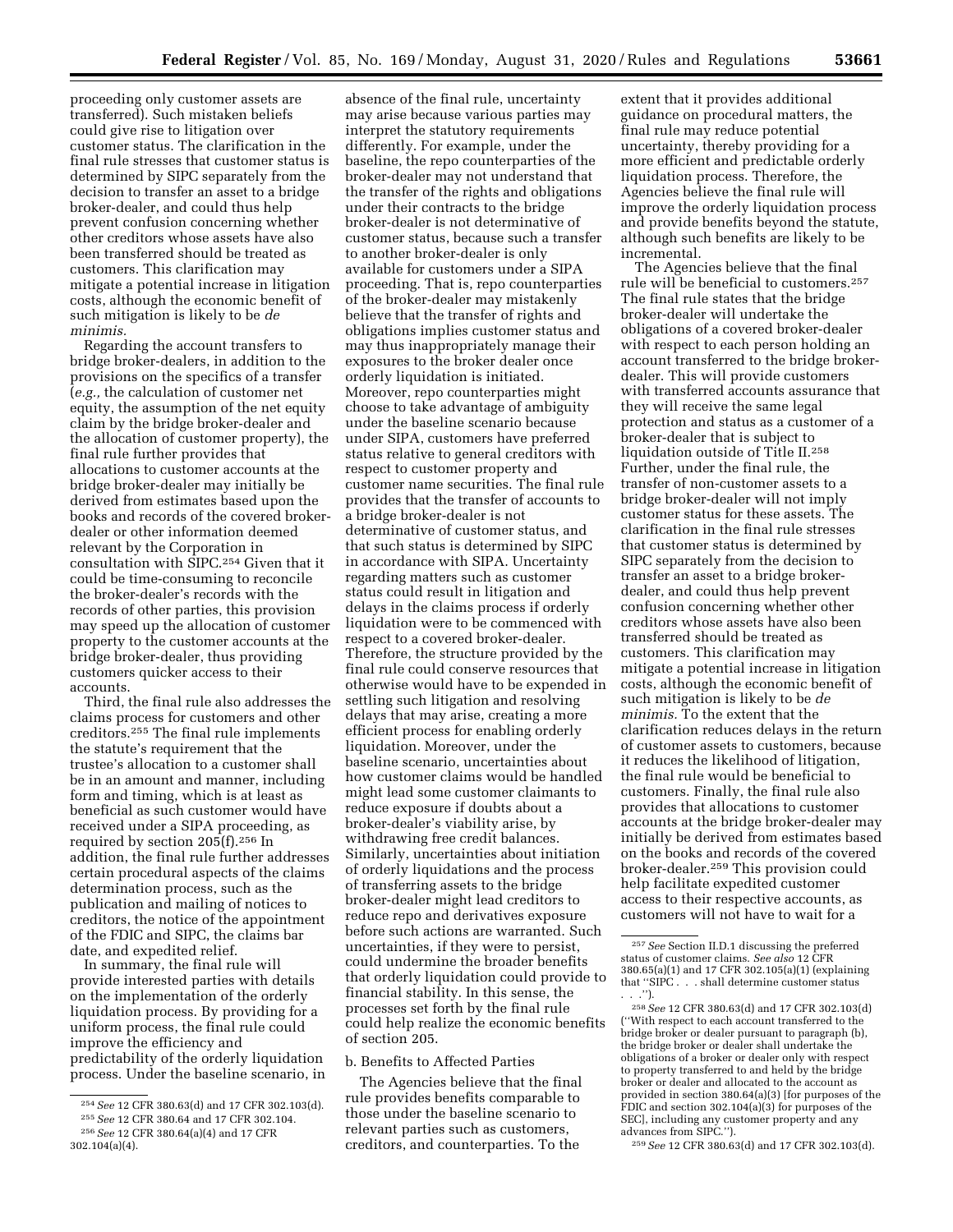final reconciliation of the brokerdealer's records with other parties' records.260

Additionally, the Agencies believe the final rule will yield benefits to both secured and unsecured creditors, as it clarifies the manner in which creditor claims could be transferred to a bridge broker-dealer. The Agencies believe that such clarification will reduce the likelihood of delayed access to creditor assets transferred from a covered brokerdealer.

#### 2. Expected Costs

While the final rule ensures that in an orderly liquidation all customer claims are satisfied in a manner and in an amount at least as beneficial to them as would have been the case in a SIPA liquidation, orderly liquidation does entail a different treatment of QFC counterparties. Under SIPA, certain QFC counterparties may exercise specified contractual rights regardless of an automatic stay.261 In contrast, Title II imposes an automatic one-day stay on certain activities by QFC counterparties,262 which may limit the ability of these counterparties to terminate contracts or exercise any rights against collateral. The stay will remain in effect if the QFC contracts are transferred to a bridge broker-dealer. While these provisions may impose costs, the Agencies' baseline subsumes these costs because they are a consequence of the statute and are already in effect.

In addition, as discussed above, the final rule could benefit customers by

262*See* 12 CFR 380.67 and 17 CFR 302.107 (''The rights and obligations of any party to a qualified financial contract to which a covered broker or dealer is a party shall be governed exclusively by 12 U.S.C. 5390, including the limitations and restrictions contained in 12 U.S.C. 5390(c)(10)(B), and any regulations promulgated thereunder.'').

allowing the allocations to customer accounts at the bridge broker-dealer to be derived from estimates based on the books and records of the covered brokerdealer. Such a process may accelerate customers' access to their accounts, as they will not have to wait for a final account reconciliation to access their accounts. As provided for in the final rule, the calculation of allocations of customer property to customer accounts will be refined as additional information becomes available. The Agencies believe that initial allocations will be made conservatively, which, with the backstop of the availability of SIPC advances to customers in accordance with the requirements of SIPA, should minimize the possibility of an overallocation to any customer. To the extent that initial estimates of allocations to some customers are excessive, it is possible that customer funds may need to be reallocated after customers initially gain access to their accounts, resulting in additional costs for customers. Thus, this particular aspect of the final rule is a trade-off between expedited access to customer funds and the possibility of subsequent reallocation. The costs associated with subsequent reallocation may vary significantly depending on brokerdealer systems and the specific events. In the preamble, the Agencies acknowledged that they lacked data that would allow them to estimate the costs associated with subsequent reallocation. Commenters on the proposal did not provide information that would help the Agencies estimate these costs. For these reasons, the Agencies believe the costs associated with subsequent reallocation cannot be quantified at this time. However, as noted above, the Agencies believe initial allocations will be made conservatively, which would minimize the possibility of an over-allocation to any customer and mitigate potential costs and uncertainty associated with allocation refinements.

## 3. Expected Effects on Efficiency, Competition, and Capital Formation

The Commission and the Corporation have assessed the expected effects arising from the final rule on efficiency, competition, and capital formation. As discussed above, the Agencies believe the primary economic benefit of the final rule will be that it provides details on the implementation of section 205 of the Dodd-Frank Act, so that the orderly liquidation of a covered broker-dealer can be carried out with efficiency and predictability if the need arises. This structure could reduce uncertainty about the treatment of customer and creditor claims in an orderly

liquidation, conserving resources and creating a more efficient process relative to orderly liquidation under the baseline.

In the absence of the final rule, uncertainty about the treatment of claims could encourage customers and creditors to reduce exposure to a brokerdealer facing financial distress, exacerbating the liquidity problems of the broker-dealer. These liquidity problems could drain cash from the broker-dealer and weaken its ability to meet its financial obligations to the point where the broker-dealer has to be liquidated, even if the broker-dealer's business is still viable and profitable. Such an outcome is inefficient if the value realized from the liquidation of the broker-dealer is less than the value of the broker-dealer as a going concern. Additionally, such an outcome would be inefficient if the assets held by the covered broker-dealer were sold at fire sale prices in the process of trying to meet extraordinary liquidity demands. By clarifying the orderly liquidation process, the final rule could further reduce the likelihood of customers and creditors reducing their exposures to a broker-dealer facing financial distress, thereby further reducing the likelihood that the broker-dealer faces liquidity problems. This, in turn may reduce the likelihood of the inefficient liquidation of the broker-dealer.

In the absence of the final rule, creditors of a financially distressed broker-dealer that happen to hold the broker-dealer's assets as collateral might rapidly sell those collateral assets if they are uncertain about the treatment of their claims in an orderly liquidation under the statute. To the extent that the rapid selling of collateral assets by creditors generates large declines in the prices of those assets and creates a wedge between the prices of those assets and their intrinsic values—values based on the size and riskiness of asset cash flows—price efficiency could be reduced. A reduction in the price efficiency of collateral assets may dissuade other market participants from trading those collateral assets for hedging or investment purposes because they are concerned that the assets' prices may not accurately reflect their intrinsic values. By clarifying the treatment of creditor claims in an orderly liquidation, the final rule could promote the price efficiency of collateral assets by reducing the likelihood of rapid collateral asset sales.

Beyond these identified potential effects, the Agencies believe that the additional effects of the final rule on efficiency, competition, and capital formation will be linked to the existence

<sup>260</sup>*See* 12 CFR 380.63(e) and 17 CFR 302.103(e).

*See also* 15 U.S.C. 78eee(b)(2)(C)(i)–(ii). 261See 15 U.S.C. 78eee(b)(2)(C)(i)–(ii). *See also*  Letter from Michael E. Don, Deputy General Counsel of SIPC to Robert A. Portnoy, Deputy Executive Director and General Counsel of the Public Securities Association, (February 4, 1986) (repurchase agreements); Letter from Michael E. Don to J. Eugene Marans, Cleary, Gottlieb, Steen & Hamilton, (August 29, 1988) (securities lending transactions); Letter from Michael E. Don to James D. McLaughlin, Director of the American Bankers Association, (October 30, 1990) (securities lending transactions secured by cash collateral or supported by letters of credit); Letter from Michael E. Don to John G. Macfarlane, III, Chairman, Repo Committee, Public Securities Association, (February 19, 1991) (securities lending transactions secured by cash collateral or supported by letters of credit); Letter from Michael E. Don, President of SIPC to Seth Grosshandler, Cleary, Gottlieb, Steen & Hamilton, (February 14, 1996) (repurchase agreements falling outside the Code definition of ''repurchase agreement''); and Letter from Michael E. Don to Omer Oztan, Vice President and Assistant General Counsel of the Bond Market Association, (June 25, 2002) (repurchase agreements).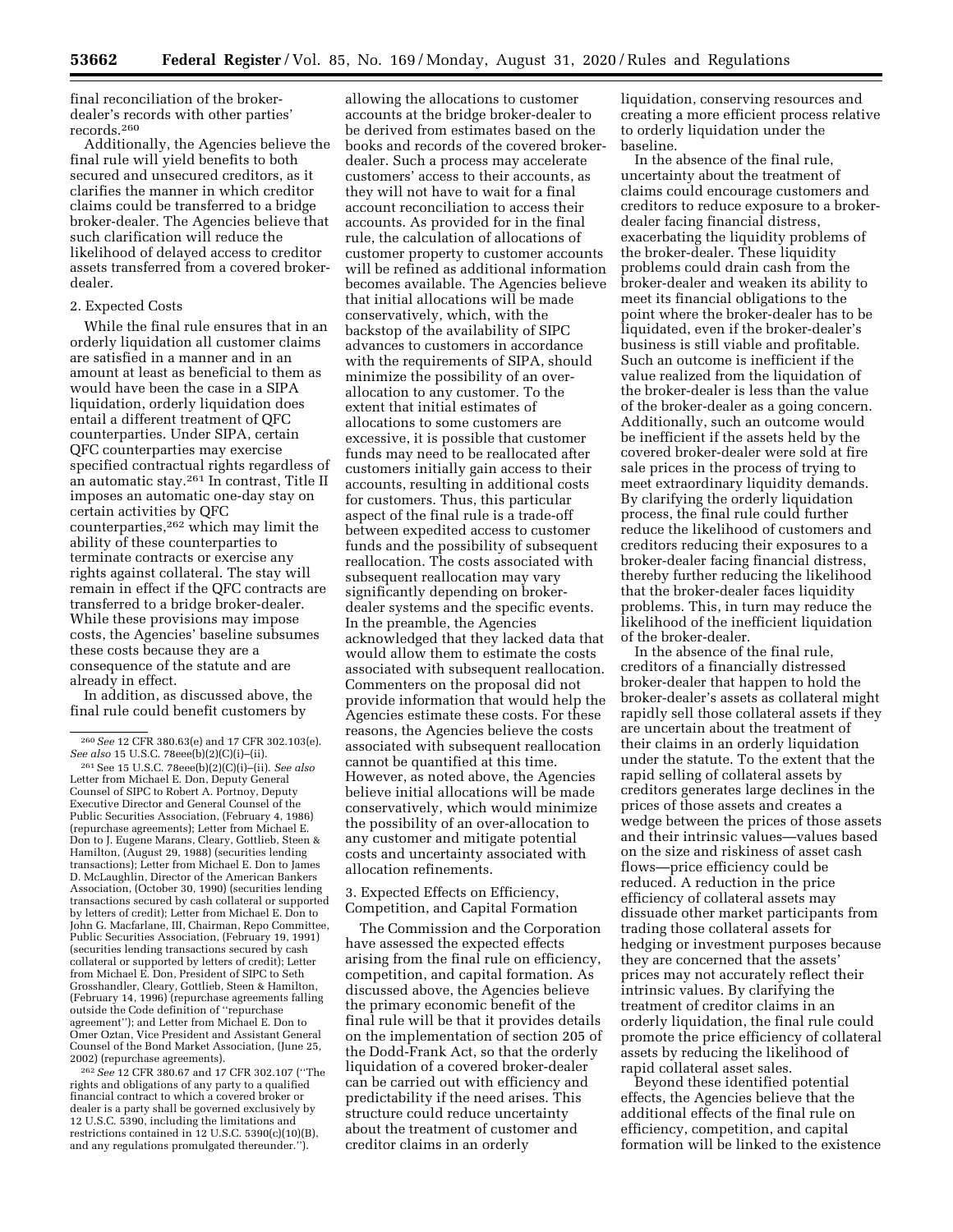of an orderly liquidation process itself, which is part of the baseline, and is an option available to regulatory authorities today. The Agencies' analysis of the effects of an orderly liquidation process on efficiency, competition, and capital formation focuses on those effects that derive from the process and structure created by the final rule, but not those that are due to the underlying statute, which is part of the economic baseline. By establishing a structured framework, the final rule sets clearer expectations for relevant parties and therefore could help reduce potential uncertainty and contribute to efficiency and liquidity as described above. Relative to the baseline scenario, where orderly liquidation exists as an option for regulatory authorities but without the framework provided in the final rule, having a structured process in place as a response to a potential crisis could also allow broker-dealers to more readily attract funding, thus facilitating capital formation.

#### *D. Alternatives Considered*

As described above, Title II establishes a process by which a covered broker-dealer would be placed into orderly liquidation. Furthermore, orderly liquidation is available as an option to regulators today, and the final rule does not affect the set of resolution options available to the Agencies, nor does it affect the range of possible outcomes. As an alternative to this final rule, the Agencies could rely on a very limited rule that focuses on defining key terms, in conjunction with statutory provisions, to implement Section 205. However, the Agencies believe this alternative approach would result in orderly liquidations, if any, that are less efficient and less predictable, and that would fail to achieve the benefits of the final rule described above. In particular, the absence of the provisions of the final rule outlining the process for notice and application for a protective decree, the process for establishing a bridge brokerdealer, and the process governing the transfer of accounts, property, and other assets held by the covered broker-dealer to the bridge broker-dealer, could lead to inconsistent application of the statutory provisions. Such inconsistency could cause delays in the liquidation process and increase the likelihood of litigation over issues such as customer status, increasing costs for customers and creditors without corresponding benefits.

## *E. Comments on the Proposed Rule*

As discussed in Section II *supra,* six comment letters were submitted to the FDIC and the SEC on the proposed rule.

Three are from individuals (the ''Individual Letters''), one is from students in a law school financial markets and corporate law clinic (the ''Legal Clinic Letter''), one is from a group that states it is a ''group of concerned citizens, activists, and financial professionals that works to ensure that financial regulators protect the interests of the public'' (the ''OSEC Letter''), and one is a joint letter from three trade groups representing various segments of the financial services industry (the ''Joint Letter'').263 Three of the letters (Law Clinic Letter, OSEC Letter, and Joint Letter) provided comments that relate to the economic analysis of this rule. This section addresses those comments.

#### 1. The Law Clinic Letter

The Law Clinic Letter addresses two specific situations in which the commenter believes the application of the proposed rule might in some manner or on some facts have the possibility of delaying or obstructing consumer access to property in a Title II liquidation of a covered broker-dealer. First, in this commenter's view, the discretion provided to SIPC under the proposed rule to use estimates for the initial allocation of assets to customer accounts at the bridge broker-dealer is too broad and may result in overallocations to these accounts to the detriment of other customers when the overpayments are recalled. In particular, the commenter opines that a conservative initial allocation intended to minimize the possibility of an overallocation to any customer and mitigate potential costs and uncertainty associated with allocation refinements is ''too vague and is not codified in the rule itself.'' Further, the commenter asserts as ''irresponsible'' the Agencies' decision to base customer allocations on the books and records of the covered broker-dealer without fully understanding the potential costs to customers. The commenter also pointed out that the Agencies lack the data demonstrating that delays experienced by customers in accessing their accounts actually constitute an actionable problem. The commenter requests that the Agencies modify the final rule to make it clear that estimates may be used only when the liquidated entity acts in bad faith to impede the reconciliation process.

The Agencies believe the commenter has misunderstood the discussion of anticipated costs as a justification for

the provision of the proposed rule. The justification for the provision, as stated in the preamble, is to ensure that customers receive the assets held for their customer accounts, together with SIPC payments, if any, as quickly as is practicable. Returning customer assets to customers as quickly as possible is important for a number of reasons. For example, customers may depend financially on these assets or may need access in order to be able to de-risk positions or re-hedge positions. It is for these and other similar reasons that the trustees in SIPA liquidations have utilized estimates to allow partial access to customer accounts before a final reconciliation is possible. Although the circumstances of a particular orderly liquidation may make this process difficult, the Agencies would endeavor to provide customers prompt access to their accounts to the extent possible based upon estimates while that reconciliation is being completed. As a result, the Agencies have made no changes in the final rule as a result of this comment.

In response to the commenter's concern that the notion of a conservative initial allocation is vague and not codified in the proposed rule, the Agencies believe that the orderly liquidations of different covered brokerdealers would likely occur under different circumstances. A prescriptive definition of conservative initial allocation that is codified may not be appropriate for the orderly liquidations of covered broker-dealers under all circumstances. Therefore, the Agencies have chosen not to define or to codify a conservative initial allocation in the final rule.

The Agencies reject the commenter's assertion that the Agencies decided to allow estimates of customer allocations to be based on the books and records of the covered broker-dealer without fully understanding the potential costs to customers. In the preamble, the Agencies not only addressed the potential costs associated with this allocation approach, but also the mitigation of such costs. Specifically, the Agencies acknowledged that to the extent that initial estimates of allocations to some customers are excessive, it is possible that customer funds may need to be reallocated after customers initially gain access to their accounts, which could result in costs for customers.264 Further, the Agencies recognized that these costs may vary significantly depending on brokerdealer systems and the specific events and acknowledged that the lack of data

<sup>263</sup>*See* comments to File No. S7–02–16 (available at: *[https://www.sec.gov/comments/s7-02-16/](https://www.sec.gov/comments/s7-02-16/s70216.htm)  [s70216.htm](https://www.sec.gov/comments/s7-02-16/s70216.htm)*). 264 *Ibid.*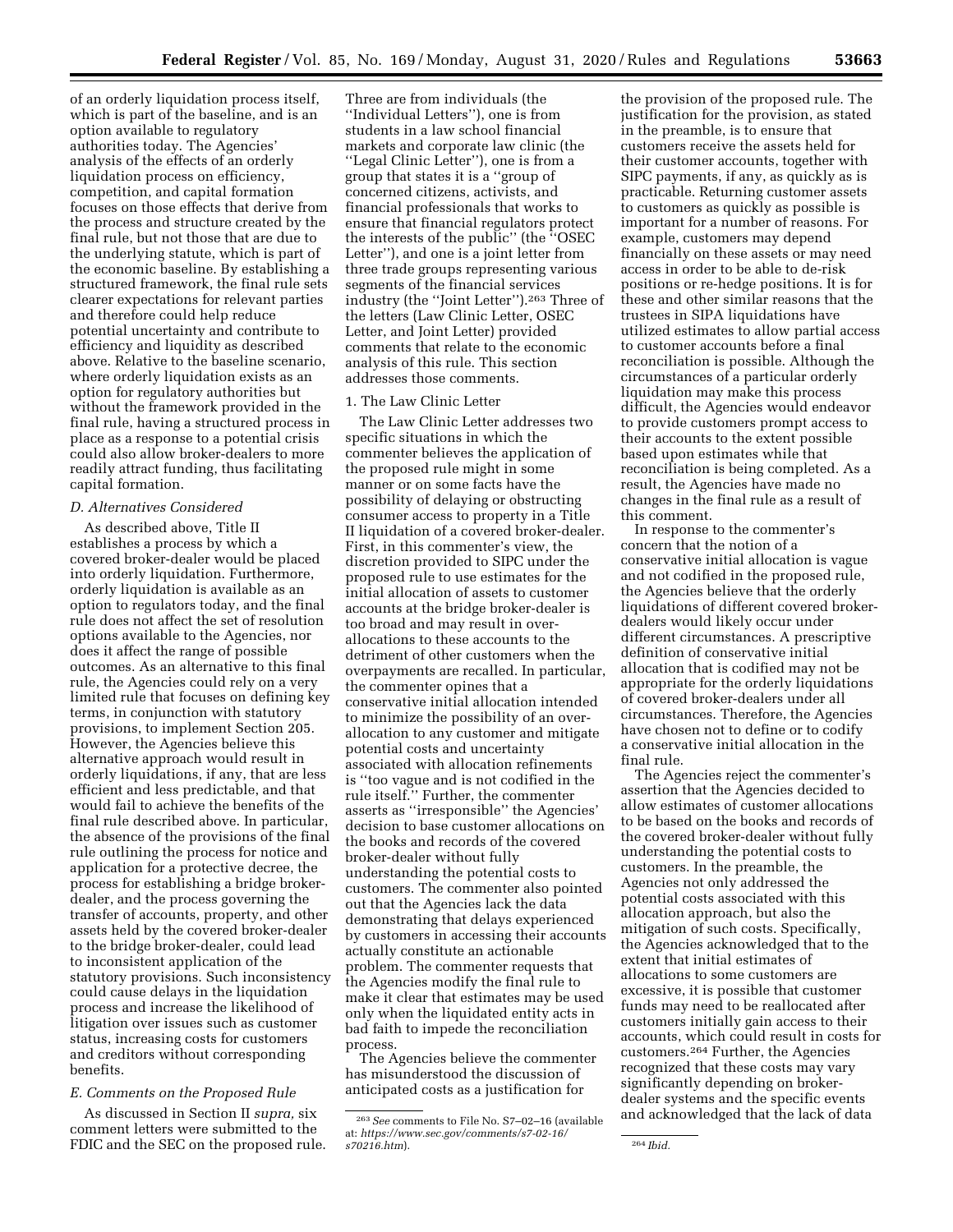prevented a quantification of these costs. In the preamble, the Agencies also expressed the preliminary belief that initial allocations would be conservative and would minimize the possibility of an over-allocation to any customer and mitigate potential costs and uncertainty associated with allocation refinements. None of the commenters provided information to support a different conclusion. Therefore, the Agencies believe that due consideration has been given to the potential costs that customers might incur under the allocation approach that is based on the books and records of the covered brokerdealer.

The Agencies disagree with the Law Clinic's suggestion that the Agencies lack the data demonstrating that delays experienced by customers in accessing their accounts constitute an actionable problem. In the preamble,265 the Agencies relied on experience with SIPA liquidations to ascertain that delays experienced by customers in accessing their accounts are a problem during the liquidation of a brokerdealer. The experience with SIPA liquidations constitutes relevant data that informs the Agencies' deliberations in this rulemaking. While costs incurred by customers who experience delays could also help demonstrate that such delays constitute an actionable problem, the Agencies do not have the data to quantify such costs, which are likely associated with the lost investment and consumption opportunities that would result if customers could not access their accounts quickly. Because customers typically do not report such forgone opportunities, the Agencies do not have the data to quantify the costs incurred by customers who experience delays in accessing their accounts.

#### 2. The OSEC Letter

The OSEC Letter generally supports the proposed rule and outlines several benefits to the proposed rule, recognizing that the proposed rule relied upon the established framework for liquidations under SIPA in describing the orderly liquidation claims process. The commenter highlights one perceived difference between the SIPA process and the process described in the proposed rule, however and suggests that the rule would be improved by increasing the amount of time that customers have to file claims. The OSEC Letter states that the proposed rule tracks section 8(a)(3) of SIPA by mandating that customer claims for net equity be filed within 60 days after the date the notice to

creditors to file claims is first published, while general creditors of the covered broker-dealer have up to six months to file their claims and have a good faith exception for late filings. The OSEC Letter also suggests that the proposed rule be used as an opportunity to reduce moral hazard by imposing restrictions on executive compensation at brokerdealers. The OSEC letter states that the proposed rule ''fails to adequately penalize senior management, employees, and advisors who are complicit in producing the covered broker dealer's financial instability.'' The OSEC Letter supports the establishment of a bridge broker-dealer and suggests that the FDIC consider and encourage the establishment of multiple bridge entities to limit overconcentration and interconnectedness risk.

While the Agencies appreciate the comments raised in the OSEC Letter, the Agencies have not made changes in the final rule as a result of these comments. First, the OSEC Letter has misconstrued the proposed rule with respect to the time allowed for claims. The proposed rule provides that all creditors customers as well as general unsecured creditors—have the opportunity to file claims within time frames consistent with the requirements of SIPA and of the Dodd-Frank Act. Under the proposed rule, customers would have the same six-month period to file claims as all other creditors and have an exception for late filings comparable to the SIPA good faith exception. However, under both SIPA and the proposed rule, if a customer files his claim within 60 days after the date the notice to creditors to file claims is first published, the customer is assured that its net equity claim will be paid, in kind, from customer property or, to the extent such property is insufficient, from SIPC funds. If the customer files a claim after the 60 days, the claim need not be paid with customer property and, to the extent such claim is paid by funds advanced by SIPC, it would be satisfied in cash or securities or both as SIPC determines is most economical to the estate. Therefore, the Agencies have made no changes in the final rule as a result of the comment.

The OSEC Letter also suggests that the proposed rule be used as an opportunity to reduce moral hazard by imposing restrictions on executive compensation at broker-dealers. The OSEC Letter states that the proposed rule ''fails to adequately penalize senior management, employees, and advisors who are complicit in producing the covered broker dealer's financial instability.'' Restrictions on execution compensation

are outside the scope of the rulemaking requirement of section 205(h) of the Dodd-Frank Act.266 Therefore, the Agencies have chosen not to act on the commenter's suggestion. Regarding the commenter's suggestion that the FDIC consider and encourage the establishment of multiple bridge entities to limit over-concentration and interconnectedness risk, the Agencies note that both the Dodd-Frank Act and the proposed rule permit the FDIC to establish multiple bridge broker-dealers in a Title II orderly liquidation and therefore the Agencies have made no changes in the final rule as a result of the comment.

#### 3. The Joint Letter

The Joint Letter is generally supportive of the proposed rule but states that certain portions of the proposed rule would benefit from additional clarification, either through additional rulemaking or interpretive statements.

The Joint Letter states that the proposed rule is likely to have an extremely narrow scope of application and calls into question the necessity of the proposed rule. In the preamble to the proposed rule, the Agencies specifically acknowledged the limited circumstances in which the rule would be applied. However, the Dodd-Frank Act requires the Agencies jointly to issue rules to implement section 205 of the Act. The Agencies believe that the clarifications provided by the final rule will prove valuable should a brokerdealer ever be subject to a Title II orderly liquidation and therefore the Agencies are promulgating this final rule.

The Joint Letter also notes the concern that the proposed rule could create, rather than reduce, uncertainty because the proposed rule does not repeat the full statutory text of section 205(a) that SIPC will act ''as trustee for the liquidation *under the Securities Investor Protection Act* . . .'' [emphasis added.].

The proposed rule clarifies that, although the trustee will make certain determinations, such as the allocation of customer property, in accordance with the relevant definitions under SIPA, the orderly liquidation of the covered broker-dealer is in fact pursuant to a proceeding under the Dodd-Frank Act, rather than a process under SIPA. The Agencies acknowledge that the reference to a liquidation ''under SIPA'' in section 205 of the statute may create

<sup>265</sup>*See* 81 FR at 10804.

<sup>266</sup>Section 956 of the Dodd-Frank Act requires the appropriate Federal regulators to prescribe regulations or guidelines with respect to incentivebased payment arrangements and other matters relating to executive compensation. 12 U.S.C. 5641.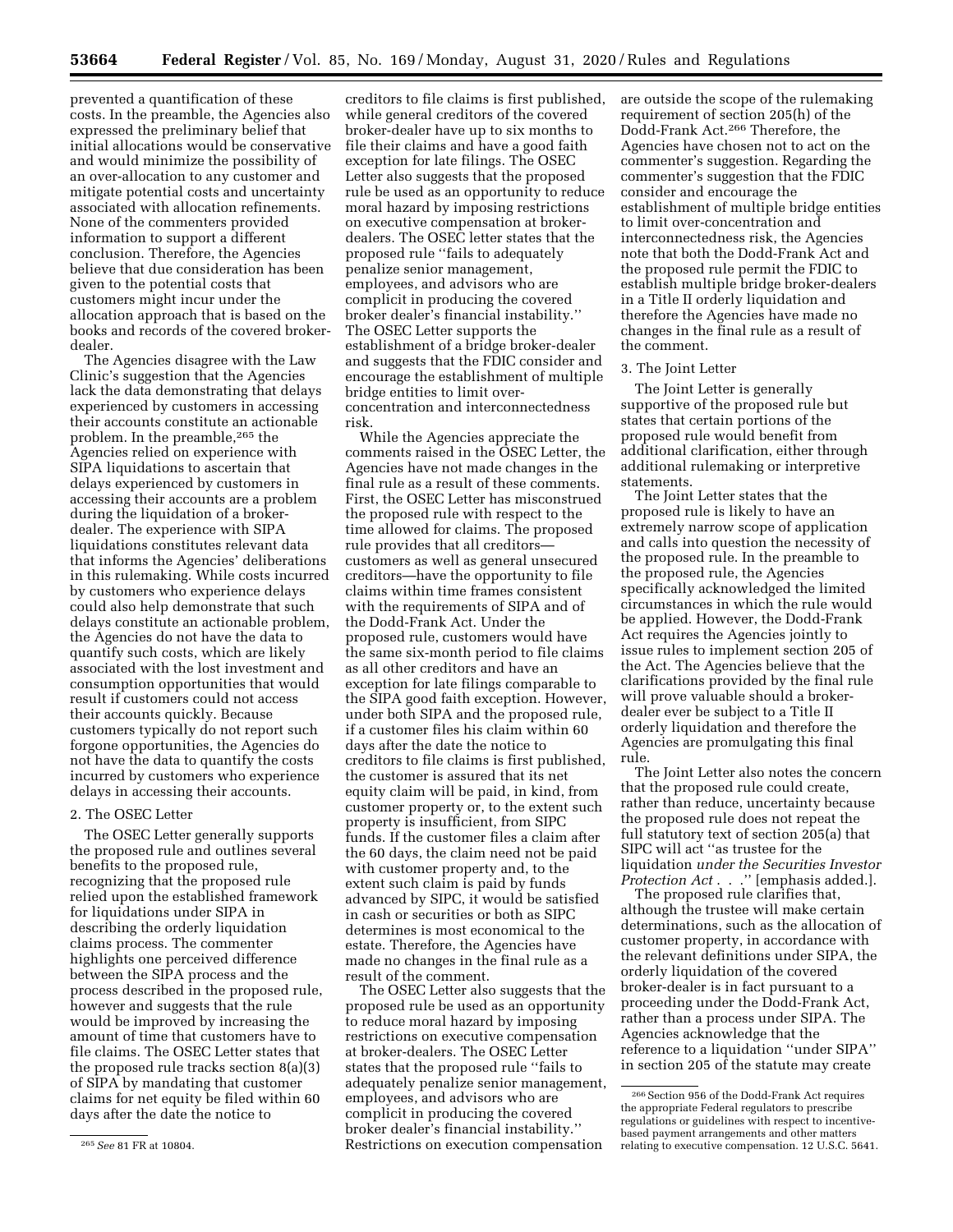ambiguity. The purpose of the rulemaking required by section 205(h) of the Dodd-Frank Act is to clarify these provisions and provide a framework for implementing a Title II orderly liquidation of a broker-dealer. Thus, in the preamble to the proposed rule, the Agencies explained that the omission of the reference to the appointment of SIPC as a trustee for a liquidation ''under [SIPA]'' is intended to make clear that the rule applies to an orderly liquidation of a covered broker-dealer under the Dodd-Frank Act, not a SIPA proceeding.267 The proposed rule seeks to eliminate the confusion caused by referring to a ''liquidation under [SIPA]'' in the Dodd-Frank Act when there is, in fact, no proceeding under SIPA and the broker-dealer is being liquidated under Title II, while implementing the statutory objective that the protections afforded to customers under SIPA are recognized in the Title II process. Therefore, the Agencies have made no changes in the final rule as a result of this comment.

## **VI. Regulatory Analysis and Procedures**

## *A. Regulatory Flexibility Act Certification*

The Regulatory Flexibility Act (''RFA'') generally requires that, in connection with a final rulemaking, an agency prepare and make available for public comment a final regulatory flexibility analysis describing the impact of the proposed rule on small entities.268 However, a regulatory flexibility analysis is not required if the agency certifies that the proposal will not have a significant economic impact on a substantial number of small entities. The Small Business Administration (SBA) has defined ''small entities'' to include brokerdealers if their annual receipts do not exceed \$41.5 million.269 For the reasons described below and under section 605(b) of the RFA, the Agencies certify that the final rule will not have a significant economic impact on a substantial number of small entities. The final rule clarifies rules and procedures for the orderly liquidation of a covered broker-dealer under Title II. A covered broker-dealer is a broker-dealer that is subject to a systemic risk determination by the Secretary pursuant

to section 203 of the Dodd-Frank Act, 12 U.S.C. 5383, and thereafter is to be liquidated under Title II. The Agencies do not believe that a broker-dealer that would be considered a small entity for purposes of the RFA would ever be the subject of a systemic risk determination by the Secretary. Therefore, the Agencies are not aware of any small entities that would be affected by the final rule. As such, the final rule would not affect, and would impose no burdens on, small entities.

### *B. Plain Language*

Section 722 of the Gramm-Leach-Bliley Act 270 requires federal banking agencies to use plain language in all proposed and final rules published after January 1, 2000. The FDIC has sought to present the rule in a simple and straightforward manner. The FDIC invited comments on how to make the proposed rule easier to understand. No comments addressing this issue were received.

#### **VII. Other Matters**

If any of the provisions of the final rule, or the application thereof to any person or circumstance, is held to be invalid, such invalidity shall not affect other provisions or application of such provisions to other persons or circumstances that can be given effect without the invalid provision or application.

Pursuant to the Congressional Review Act,271 the Office of Information and Regulatory Affairs (OIRA) has designated this rule as a ''major rule,'' as defined by 5 U.S.C. 804(2).

## **VIII. Statutory Authority**

The final rule is being promulgated pursuant to section 205(h) of the Dodd-Frank Act. Section 205(h) of the Dodd-Frank Act requires the Corporation and the Commission, in consultation with SIPC, jointly to issue rules to implement section 205 of the Dodd-Frank Act concerning the orderly liquidation of covered broker-dealers.

#### **List of Subjects**

#### *12 CFR Part 380*

Holding companies, Insurance.

#### *17 CFR Part 302*

Brokers, Claims, Customers, Dealers, Financial companies, Orderly liquidation.

## **Federal Deposit Insurance Corporation**  *12 CFR Part 380*

## **Authority and Issuance**

For the reasons stated in the preamble, the Federal Deposit Insurance Corporation amends 12 CFR part 380 as follows:

## **PART 380—ORDERLY LIQUIDATION AUTHORITY**

■ 1. The authority citation for part 380 is revised to read as follows:

**Authority:** 12 U.S.C. 5385(h); 12 U.S.C. 5389; 12 U.S.C. 5390(s)(3); 12 U.S.C. 5390(b)(1)(C); 12 U.S.C. 5390(a)(7)(D); 12 U.S.C. 5381(b); 12 U.S.C. 5390(r); 12 U.S.C. 5390(a)(16)(D).

■ 2. Add subpart D to part 380, consisting of §§ 380.60 through 380.67, to read as follows:

#### **Subpart D—Orderly Liquidation of Covered Brokers or Dealers**

Sec.

- 380.60 Definitions.
- 380.61 Appointment of receiver and trustee for covered broker or dealer.
- 380.62 Notice and application for protective decree for covered broker or dealer.
- 380.63 Bridge broker or dealer.
- 380.64 Claims of customers and other creditors of a covered broker or dealer.
- 380.65 Priorities for unsecured claims against a covered broker or dealer.
- 380.66 Administrative expenses of SIPC.
- 380.67 Qualified Financial Contracts.

#### **§ 380.60 Definitions.**

For purposes of this subpart D, the following terms are defined as follows:

*Appointment date.* The term *appointment date* means the date of the appointment of the Corporation as receiver for a covered financial company that is a covered broker or dealer. This date shall constitute the *filing date* as that term is used in SIPA.

*Bridge broker or dealer.* The term *bridge broker or dealer* means a new financial company organized by the Corporation in accordance with 12 U.S.C. 5390(h) for the purpose of resolving a covered broker or dealer.

*Commission.* The term *Commission*  means the Securities and Exchange Commission.

*Covered broker or dealer.* The term *covered broker or dealer* means a covered financial company that is a qualified broker or dealer.

*Customer.* The term *customer* of a covered broker or dealer shall have the same meaning as in 15 U.S.C. 78*lll*(2) *provided that* the references therein to *debtor* shall mean the covered broker or dealer.

*Customer name securities.* The term *customer name securities* shall have the

<sup>267</sup>*See* Section III.B. *See also* 12 U.S.C. 5383(b)(2).

<sup>268</sup> 5 U.S.C. 601 *et seq.* 

<sup>269</sup>The SBA defines a Securities Brokerage (NAICS 523120) as a small entity if it garners annual receipts of \$41.5 million or less. See 13 CFR 121.201 as amended by Small Business Size Standards: Adjustment of Monetary-Based Size Standards for Inflation, 84 FR 34261 (July 18, 2019) (effective August 19, 2019).

<sup>270</sup>Public Law 106–102, 113 Stat. 1338, 1471. 271 5 U.S.C. 801 *et seq.*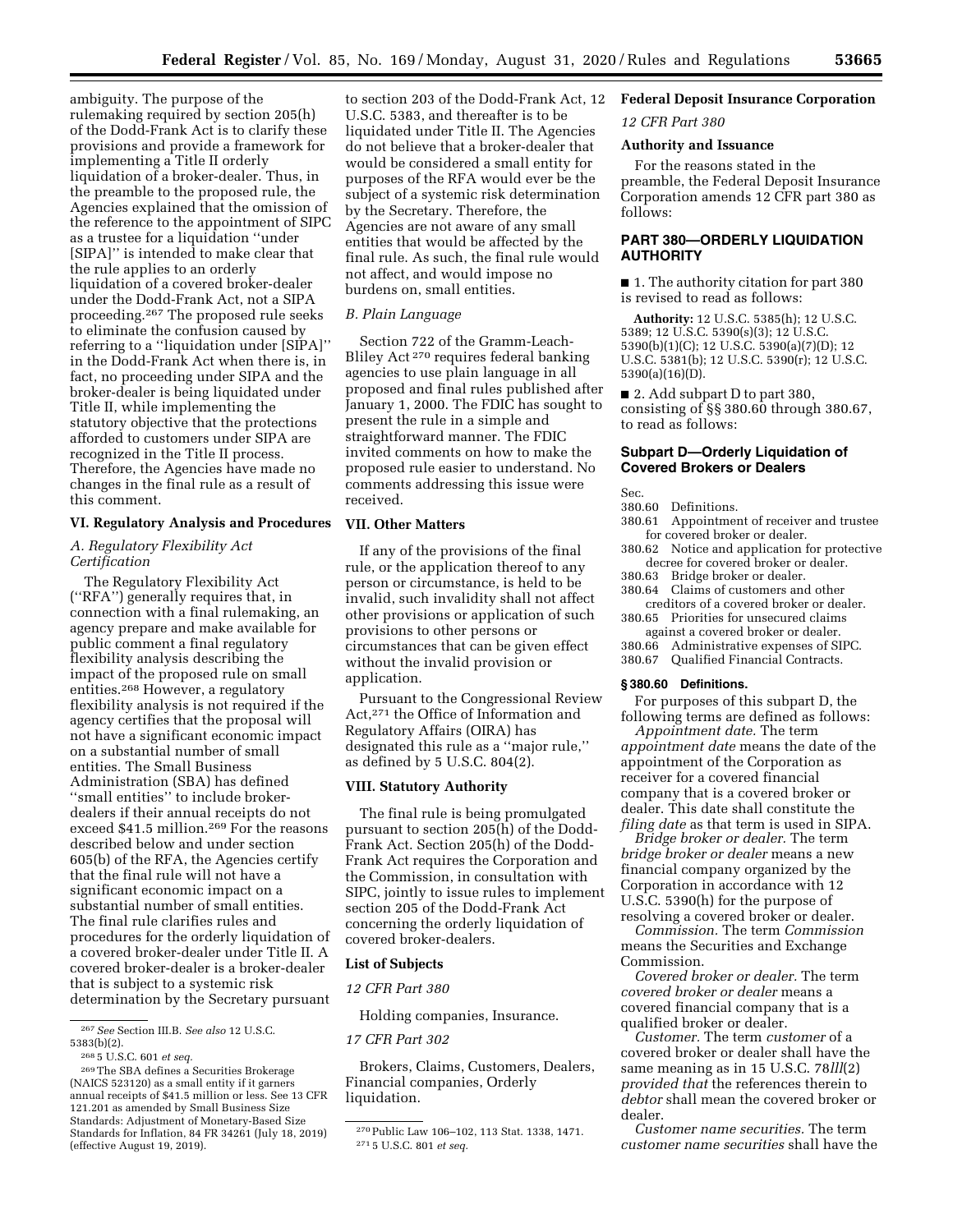same meaning as in 15 U.S.C. 78*lll*(3) *provided that* the references therein to *debtor* shall mean the covered broker or dealer and the references therein to *filing date* shall mean the appointment date.

*Customer property.* The term *customer property* shall have the same meaning as in 15 U.S.C. 78*lll*(4) *provided that* the references therein to *debtor* shall mean the covered broker or dealer.

*Net equity.* The term *net equity* shall have the same meaning as in 15 U.S.C. 78*lll*(11) *provided that* the references therein to *debtor* shall mean the covered broker or dealer and the references therein to *filing date* shall mean the appointment date.

*Qualified broker or dealer.* The term *qualified broker or dealer* means a broker or dealer that:

(1) Is registered with the Commission under section 15(b) of the Securities Exchange Act of 1934 (15 U.S.C. 78o(b)); and

(2) Is a member of SIPC.

*SIPA.* The term *SIPA* means the Securities Investor Protection Act of 1970, 15 U.S.C. 78aaa–*lll.* 

*SIPC.* The term *SIPC* means the Securities Investor Protection Corporation.

#### **§ 380.61 Appointment of receiver and trustee for covered broker or dealer.**

Upon the appointment of the Corporation as receiver for a covered broker or dealer, the Corporation shall appoint SIPC to act as trustee for the covered broker or dealer.

#### **§ 380.62 Notice and application for protective decree for covered broker or dealer.**

(a) SIPC and the Corporation, upon consultation with the Commission, shall jointly determine the terms of a notice and application for a protective decree that will be filed promptly with the Federal district court for the district within which the principal place of business of the covered broker or dealer is located; *provided that* if a case or proceeding under SIPA with respect to such covered broker or dealer is then pending, then such notice and application for a protective decree will be filed promptly with the Federal district court in which such case or proceeding under SIPA is pending. If such notice and application for a protective decree is filed on a date other than the appointment date, such filing shall be deemed to have occurred on the appointment date for the purposes of this subpart D.

(b) A notice and application for a protective decree may, among other things, provide for notice:

(1) Of the appointment of the Corporation as receiver and the appointment of SIPC as trustee for the covered broker or dealer; and

(2) That the provisions of Title II of the Dodd-Frank Act and any regulations promulgated thereunder may apply, including without limitation the following:

(i) Any existing case or proceeding with respect to a covered broker or dealer under the Bankruptcy Code or SIPA shall be dismissed effective as of the appointment date and no such case or proceeding may be commenced with respect to a covered broker or dealer at any time while the Corporation is receiver for such covered broker or dealer;

(ii) The revesting of assets in a covered broker or dealer to the extent that they have vested in any entity other than the covered broker or dealer as a result of any case or proceeding commenced with respect to the covered broker or dealer under the Bankruptcy Code, SIPA, or any similar provision of State liquidation or insolvency law applicable to the covered broker or dealer; *provided that* any such revesting shall not apply to assets held by the covered broker or dealer, including customer property, transferred prior to the appointment date pursuant to an order entered by the bankruptcy court presiding over the case or proceeding with respect to the covered broker or dealer;

(iii) The request of the Corporation as receiver for a stay in any judicial action or proceeding (other than actions dismissed in accordance with paragraph (b)(2)(i) of this section) in which the covered broker or dealer is or becomes a party for a period of up to 90 days from the appointment date;

(iv) Except as provided in paragraph  $(b)(2)(v)$  of this section with respect to qualified financial contracts, no person may exercise any right or power to terminate, accelerate or declare a default under any contract to which the covered broker or dealer is a party (and no provision in any such contract providing for such default, termination or acceleration shall be enforceable), or to obtain possession of or exercise control over any property of the covered broker or dealer or affect any contractual rights of the covered broker or dealer without the consent of the Corporation as receiver of the covered broker or dealer upon consultation with SIPC during the 90-day period beginning from the appointment date; and

(v) The exercise of rights and the performance of obligations by parties to qualified financial contracts with the covered broker or dealer may be

affected, stayed, or delayed pursuant to the provisions of Title II of the Dodd-Frank Act (including 12 U.S.C. 5390(c)) and the regulations promulgated thereunder.

#### **§ 380.63 Bridge broker or dealer.**

(a) The Corporation, as receiver for one or more covered brokers or dealers or in anticipation of being appointed receiver for one or more covered broker or dealers, may organize one or more bridge brokers or dealers with respect to a covered broker or dealer.

(b) If the Corporation establishes one or more bridge brokers or dealers with respect to a covered broker or dealer, then, subject to paragraph (d) of this section, the Corporation as receiver for such covered broker or dealer shall transfer all customer accounts and all associated customer name securities and customer property to such bridge brokers or dealers unless the Corporation determines, after consultation with the Commission and SIPC, that:

(1) The customer accounts, customer name securities, and customer property are likely to be promptly transferred to one or more qualified brokers or dealers such that the use of a bridge broker or dealer would not facilitate such transfer to one or more qualified brokers or dealers; or

(2) The transfer of such customer accounts to a bridge broker or dealer would materially interfere with the ability of the Corporation to avoid or mitigate serious adverse effects on financial stability or economic conditions in the United States.

(c) The Corporation, as receiver for such covered broker or dealer, also may transfer any other assets and liabilities of the covered broker or dealer (including non-customer accounts and any associated property and any assets and liabilities associated with any trust or custody business) to such bridge brokers or dealers as the Corporation may, in its discretion, determine to be appropriate in accordance with, and subject to the requirements of, 12 U.S.C. 5390(h), including 12 U.S.C. 5390(h)(1) and 5390(h)(5), and any regulations promulgated thereunder.

(d) In connection with customer accounts transferred to the bridge broker or dealer pursuant to paragraph (b) of this section, claims for net equity shall not be transferred but shall remain with the covered broker or dealer. Customer property transferred from the covered broker or dealer, along with advances from SIPC, shall be allocated to customer accounts at the bridge broker or dealer in accordance with § 380.64(a)(3). Such allocations initially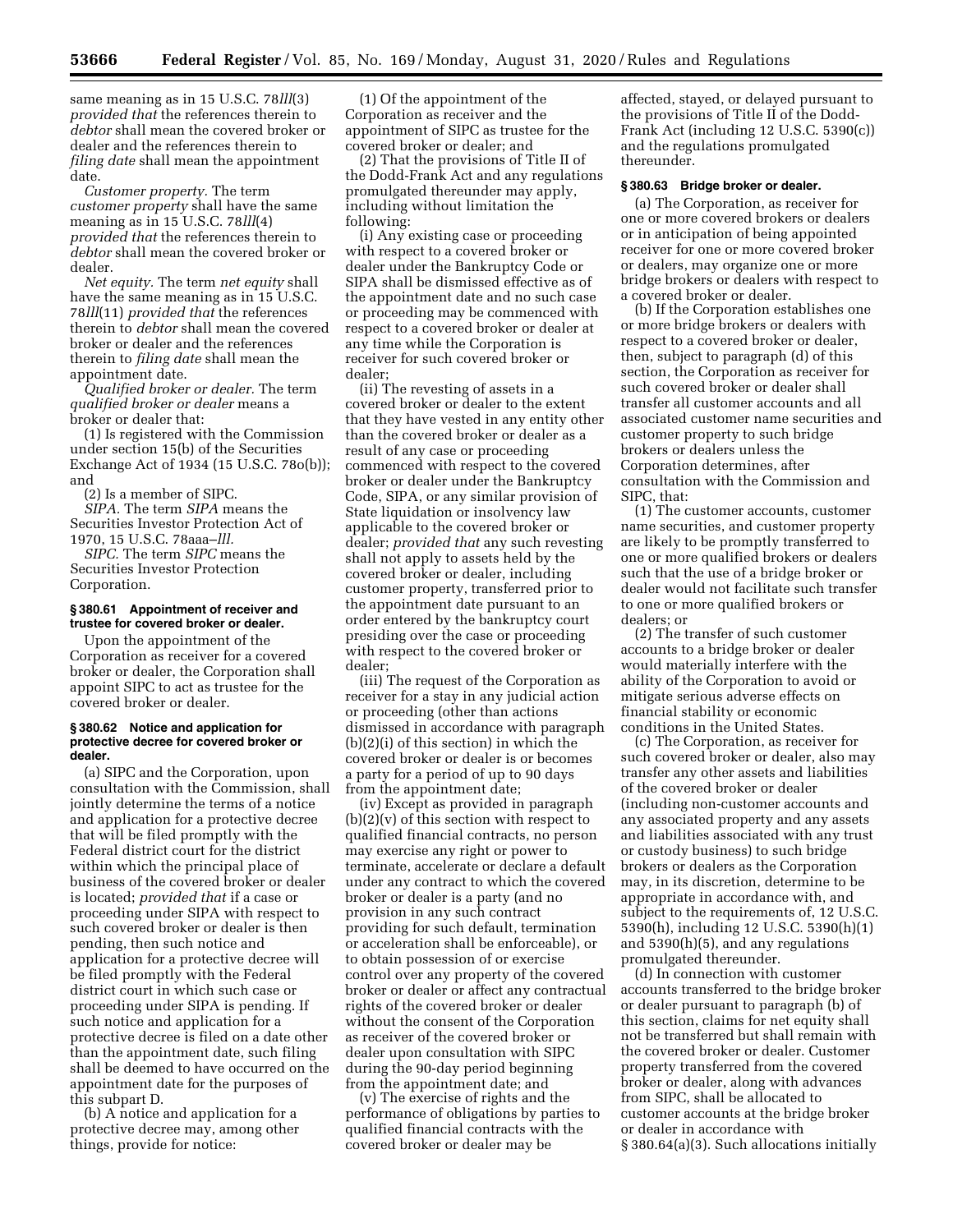may be based upon estimates, and such estimates may be based upon the books and records of the covered broker or dealer or any other information deemed relevant in the discretion of the Corporation as receiver, in consultation with SIPC, as trustee. Such estimates may be adjusted from time to time as additional information becomes available. With respect to each account transferred to the bridge broker or dealer pursuant to paragraph (b) or (c) of this section, the bridge broker or dealer shall undertake the obligations of a broker or dealer only with respect to property transferred to and held by the bridge broker or dealer, and allocated to the account as provided in § 380.64(a)(3), including any customer property and any advances from SIPC. The bridge broker or dealer shall have no obligations with respect to any customer property or other property that is not transferred from the covered broker or dealer to the bridge broker or dealer. The transfer of customer property to such an account shall have no effect on calculation of the amount of the affected account holder's net equity, but the value, as of the appointment date, of the customer property and advances from SIPC so transferred shall be deemed to satisfy any such claim, in whole or in part.

(e) The transfer of assets or liabilities held by a covered broker or dealer, including customer accounts and all associated customer name securities and customer property, assets and liabilities held by a covered broker or dealer for any non-customer creditor, and assets and liabilities associated with any trust or custody business, to a bridge broker or dealer, shall be effective without any consent, authorization, or approval of any person or entity, including but not limited to, any customer, contract party, governmental authority, or court.

(f) Any succession to or assumption by a bridge broker or dealer of rights, powers, authorities, or privileges of a covered broker or dealer shall be effective without any consent, authorization, or approval of any person or entity, including but not limited to, any customer, contract party, governmental authority, or court, and any such bridge broker or dealer shall upon its organization by the Corporation immediately and by operation of law—

(1) Be established and deemed registered with the Commission under the Securities Exchange Act of 1934;

(2) Be deemed to be a member of SIPC; and

(3) Succeed to any and all registrations and memberships of the covered broker or dealer with or in any self-regulatory organizations.

(g) Except as provided in paragraph (f) of this section, the bridge broker or dealer shall be subject to applicable Federal securities laws and all requirements with respect to being a member of a self-regulatory organization and shall operate in accordance with all such laws and requirements and in accordance with its articles of association; provided, however, that the Commission may, in its discretion, exempt the bridge broker or dealer from any such requirements if the Commission deems such exemption to be necessary or appropriate in the public interest or for the protection of investors.

(h) At the end of the term of existence of a bridge broker or dealer, any proceeds that remain after payment of all administrative expenses of such bridge broker or dealer and all other claims against such bridge broker or dealer shall be distributed to the receiver for the related covered broker or dealer.

#### **§ 380.64 Claims of customers and other creditors of a covered broker or dealer.**

(a) *Trustee's role.* (1) SIPC, as trustee for a covered broker or dealer, shall determine customer status, claims for net equity, claims for customer name securities, and whether property of the covered broker or dealer qualifies as customer property. SIPC, as trustee for a covered broker or dealer, shall make claims determinations in accordance with SIPA and with paragraph (a)(3) of this section, but such determinations, and any claims related thereto, shall be governed by the procedures set forth in paragraph (b) of this section.

(2) SIPC shall make advances in accordance with, and subject to the limitations imposed by, 15 U.S.C. 78fff– 3. Where appropriate, SIPC shall make such advances by delivering cash or securities to the customer accounts established at the bridge broker or dealer.

(3) Customer property held by a covered broker or dealer shall be allocated as follows:

(i) First, to SIPC in repayment of advances made by SIPC pursuant to 12 U.S.C. 5385(f) and 15 U.S.C. 78fff– 3(c)(1), to the extent such advances effected the release of securities which then were apportioned to customer property pursuant to 15 U.S.C. 78fff(d);

(ii) Second, to customers of such covered broker or dealer, or in the case that customer accounts are transferred to a bridge broker or dealer, then to such customer accounts at a bridge broker or dealer, who shall share ratably in such customer property on the basis and to

the extent of their respective net equities;

(iii) Third, to SIPC as subrogee for the claims of customers; and

(iv) Fourth, to SIPC in repayment of advances made by SIPC pursuant to 15 U.S.C. 78fff–3(c)(2).

(4) The determinations and advances made by SIPC as trustee for a covered broker or dealer under this subpart D shall be made in a manner consistent with SIPC's customary practices under SIPA. The allocation of customer property, advances from SIPC, and delivery of customer name securities to each customer or to its customer account at a bridge broker or dealer, in partial or complete satisfaction of such customer's net equity claims as of the close of business on the appointment date, shall be in a manner, including form and timing, and in an amount at least as beneficial to such customer as would have been the case had the covered broker or dealer been liquidated under SIPA. Any claims related to determinations made by SIPC as trustee for a covered broker or dealer shall be governed by the procedures set forth in paragraph (b) of this section.

(b) *Receiver's role.* Any claim shall be determined in accordance with the procedures set forth in 12 U.S.C. 5390(a)(2) through (5) and the regulations promulgated by the Corporation thereunder, provided however, that—

(1) *Notice requirements.* The notice of the appointment of the Corporation as receiver for a covered broker or dealer shall also include notice of the appointment of SIPC as trustee. The Corporation as receiver shall coordinate with SIPC as trustee to post the notice on SIPC's public website in addition to the publication procedures set forth in § 380.33.

(2) *Procedures for filing a claim.* The Corporation as receiver shall consult with SIPC, as trustee, regarding a claim form and filing instructions with respect to claims against the Corporation as receiver for a covered broker or dealer, and such information shall be provided on SIPC's public website in addition to the Corporation's public website. Any such claim form shall contain a provision permitting a claimant to claim status as a customer of the broker or dealer, if applicable.

(3) *Claims bar date.* The Corporation as receiver shall establish a claims bar date in accordance with 12 U.S.C. 5390(a)(2)(B)(i) and any regulations promulgated thereunder by which date creditors of a covered broker or dealer, including all customers of the covered broker or dealer, shall present their claims, together with proof. The claims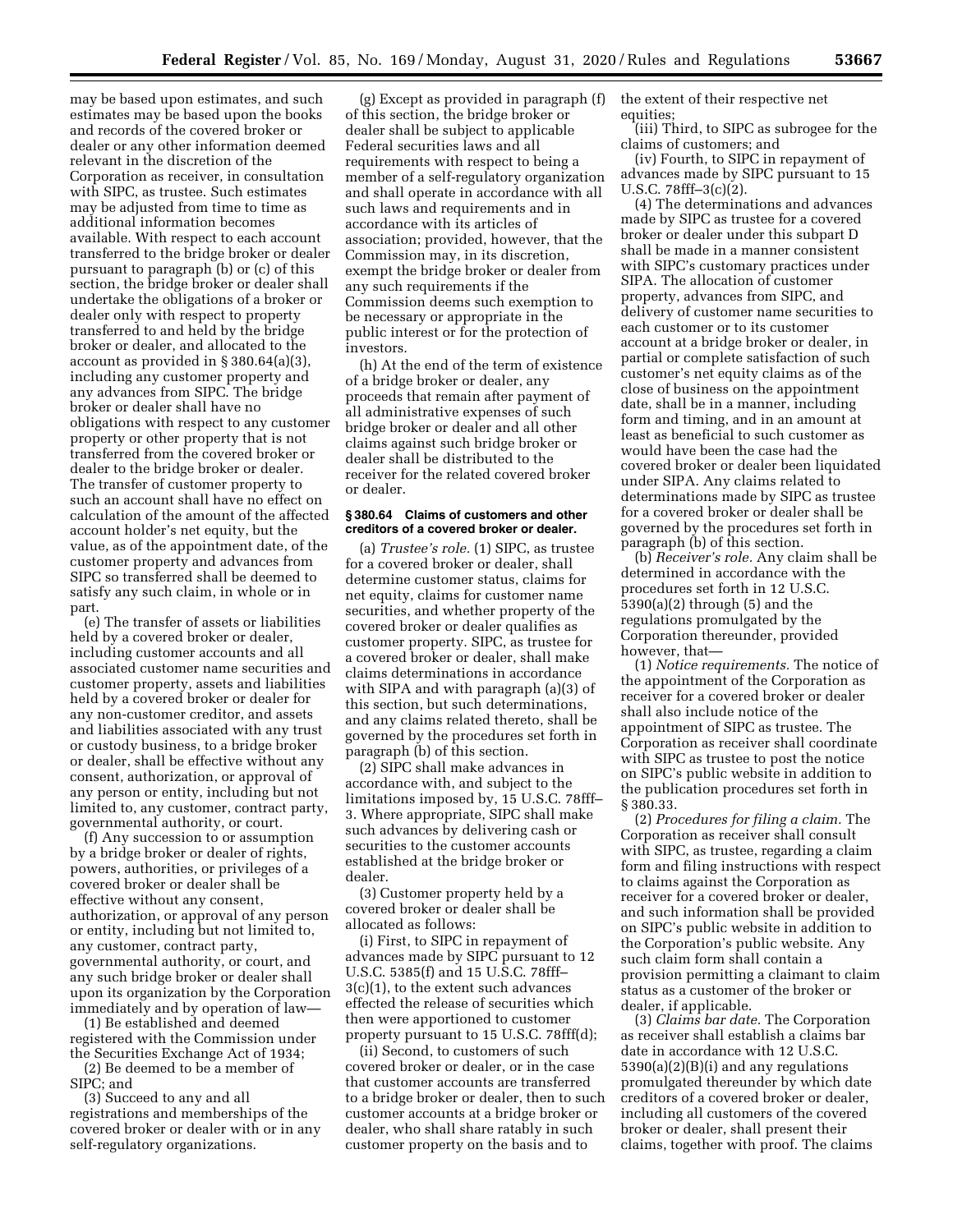bar date for a covered broker or dealer shall be the date following the expiration of the six-month period beginning on the date a notice to creditors to file their claims is first published in accordance with 12 U.S.C. 5390(a)(2)(B)(i) and any regulations promulgated thereunder. Any claim filed after the claims bar date shall be disallowed, and such disallowance shall be final, as provided by 12 U.S.C. 5390(a)(3)(C)(i) and any regulations promulgated thereunder, except that a claim filed after the claims bar date shall be considered by the receiver as provided by 12 U.S.C. 5390(a)(3)(C)(ii) and any regulations promulgated thereunder. In accordance with section 8(a)(3) of SIPA, 15 U.S.C. 78fff–2(a)(3), any claim for net equity filed more than sixty days after the date the notice to creditors to file claims is first published need not be paid or satisfied in whole or in part out of customer property and, to the extent such claim is paid by funds advanced by SIPC, it shall be satisfied in cash or securities, or both, as SIPC, as trustee, determines is most economical to the receivership estate.

(c) *Decision period.* The Corporation as receiver of a covered broker or dealer shall notify a claimant whether it allows or disallows the claim, or any portion of a claim or any claim of a security, preference, set-off, or priority, within the 180-day period set forth in 12 U.S.C. 5390(a)(3)(A) and any regulations promulgated thereunder (as such 180 day period may be extended by written agreement as provided therein) or within the 90-day period set forth in 12 U.S.C. 5390(a)(5)(B) and any regulations promulgated thereunder, whichever is applicable. In accordance with paragraph (a) of this section, the Corporation, as receiver, shall issue the notice required by this paragraph (c), which shall utilize the determination made by SIPC, as trustee, in a manner consistent with SIPC's customary practices in a liquidation under SIPA, with respect to any claim for net equity or customer name securities. The process established herein for the determination, within the 180-day period set forth in 12 U.S.C. 5390(a)(3)(A) and any regulations promulgated thereunder (as such 180 day period may be extended by written agreement as provided therein), of claims by customers of a covered broker or dealer for customer property or customer name securities shall constitute the exclusive process for the determination of such claims, and any procedure for expedited relief established pursuant to 12 U.S.C. 5390(a)(5) and any regulations

promulgated thereunder shall be inapplicable to such claims.

(d) *Judicial review.* The claimant may seek a judicial determination of any claim disallowed, in whole or in part, by the Corporation as receiver, including any claim disallowed based upon any determination(s) of SIPC as trustee made pursuant to § 380.64(a), by the appropriate district or territorial court of the United States in accordance with 12 U.S.C. 5390(a)(4) or (5), whichever is applicable, and any regulations promulgated thereunder.

#### **§ 380.65 Priorities for unsecured claims against a covered broker or dealer.**

Allowed claims not satisfied pursuant to § 380.63(d), including allowed claims for net equity to the extent not satisfied after final allocation of customer property in accordance with § 380.64(a)(3), shall be paid in accordance with the order of priority set forth in § 380.21 subject to the following adjustments:

(a) Administrative expenses of SIPC incurred in performing its responsibilities as trustee for a covered broker or dealer shall be included as administrative expenses of the receiver as defined in § 380.22 and shall be paid *pro rata* with such expenses in accordance with § 380.21(c).

(b) Amounts paid by the Corporation to customers or SIPC shall be included as amounts owed to the United States as defined in § 380.23 and shall be paid *pro rata* with such amounts in accordance with § 380.21(c).

(c) Amounts advanced by SIPC for the purpose of satisfying customer claims for net equity shall be paid following the payment of all amounts owed to the United States pursuant to § 380.21(a)(3) but prior to the payment of any other class or priority of claims described in § 380.21(a)(4) through (11).

## **§ 380.66 Administrative expenses of SIPC.**

(a) In carrying out its responsibilities, SIPC, as trustee for a covered broker or dealer, may utilize the services of third parties, including private attorneys, accountants, consultants, advisors, outside experts, and other third party professionals. SIPC shall have an allowed claim for administrative expenses for any amounts paid by SIPC for such services to the extent that such services are available in the private sector, and utilization of such services is practicable, efficient, and cost effective. The term *administrative expenses of SIPC* includes the costs and expenses of such attorneys, accountants, consultants, advisors, outside experts, and other third party professionals, and other expenses that would be allowable

to a third party trustee under 15 U.S.C. 78eee(b)(5)(A), including the costs and expenses of SIPC employees that would be allowable pursuant to 15 U.S.C. 78fff(e).

(b) The term *administrative expenses of SIPC* shall not include advances from SIPC to satisfy customer claims for net equity.

#### **§ 380.67 Qualified Financial Contracts.**

The rights and obligations of any party to a qualified financial contract to which a covered broker or dealer is a party shall be governed exclusively by 12 U.S.C. 5390, including the limitations and restrictions contained in 12 U.S.C. 5390(c)(10)(B), and any regulations promulgated thereunder.

#### **Securities and Exchange Commission**

#### *17 CFR Part 302*

#### **Authority and Issuance**

■ For the reasons stated in the preamble, the Securities and Exchange Commission amends 17 CFR Chapter II by adding part 302 to read as follows:

## **PART 302—ORDERLY LIQUIDATION OF COVERED BROKERS OR DEALERS**

Sec.

- 302.100 Definitions.
- 302.101 Appointment of receiver and trustee for covered broker or dealer.
- 302.102 Notice and application for protective decree for covered broker or dealer.
- 302.103 Bridge broker or dealer.<br>302.104 Claims of customers and
- Claims of customers and other
- creditors of a covered broker or dealer. 302.105 Priorities for unsecured claims
- against a covered broker or dealer. 302.106 Administrative expenses of SIPC.
- 302.107 Qualified Financial Contracts.

**Authority:** 12 U.S.C. 5385(h).

#### **§ 302.100 Definitions.**

For purposes of §§ 302.100 through 302.107, the following terms shall have the following meanings:

(a) *Appointment date.* The term *appointment date* means the date of the appointment of the Corporation as receiver for a covered financial company that is a covered broker or dealer. This date shall constitute the *filing date* as that term is used in SIPA.

(b) *Bridge broker or dealer.* The term *bridge broker or dealer* means a new financial company organized by the Corporation in accordance with 12 U.S.C. 5390(h) for the purpose of resolving a covered broker or dealer.

(c) *Commission.* The term *Commission* means the Securities and Exchange Commission.

(d) *Covered broker or dealer.* The term *covered broker or dealer* means a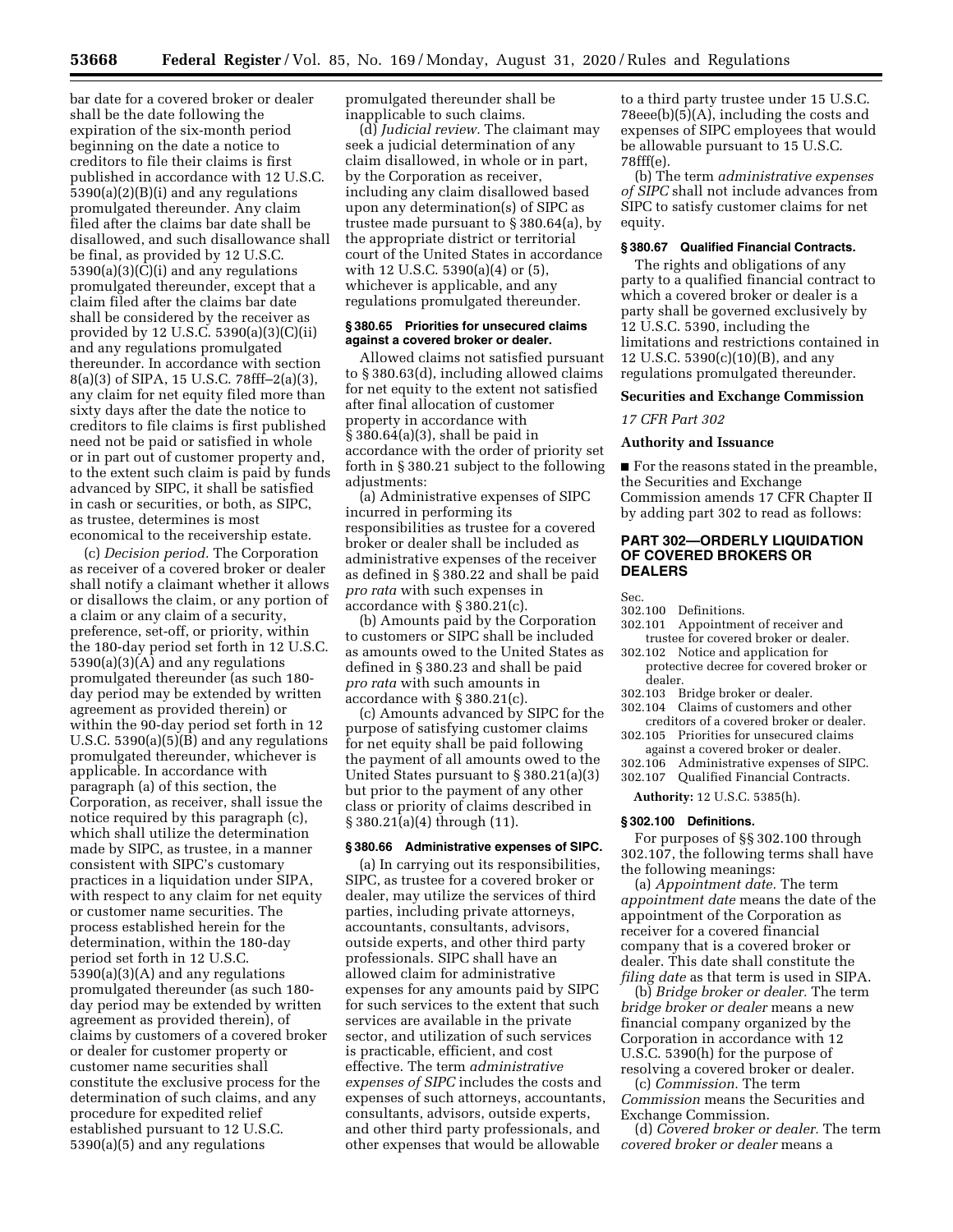covered financial company that is a qualified broker or dealer.

(e) *Customer.* The term *customer* of a covered broker or dealer shall have the same meaning as in 15 U.S.C. 78*lll*(2) *provided that* the references therein to *debtor* shall mean the covered broker or dealer.

(f) *Customer name securities.* The term *customer name securities* shall have the same meaning as in 15 U.S.C. 78*lll*(3) *provided that* the references therein to *debtor* shall mean the covered broker or dealer and the references therein to *filing date* shall mean the appointment date.

(g) *Customer property.* The term *customer property* shall have the same meaning as in 15 U.S.C. 78*lll*(4) *provided that* the references therein to *debtor* shall mean the covered broker or dealer.

(h) *Net equity.* The term *net equity*  shall have the same meaning as in 15 U.S.C. 78*lll*(11) *provided that* the references therein to *debtor* shall mean the covered broker or dealer and the references therein to *filing date* shall mean the appointment date.

(i) *Qualified broker or dealer.* The term *qualified broker or dealer* means a broker or dealer that (A) is registered with the Commission under Section 15(b) of the Securities Exchange Act of 1934 (15 U.S.C. 78o(b)); and (B) is a member of SIPC.

(j) *SIPA.* The term *SIPA* means the Securities Investor Protection Act of 1970, 15 U.S.C. 78aaa–*lll.* 

(k) *SIPC.* The term *SIPC* means the Securities Investor Protection Corporation.

(l) *Corporation.* The term *Corporation*  means the Federal Deposit Insurance Corporation.

(m) *Dodd-Frank Act.* The term *Dodd-Frank Act* means the Dodd-Frank Wall Street Reform and Consumer Protection Act, Public Law 111–203, 124 Stat. 1376, enacted July 21, 2010.

#### **§ 302.101 Appointment of receiver and trustee for covered broker or dealer.**

Upon the appointment of the Corporation as receiver for a covered broker or dealer, the Corporation shall appoint SIPC to act as trustee for the covered broker or dealer.

#### **§ 302.102 Notice and application for protective decree for covered broker or dealer.**

(a) SIPC and the Corporation, upon consultation with the Commission, shall jointly determine the terms of a notice and application for a protective decree that will be filed promptly with the Federal district court for the district within which the principal place of

business of the covered broker or dealer is located; *provided that* if a case or proceeding under SIPA with respect to such covered broker or dealer is then pending, then such notice and application for a protective decree will be filed promptly with the Federal district court in which such case or proceeding under SIPA is pending. If such notice and application for a protective decree is filed on a date other than the appointment date, such filing shall be deemed to have occurred on the appointment date for the purposes of §§ 302.100 through 302.107.

(b) A notice and application for a protective decree may, among other things, provide for notice—

(1) Of the appointment of the Corporation as receiver and the appointment of SIPC as trustee for the covered broker or dealer; and

(2) That the provisions of Title II of the Dodd-Frank Act and any regulations promulgated thereunder may apply, including without limitation the following:

(i) Any existing case or proceeding with respect to a covered broker or dealer under the Bankruptcy Code or SIPA shall be dismissed effective as of the appointment date and no such case or proceeding may be commenced with respect to a covered broker or dealer at any time while the Corporation is receiver for such covered broker or dealer;

(ii) The revesting of assets in a covered broker or dealer to the extent that they have vested in any entity other than the covered broker or dealer as a result of any case or proceeding commenced with respect to the covered broker or dealer under the Bankruptcy Code, SIPA, or any similar provision of State liquidation or insolvency law applicable to the covered broker or dealer; *provided that* any such revesting shall not apply to assets held by the covered broker or dealer, including customer property, transferred prior to the appointment date pursuant to an order entered by the bankruptcy court presiding over the case or proceeding with respect to the covered broker or dealer;

(iii) The request of the Corporation as receiver for a stay in any judicial action or proceeding (other than actions dismissed in accordance with paragraph (b)(i) of this section) in which the covered broker or dealer is or becomes a party for a period of up to 90 days from the appointment date;

(iv) Except as provided in paragraph (b)(v) of this section with respect to qualified financial contracts, no person may exercise any right or power to terminate, accelerate or declare a default under any contract to which the covered broker or dealer is a party (and no provision in any such contract providing for such default, termination or acceleration shall be enforceable), or to obtain possession of or exercise control over any property of the covered broker or dealer or affect any contractual rights of the covered broker or dealer without the consent of the Corporation as receiver of the covered broker or dealer upon consultation with SIPC during the 90-day period beginning from the appointment date; and

(v) The exercise of rights and the performance of obligations by parties to qualified financial contracts with the covered broker or dealer may be affected, stayed, or delayed pursuant to the provisions of Title II of the Dodd-Frank Act (including 12 U.S.C. 5390(c)) and the regulations promulgated thereunder.

#### **§ 302.103 Bridge broker or dealer.**

*(a)* The Corporation, as receiver for one or more covered brokers or dealers or in anticipation of being appointed receiver for one or more covered broker or dealers, may organize one or more bridge brokers or dealers with respect to a covered broker or dealer.

(b) If the Corporation establishes one or more bridge brokers or dealers with respect to a covered broker or dealer, then, subject to paragraph (d) of this section, the Corporation as receiver for such covered broker or dealer shall transfer all customer accounts and all associated customer name securities and customer property to such bridge brokers or dealers unless the Corporation determines, after consultation with the Commission and SIPC, that:

(1) The customer accounts, customer name securities, and customer property are likely to be promptly transferred to one or more qualified brokers or dealers such that the use of a bridge broker or dealer would not facilitate such transfer to one or more qualified brokers or dealers; or

(2) The transfer of such customer accounts to a bridge broker or dealer would materially interfere with the ability of the Corporation to avoid or mitigate serious adverse effects on financial stability or economic conditions in the United States.

(c) The Corporation, as receiver for such covered broker or dealer, also may transfer any other assets and liabilities of the covered broker or dealer (including non-customer accounts and any associated property and any assets and liabilities associated with any trust or custody business) to such bridge brokers or dealers as the Corporation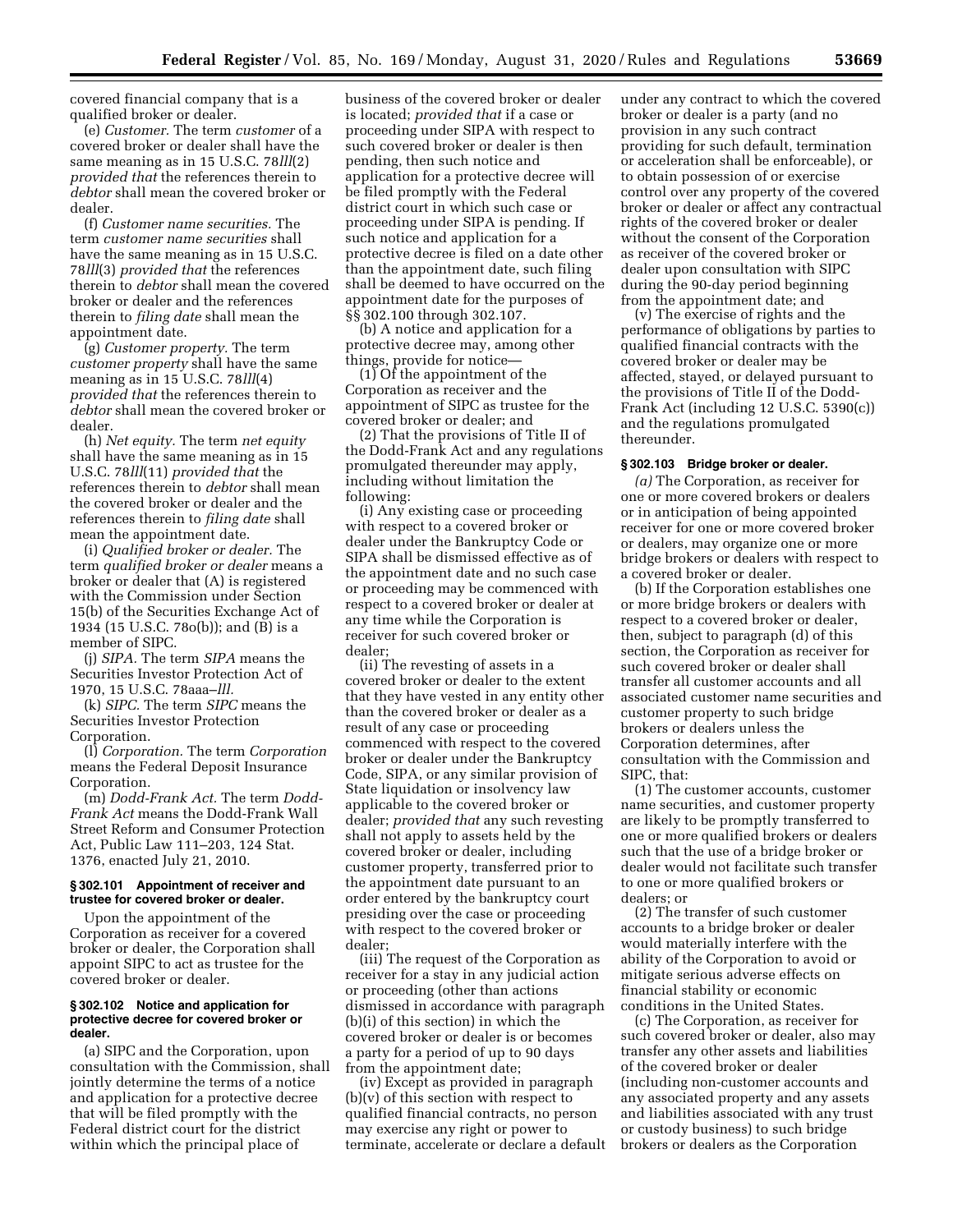may, in its discretion, determine to be appropriate in accordance with, and subject to the requirements of, 12 U.S.C. 5390(h), including 12 U.S.C. 5390(h)(1) and 5390(h)(5), and any regulations promulgated thereunder.

(d) In connection with customer accounts transferred to the bridge broker or dealer pursuant to paragraph (b) of this section, claims for net equity shall not be transferred but shall remain with the covered broker or dealer. Customer property transferred from the covered broker or dealer, along with advances from SIPC, shall be allocated to customer accounts at the bridge broker or dealer in accordance with § 302.104(a)(3). Such allocations initially may be based upon estimates, and such estimates may be based upon the books and records of the covered broker or dealer or any other information deemed relevant in the discretion of the Corporation, as receiver, in consultation with SIPC, as trustee. Such estimates may be adjusted from time to time as additional information becomes available. With respect to each account transferred to the bridge broker or dealer pursuant to paragraph (b) or (c) of this section, the bridge broker or dealer shall undertake the obligations of a broker or dealer only with respect to property transferred to and held by the bridge broker or dealer, and allocated to the account as provided in § 302.104(a)(3), including any customer property and any advances from SIPC. The bridge broker or dealer shall have no obligations with respect to any customer property or other property that is not transferred from the covered broker or dealer to the bridge broker or dealer. The transfer of customer property to such an account shall have no effect on calculation of the amount of the affected accountholder's net equity, but the value, as of the appointment date, of the customer property and advances from SIPC so transferred shall be deemed to satisfy any such claim, in whole or in part.

(e) The transfer of assets or liabilities held by a covered broker or dealer, including customer accounts and all associated customer name securities and customer property, assets and liabilities held by a covered broker or dealer for any non-customer creditor, and assets and liabilities associated with any trust or custody business, to a bridge broker or dealer, shall be effective without any consent, authorization, or approval of any person or entity, including but not limited to, any customer, contract party, governmental authority, or court.

(f) Any succession to or assumption by a bridge broker or dealer of rights, powers, authorities, or privileges of a

covered broker or dealer shall be effective without any consent, authorization, or approval of any person or entity, including but not limited to, any customer, contract party, governmental authority, or court, and any such bridge broker or dealer shall upon its organization by the Corporation immediately and by operation of law—

(1) Be established and deemed registered with the Commission under the Securities Exchange Act of 1934;

(2) Be deemed to be a member of SIPC; and

(3) Succeed to any and all registrations and memberships of the covered broker or dealer with or in any self-regulatory organizations.

(g) Except as provided in paragraph (f) of this section, the bridge broker or dealer shall be subject to applicable Federal securities laws and all requirements with respect to being a member of a self-regulatory organization and shall operate in accordance with all such laws and requirements and in accordance with its articles of association; provided, however, that the Commission may, in its discretion, exempt the bridge broker or dealer from any such requirements if the Commission deems such exemption to be necessary or appropriate in the public interest or for the protection of investors.

(h) At the end of the term of existence of a bridge broker or dealer, any proceeds that remain after payment of all administrative expenses of such bridge broker or dealer and all other claims against such bridge broker or dealer shall be distributed to the receiver for the related covered broker or dealer.

#### **§ 302.104 Claims of customers and other creditors of a covered broker or dealer.**

(a) *Trustee's role.* (1) SIPC, as trustee for a covered broker or dealer, shall determine customer status, claims for net equity, claims for customer name securities, and whether property of the covered broker or dealer qualifies as customer property. SIPC, as trustee for a covered broker or dealer, shall make claims determinations in accordance with SIPA and with paragraph (a)(3) of this section, but such determinations, and any claims related thereto, shall be governed by the procedures set forth in paragraph (b) of this section.

(2) SIPC shall make advances in accordance with, and subject to the limitations imposed by, 15 U.S.C. 78fff– 3. Where appropriate, SIPC shall make such advances by delivering cash or securities to the customer accounts established at the bridge broker or dealer.

(3) Customer property held by a covered broker or dealer shall be allocated as follows:

(i) First, to SIPC in repayment of advances made by SIPC pursuant to 12 U.S.C. 5385(f) and 15 U.S.C. 78fff– 3(c)(1), to the extent such advances effected the release of securities which then were apportioned to customer property pursuant to 15 U.S.C. 78fff(d);

(ii) Second, to customers of such covered broker or dealer, or in the case that customer accounts are transferred to a bridge broker or dealer, then to such customer accounts at a bridge broker or dealer, who shall share ratably in such customer property on the basis and to the extent of their respective net equities;

(iii) Third, to SIPC as subrogee for the claims of customers; and

(iv) Fourth, to SIPC in repayment of advances made by SIPC pursuant to 15 U.S.C. 78fff–3(c)(2).

(4) The determinations and advances made by SIPC as trustee for a covered broker or dealer under §§ 302.100 through 302.107 shall be made in a manner consistent with SIPC's customary practices under SIPA. The allocation of customer property, advances from SIPC, and delivery of customer name securities to each customer or to its customer account at a bridge broker or dealer, in partial or complete satisfaction of such customer's net equity claims as of the close of business on the appointment date, shall be in a manner, including form and timing, and in an amount at least as beneficial to such customer as would have been the case had the covered broker or dealer been liquidated under SIPA. Any claims related to determinations made by SIPC as trustee for a covered broker or dealer shall be governed by the procedures set forth in paragraph (b) of this section.

(b) *Receiver's role.* Any claim shall be determined in accordance with the procedures set forth in 12 U.S.C. 5390(a)(2)–(5) and the regulations promulgated by the Corporation thereunder, provided however, that—

(1) *Notice requirements.* The notice of the appointment of the Corporation as receiver for a covered broker or dealer shall also include notice of the appointment of SIPC as trustee. The Corporation as receiver shall coordinate with SIPC as trustee to post the notice on SIPC's public website in addition to the publication procedures set forth in 12 CFR 380.33.

(2) *Procedures for filing a claim.* The Corporation as receiver shall consult with SIPC, as trustee, regarding a claim form and filing instructions with respect to claims against the Corporation as